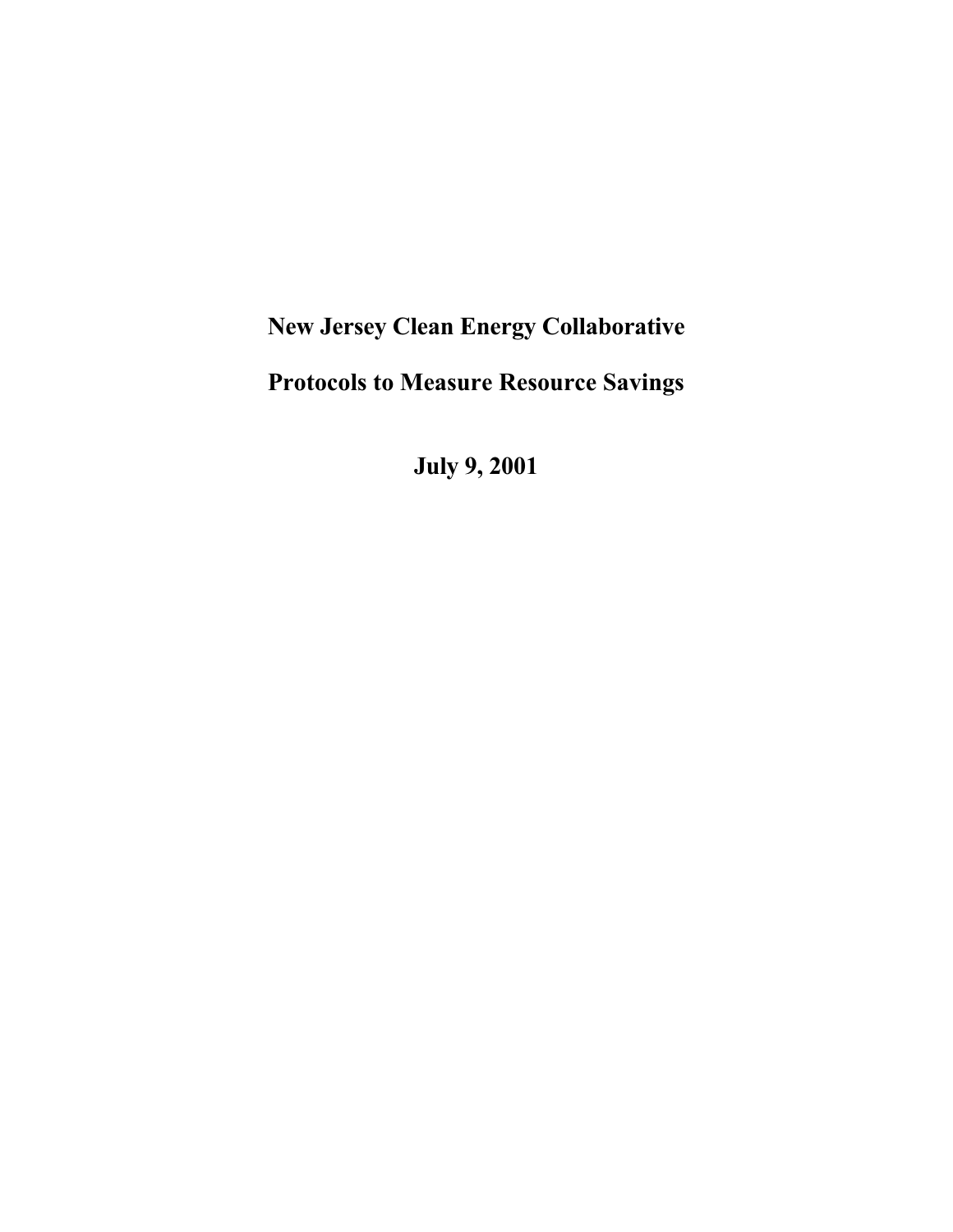# **Table of Contents**

| Duct Sealing and Repair manufactured resources and Repair manufactured resources and Repair manufactured resources |  |
|--------------------------------------------------------------------------------------------------------------------|--|
|                                                                                                                    |  |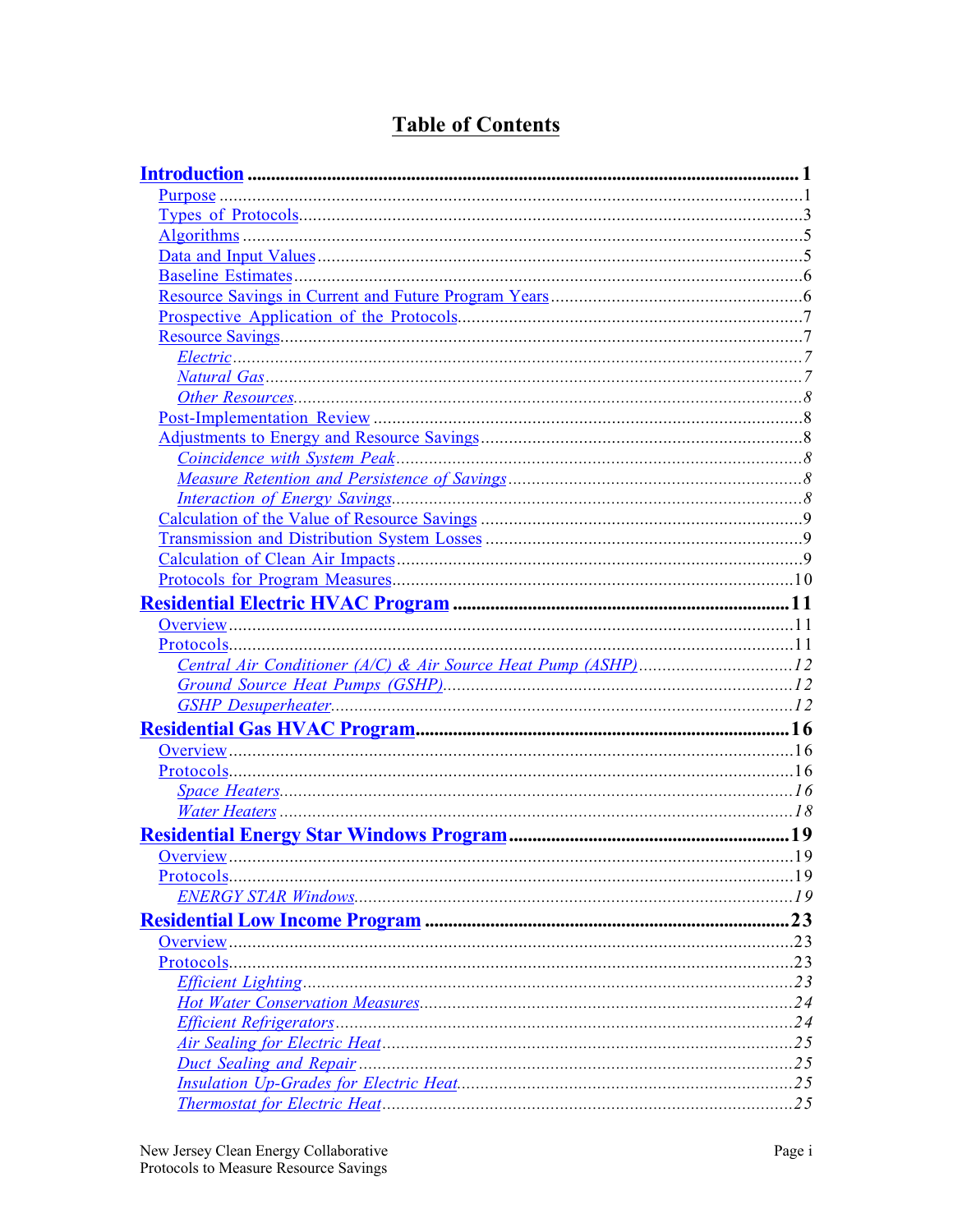| <b>Heating and Cooling Equipment Maintenance Repair/Replacement26</b>                         |  |
|-----------------------------------------------------------------------------------------------|--|
|                                                                                               |  |
|                                                                                               |  |
|                                                                                               |  |
|                                                                                               |  |
|                                                                                               |  |
| $Protocols30$                                                                                 |  |
| Insulation Up-Grades, Efficient Windows, Air Sealing, Efficient HVAC Equipment, and           |  |
|                                                                                               |  |
|                                                                                               |  |
|                                                                                               |  |
|                                                                                               |  |
|                                                                                               |  |
|                                                                                               |  |
|                                                                                               |  |
|                                                                                               |  |
|                                                                                               |  |
|                                                                                               |  |
|                                                                                               |  |
|                                                                                               |  |
| $Protocols 1930 1930 1930 1930 1930 1930 1930 1930 1930 1930 1930 <a href="mailto:193</math>$ |  |
|                                                                                               |  |
|                                                                                               |  |
|                                                                                               |  |
|                                                                                               |  |
| Commercial and Industrial Energy Efficient Construction Program  43                           |  |
|                                                                                               |  |
|                                                                                               |  |
|                                                                                               |  |
|                                                                                               |  |
|                                                                                               |  |
|                                                                                               |  |
|                                                                                               |  |
|                                                                                               |  |
|                                                                                               |  |
|                                                                                               |  |
|                                                                                               |  |
|                                                                                               |  |
|                                                                                               |  |
|                                                                                               |  |
|                                                                                               |  |
| <b>Commercial and Industrial Building Operation &amp; Maintenance Program  60</b>             |  |
|                                                                                               |  |
|                                                                                               |  |
|                                                                                               |  |
|                                                                                               |  |
|                                                                                               |  |
|                                                                                               |  |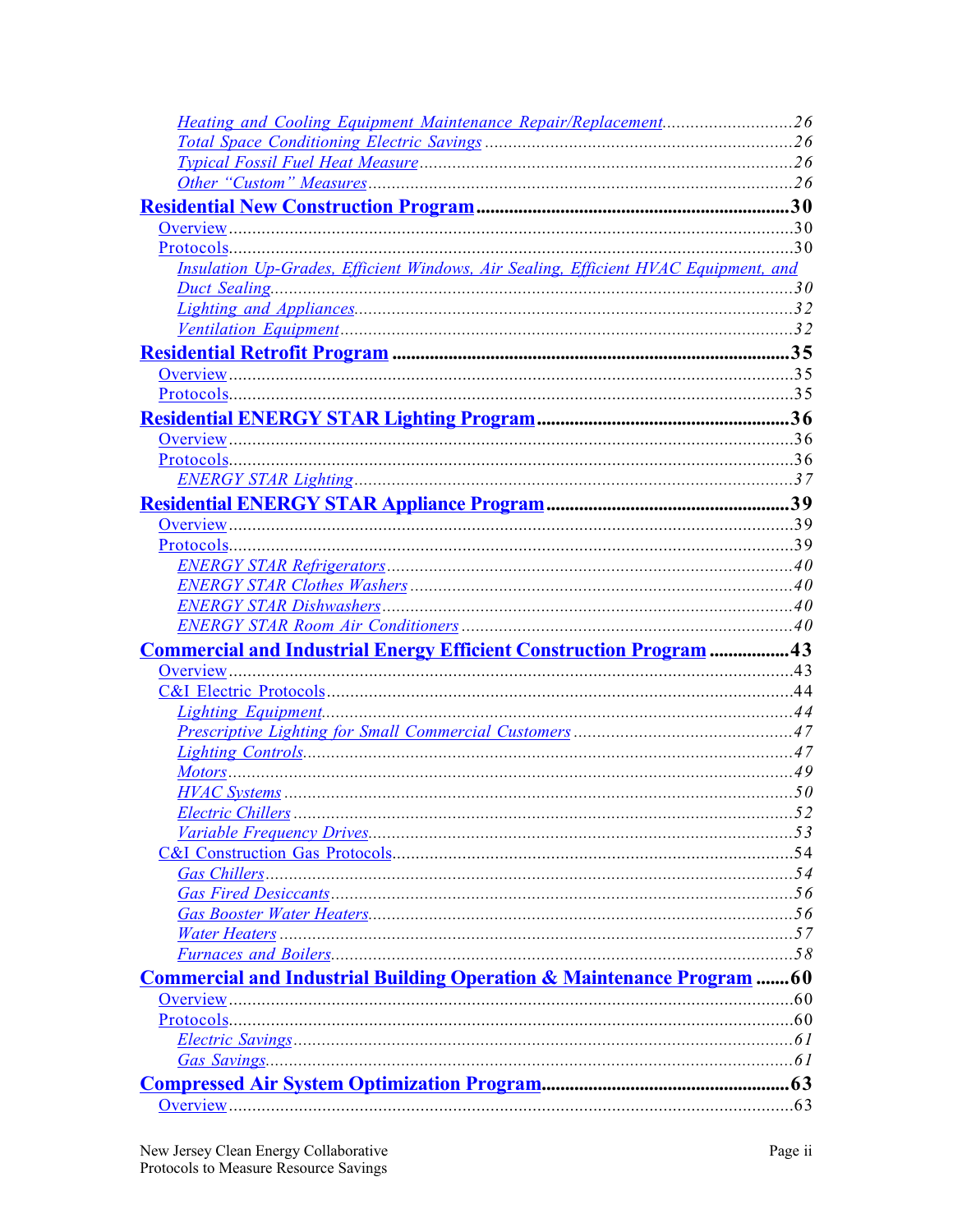|                                                                           | -64 |
|---------------------------------------------------------------------------|-----|
|                                                                           |     |
| <b>Residential Air Conditioning Cycling Load Control Program</b>          | .65 |
|                                                                           | 65  |
|                                                                           |     |
| <b>School Energy Efficiency and Renewable Energy Education Program 66</b> |     |
|                                                                           |     |
|                                                                           |     |
|                                                                           | .67 |
|                                                                           |     |
|                                                                           |     |
|                                                                           | 68  |
|                                                                           |     |
|                                                                           |     |
|                                                                           |     |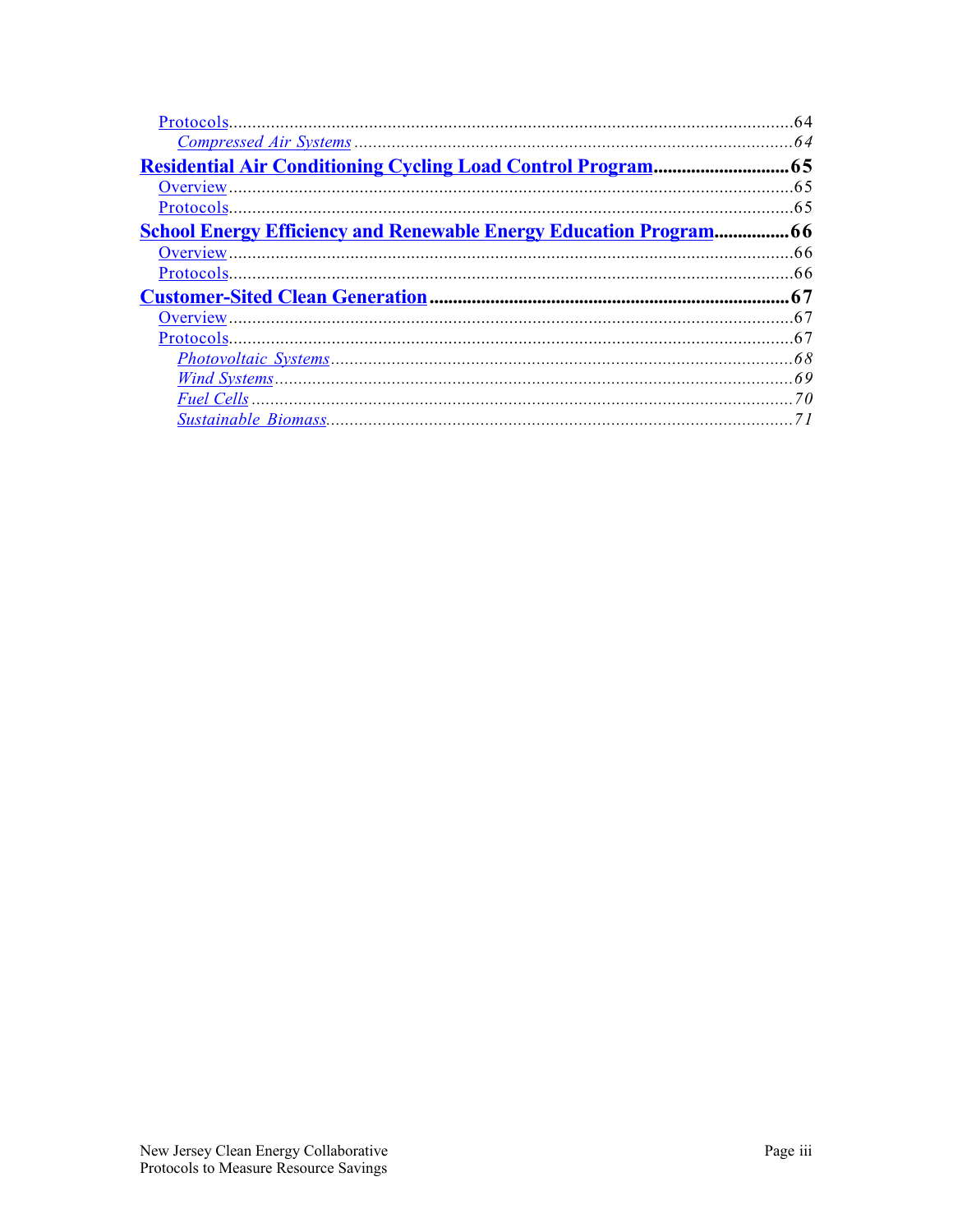# **New Jersey Clean Energy Collaborative Protocols to Measure Resource Savings**

# **Introduction**

<span id="page-4-0"></span>These protocols have been developed to measure resource savings, including energy, capacity, and other resource savings. Specific protocols for determination of the resource savings from each program are presented for each eligible measure and technology.

These protocols use measured and customer data as input values in industry-accepted algorithms. The data and input values for the algorithms come from the program application forms or from standard values. The standard input values are based on the best available measured or industry data applicable for the New Jersey programs. The standard values for most commercial and industrial (C&I) measures are supported by end use metering for key parameters for a sample of facilities and circuits, based on the metered data from the GPUE Shared Savings Program. These C&I standard values are based on five years of data for most measures and two years of data for lighting. Some electric and gas input values were derived from a review of literature from various industry organizations, equipment manufacturers, and suppliers.

### **Purpose**

These protocols were developed for the purpose of determining energy and resource savings for the programs approved by Board Order dated March 9, 2001 and subsequently described in a Program Compliance Filing made on April 9, 2001 in the Comprehensive Resources Analysis (CRA) of Energy Programs proceeding, Docket Nos. EX99050347, EO99050348, EO99050349, EO99050350, EO99050351, GO99050352, GO99050353, and GO99050354. These protocols will be used consistently statewide to assess program impacts and calculate energy and resource savings to:

- 1. Report to the Board on program performance
- 2. Provide inputs for planning and cost-effectiveness calculations
- 3. Calculate lost margin revenue recovery
- 4. Provide information to regulators and program administrators for determining eligibility for administrative performance incentives (to the extent that such incentives are approved by the BPU)
- 5. Assess the environmental benefits of program implementation

Resource savings to be measured include electric energy (kWh) and capacity (kW) savings, natural gas savings (therms), and savings of other resources (oil, propane, water, and maintenance), where applicable. In turn, these resource savings will be used to determine avoided environmental emissions.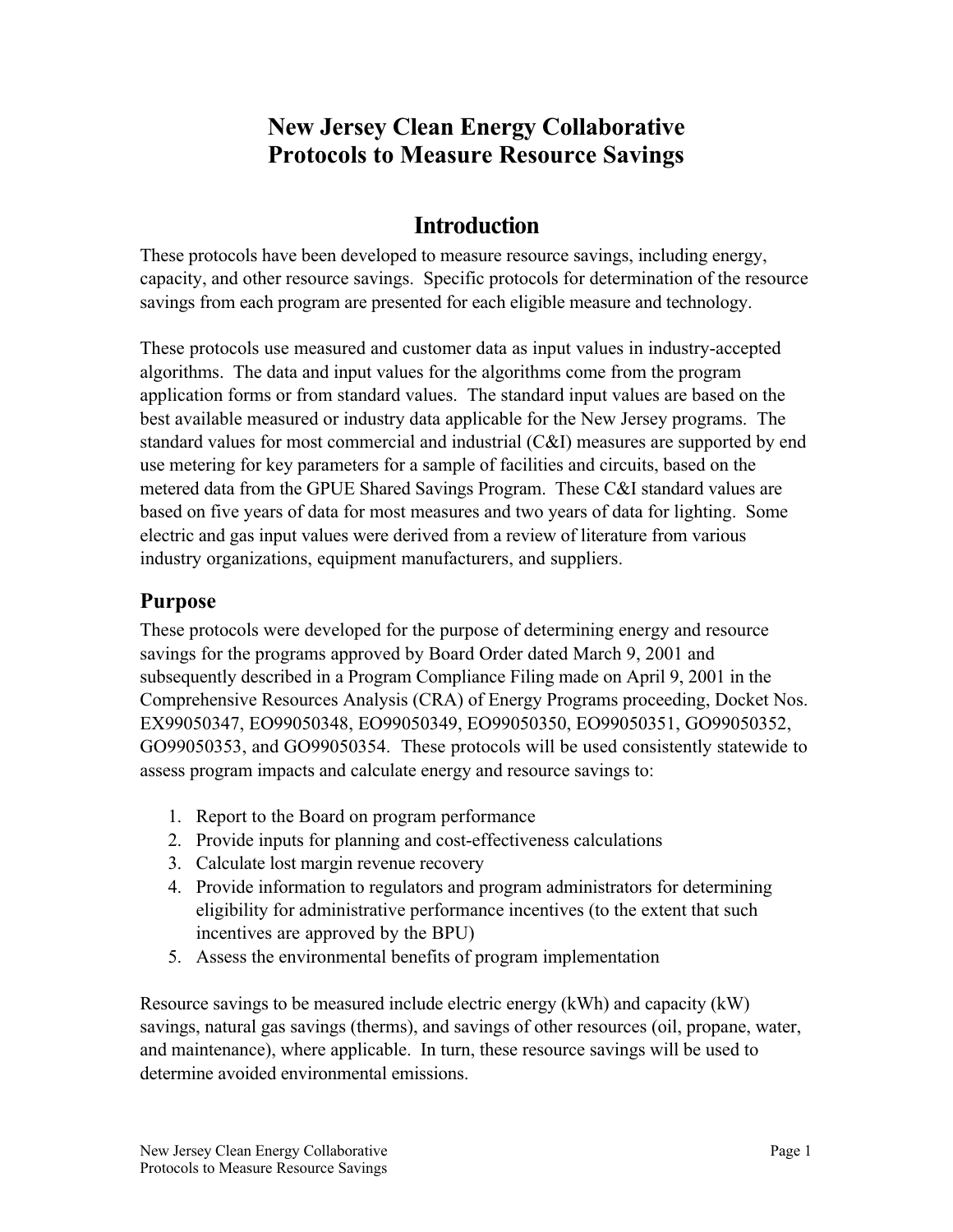The protocols in this document focus on the determination of the per unit savings for the energy efficiency measures included in the programs in the April 9, 2001 Program Compliance Filing. The number of adopted units to which these per unit savings apply are captured in the program tracking and reporting process, supported by market assessments for some programs. The unit count will reflect the direct participation and, through market assessments, the number of units due to market effects in comparison to a baseline level of adoptions. Free riders and free drivers will be captured implicitly on a net basis through this approach to counting adoption of units. Further, the net of free riders and free drivers are assumed to be zero in the counting of units from direct program participation.

The following four attachments to Supplement 1 to the April 9, 2001 Program Compliance Filing present inter-related plans and analyses to support regulatory reporting, measure energy and resource savings, assess program cost effectiveness and environmental benefits, and track and evaluate program implementation:

- Attachment 1 Energy and Economic Assessment of Energy Efficiency Programs (Cost Effectiveness)
- Attachment 2 Protocols to Measure Resource Savings
- Attachment 3 Program Evaluation Plan
- Attachment 4 Regulatory Reporting
- Attachment 5 Performance Incentives

The protocols (Attachment 2) provide the methods to measure per unit savings for program tracking and reporting. The Evaluation Plan (Attachment 3) outlines the plans for assessing markets and program progress in transforming markets, and to update key assumptions used in the protocols to assess program energy savings. Reporting (Attachment 4) provides formats and definitions to be used to document program expenditures, participation rates, and program impacts, including energy and resource savings. The program tracking systems, that support program evaluation and reporting, will track and record the number of units adopted due to the program, and assist in documenting the resource savings using the per unit savings values in the protocols. The Energy and Economic Assessment of Energy Efficiency Programs (Cost Effectiveness) (Attachment 1) presents the projected impacts of programs, including market effects, and their relationship to costs in a multi-year analysis. The assumptions and methods used in these statewide analyses are consistent and integrated (e.g., the same per unit savings were used to project program savings, to assess program cost-effectiveness and environmental benefits, and to set savings goals for program performance incentives).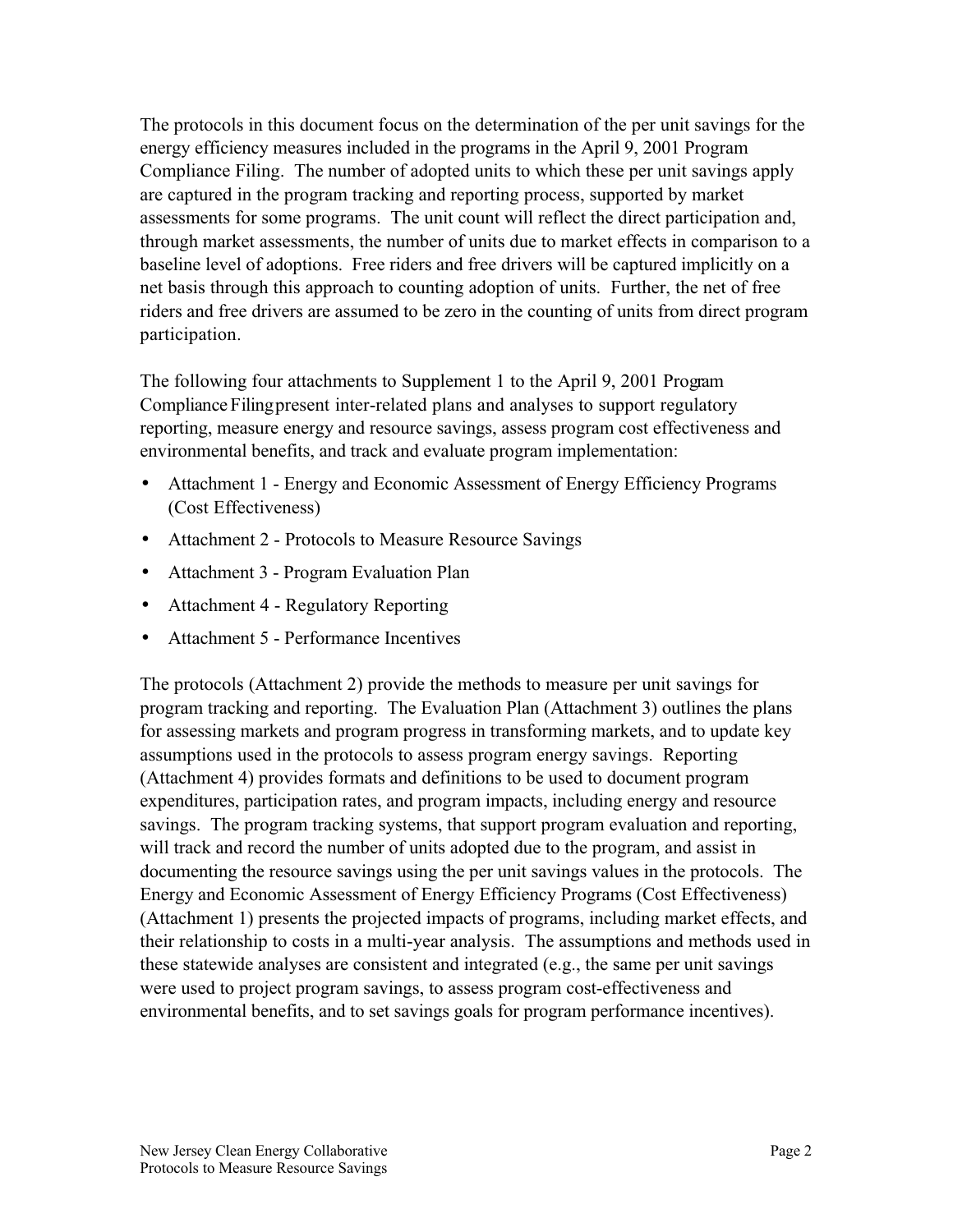# <span id="page-6-0"></span>**Types of Protocols**

In general, energy and demand savings will be measured using measured and customer data as input values in algorithms in the protocols, tracking systems, and information from the program application forms, worksheets, and field tools.

The following table summarizes the spectrum of protocols and approaches to be used for measuring energy and resource savings. No one protocol approach will serve all programs and measures.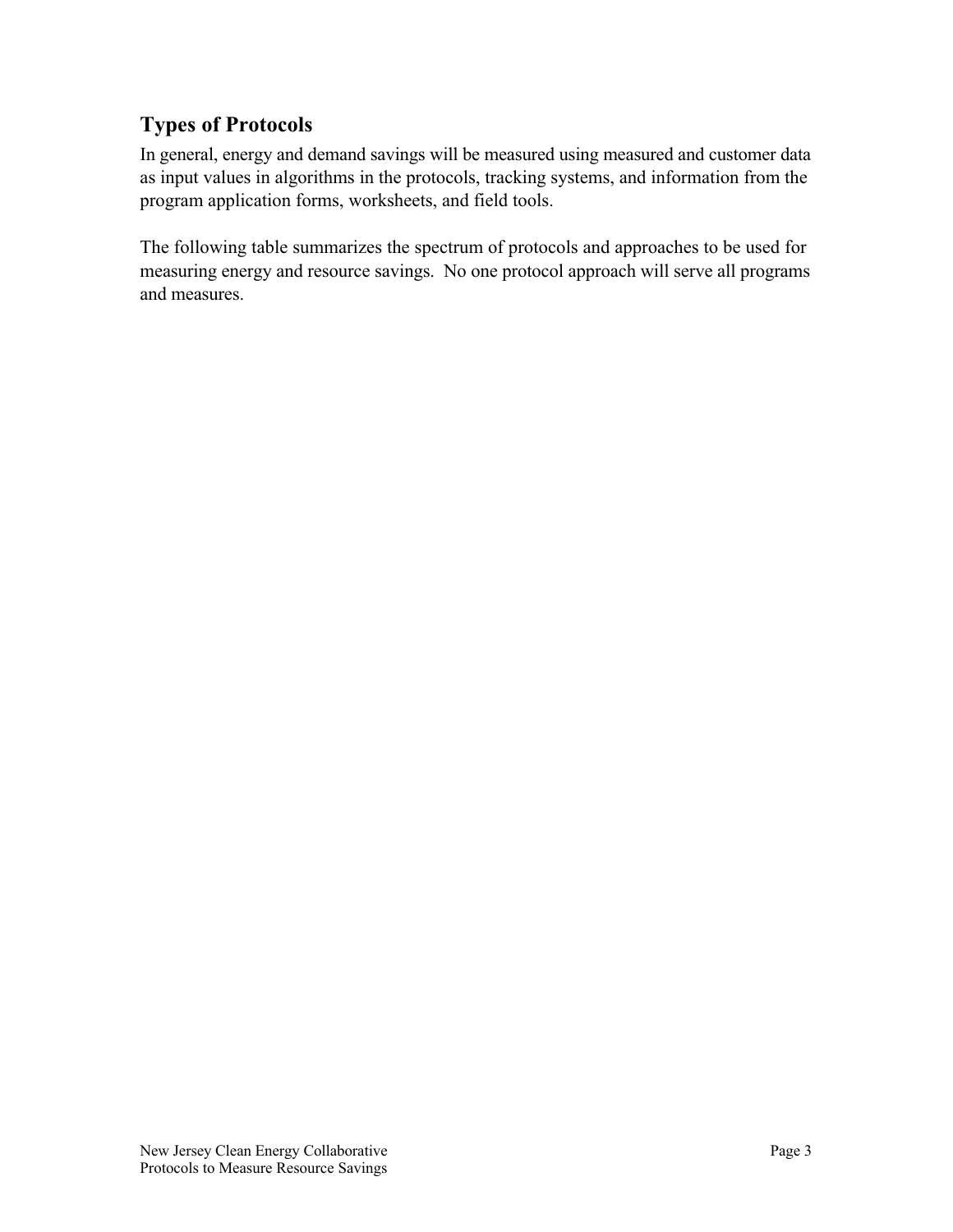| <b>Type of</b><br><b>Measure</b>                                                                                                                   | <b>Type of</b><br><b>Protocol</b>                                     | <b>General Approach</b>                                                                                                                                                                                                         | <b>Examples</b>                                                                                                                                                                                                                                                                                                                                         |
|----------------------------------------------------------------------------------------------------------------------------------------------------|-----------------------------------------------------------------------|---------------------------------------------------------------------------------------------------------------------------------------------------------------------------------------------------------------------------------|---------------------------------------------------------------------------------------------------------------------------------------------------------------------------------------------------------------------------------------------------------------------------------------------------------------------------------------------------------|
| 1. Standard<br>prescriptive<br>measures                                                                                                            | Standard formula<br>and standard<br>input values                      | Number of installed<br>units times standard<br>savings/unit                                                                                                                                                                     | Residential lighting<br>(number of units<br>installed times<br>standard savings/unit)                                                                                                                                                                                                                                                                   |
| 2. Measures<br>with important<br>variations in one<br>or more input<br>values (e.g., delta<br>watts, efficiency<br>level, capacity,<br>load, etc.) | Standard formula<br>with one or more<br>site-specific<br>input values | Standard formula in<br>the protocols with one<br>or more input values<br>coming from the<br>application form,<br>worksheet, or field<br>tool (e.g., delta watts,<br>efficiency levels, unit<br>capacity, site-specific<br>load) | Some prescriptive<br>lighting measures<br>(delta watts on the<br>application form times<br>standard operating<br>hours in the protocols)<br><b>Residential Electric</b><br>HVAC (change in<br>efficiency level times<br>site-specific capacity<br>times standard<br>operating hours)<br>Field screening tools<br>that use site-specific<br>input values |
| 3. Custom or<br>site-specific<br>measures,<br>or measures<br>in complex<br>comprehensive<br>jobs                                                   | Site-specific<br>analysis                                             | Greater degree of site-<br>specific analysis,<br>either in the number of<br>site-specific input<br>values, or in the use of<br>special engineering<br>algorithms                                                                | Custom<br>Industrial process<br>Complex<br>comprehensive jobs                                                                                                                                                                                                                                                                                           |

### **Summary of Protocols and Approaches**

Three or four systems will work together to ensure accurate data on a given measure:

- 1. The application form that the customer or customer's agent submits with basic information.
- 2. Application worksheets and field tools with more detailed site-specific data, input values, and calculations (for some programs).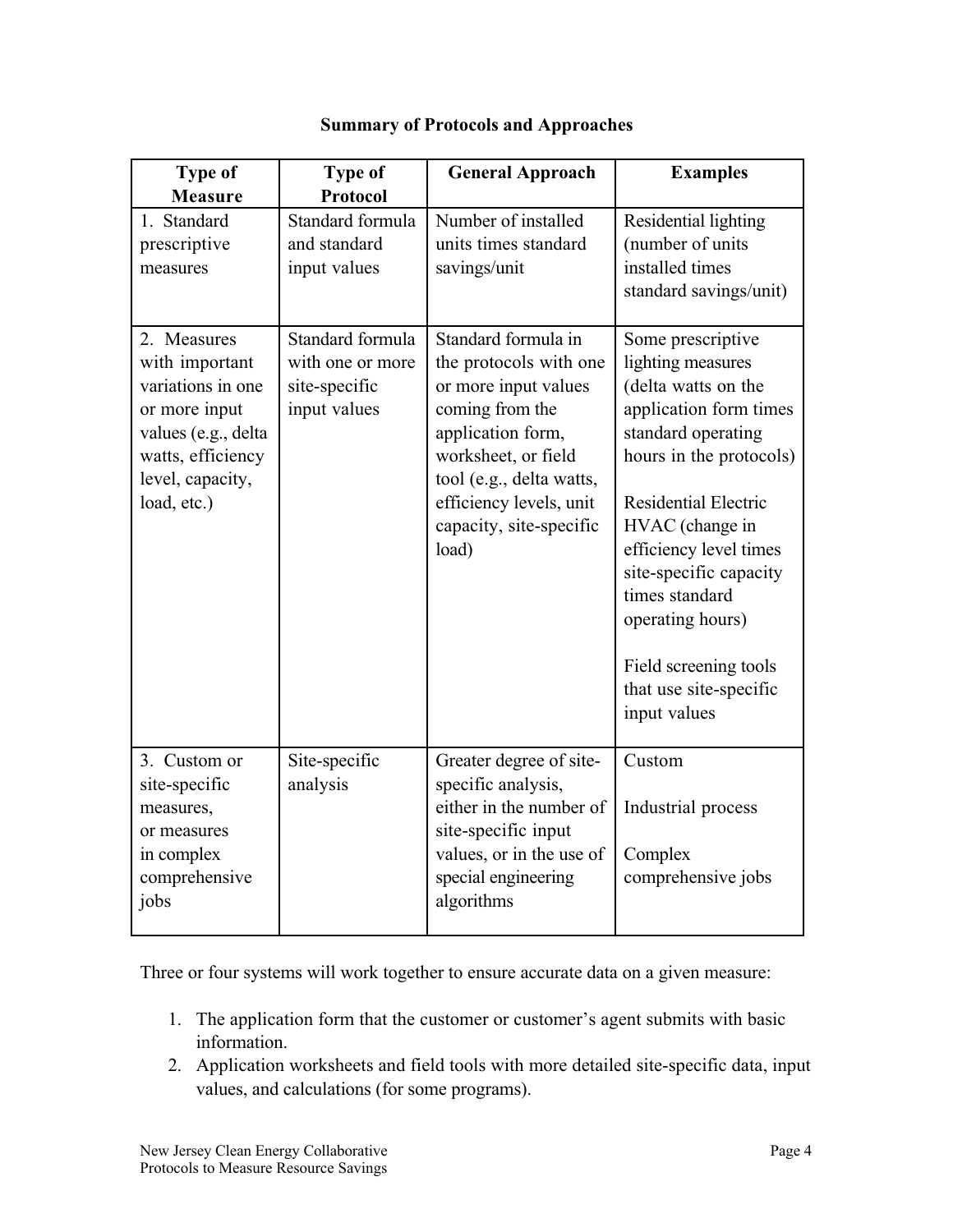- <span id="page-8-0"></span>3. Program tracking systems that compile data and may do some calculations.
- 4. Protocols that contain algorithms and rely on standard or site-specific input values based on measured data. Parts or all of the protocols may ultimately be implemented within the tracking system, the application forms and worksheets, and the field tools.

# **Algorithms**

The algorithms that have been developed to calculate the energy and or demand savings are driven by a change in efficiency level for the installed measure compared to a baseline level of efficiency. This change in efficiency is reflected in both demand and energy savings for electric measures and energy savings for gas. Following are the basic algorithms.

Electric Demand Savings =  $\Delta$ kW = kWbaseline - kWenergy efficient measure

Electric Energy Savings = ∆kW X EFLH

Electric Peak Coincident Demand Savings = ∆kW X Coincidence Factor

Gas Energy Savings =  $\Delta$ Btuh X EFLH

Where:

EFLH = Equivalent Full Load Hours of operation for the installed measure.

 $\Delta$ Btuh = Btuhbaseline input – Btuhenergy efficient measure input

Other resource savings will be calculated as appropriate.

Specific algorithms for each of the program measures may incorporate additional factors to reflect specific conditions associated with a program or measure. This may include factors to account for coincidence of multiple installations, or interaction between different measures.

# **Data and Input Values**

The input values and algorithms in the protocols and on the program application forms are based on the best available and applicable data for the New Jersey programs. The input values for the algorithms come from the program application forms or from standard values based on measured or industry data.

Many input values, including site-specific data, come directly from the program application forms, worksheets, and field tools. Site-specific data on the application forms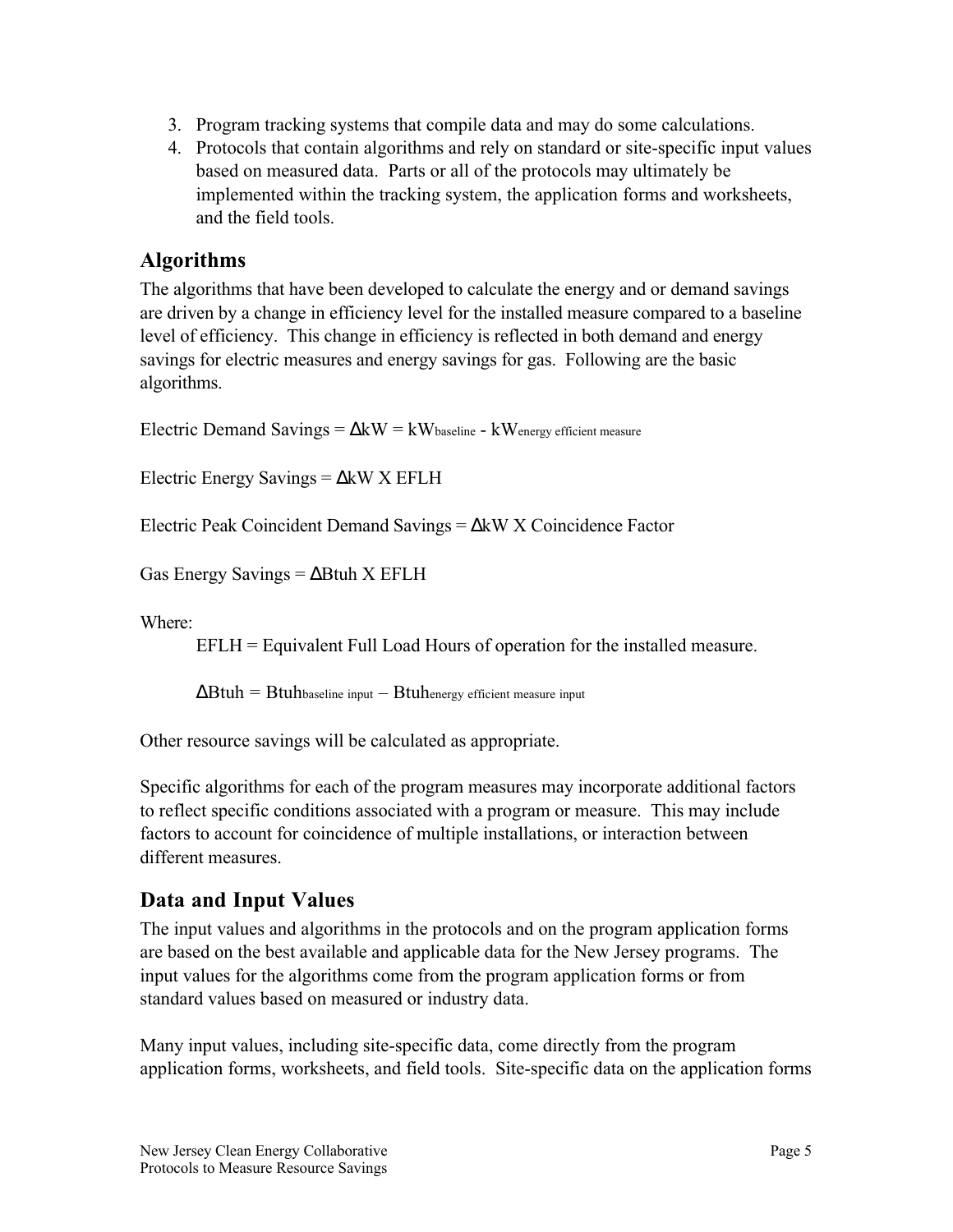<span id="page-9-0"></span>are used for measures with important variations in one or more input values (e.g., delta watts, efficiency level, capacity, etc.).

Standard input values are based on the best available measured or industry data, including metered data, measured data from prior evaluations (applied prospectively), field data and program results, and standards from industry associations. The standard values for most commercial and industrial measures are supported by end use metering for key parameters for a sample of facilities and circuits. These standard values are based on five years of metered data for most measures and two years of metered data for lighting. Data that were metered over that time period are from measures that were installed over an eightyear period. Many input values are based on program evaluations of prior New Jersey programs or similar programs in other regions.

For the standard input assumptions for which metered or measured data were not available, the collaborative stipulated to (or "deemed") certain input values (e.g., delta watts, delta efficiency, equipment capacity, operating hours, coincidence factors) based on the best available industry data or standards. These input values were based on a review of literature from various industry organizations, equipment manufacturers, and suppliers.

Program evaluation will be used to assess key data and input values to either confirm that current values should continue to be used or update the values going forward.

# **Baseline Estimates**

For most programs the  $\Delta$  kW and kWh values are based on the energy use of standard new products vs. the high efficiency products promoted through the programs. This baseline may be different than the baseline estimates used in previous programs such as the Standard Offer in which the baseline assumptions were based on either the existing equipment for retrofits or current code or practice for new construction. The approach used for the new programs encourages residential and business consumers to purchase and install high efficiency equipment vs. standard efficiency equipment. The baseline estimates used in the protocols are documented in the baseline studies or other market information. Baselines will be updated to reflect changing codes, practices and market transformation effects.

# **Resource Savings in Current and Future Program Years**

The New Jersey Collaborative has agreed to track and report the following categories of energy and resource savings:

- 1. Savings from installations that were completed in the program year and prior program years due to the program's direct participation and documented market effects.
- 2. Savings from program participant future adoptions due to program commitments.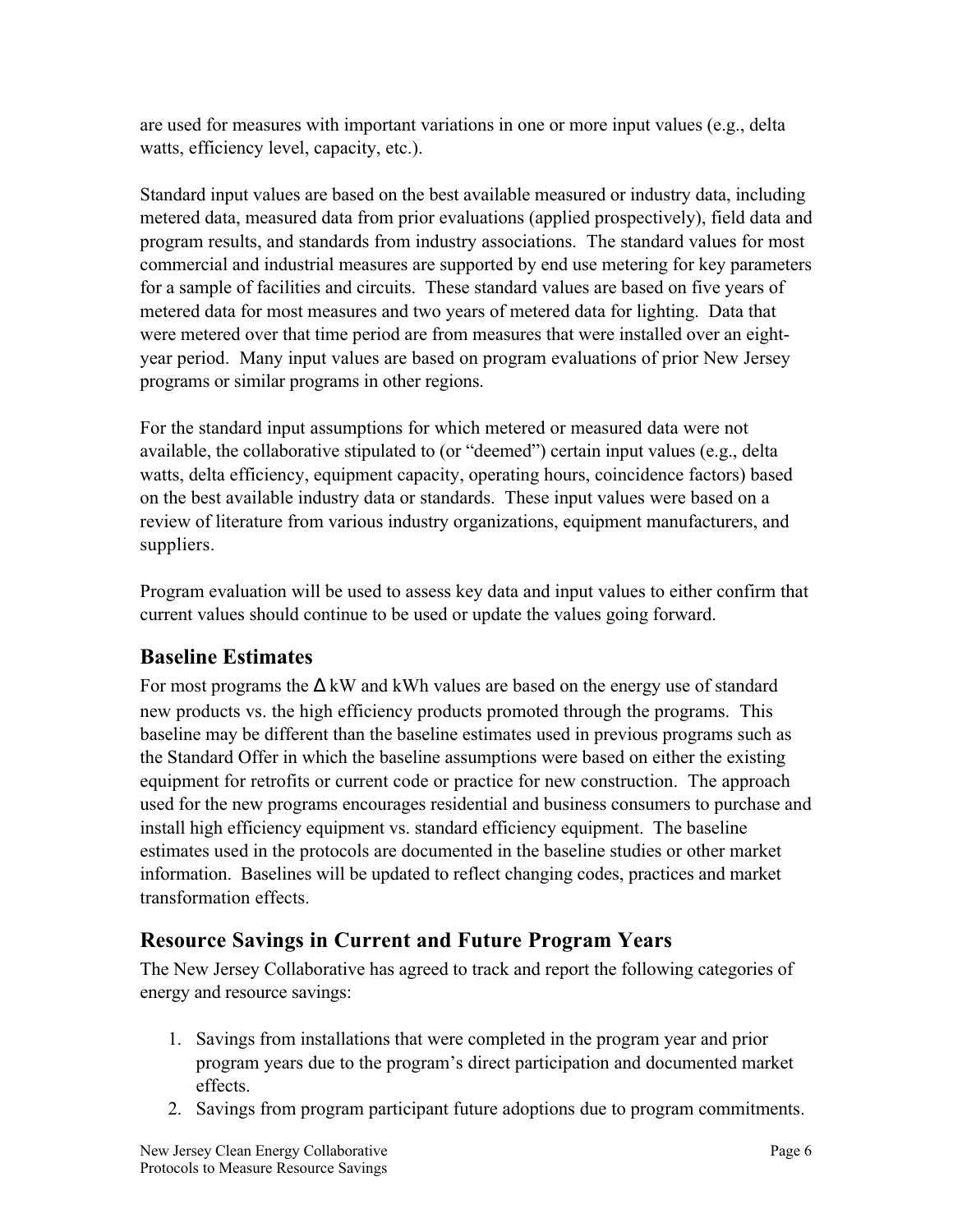<span id="page-10-0"></span>3. Savings from future adoptions due to market effects.

# **Prospective Application of the Protocols**

The protocols will be applied prospectively. The input values are from the program application forms and standard input values (based on measured data including metered data and evaluation results). The protocols will be updated periodically based on evaluation results and available data, and then applied prospectively for future program years.

The only exceptions to prospective application of the protocols are (1) utility review of tracking systems and any necessary adjustments after the end of the program year and prior to the completion of the annual report for that year, and (2) adjustments due to review and on-site verification of custom measures and large comprehensive jobs, also to be completed before the submission of the annual report for that year.

# **Resource Savings**

#### *Electric*

Protocols have been developed to determine the electric energy and demand savings. Current energy savings and billed demand savings are calculated monthly for the purpose of lost margin revenue recovery. The electric energy savings are tracked by voltage level and rate schedules. Calculated electric energy and demand savings are determined separately by season (summer and winter) and time of day (on-peak and off-peak), and summed on an annual basis. These periods are defined as:

|          | <b>Energy Savings</b> | Demand Savings         |
|----------|-----------------------|------------------------|
| Summer   | May through           | June through August    |
|          | September             |                        |
| Winter   | October through       | September through      |
|          | April                 | May                    |
| On-Peak  | 8:00 a.m. to 8:00     | 12:00 p.m. to 8:00     |
|          | p.m.                  | p.m.                   |
| Off-Peak | $8:00$ p.m. to $8:00$ | $8:00$ p.m. to 12 p.m. |
|          | a.m.                  |                        |

### *Natural Gas*

Protocols have been developed to determine the natural gas energy savings on a seasonal basis. The gas energy savings are tracked by rate schedule. The seasonal periods are defined as:

Summer - April through September Winter - October through March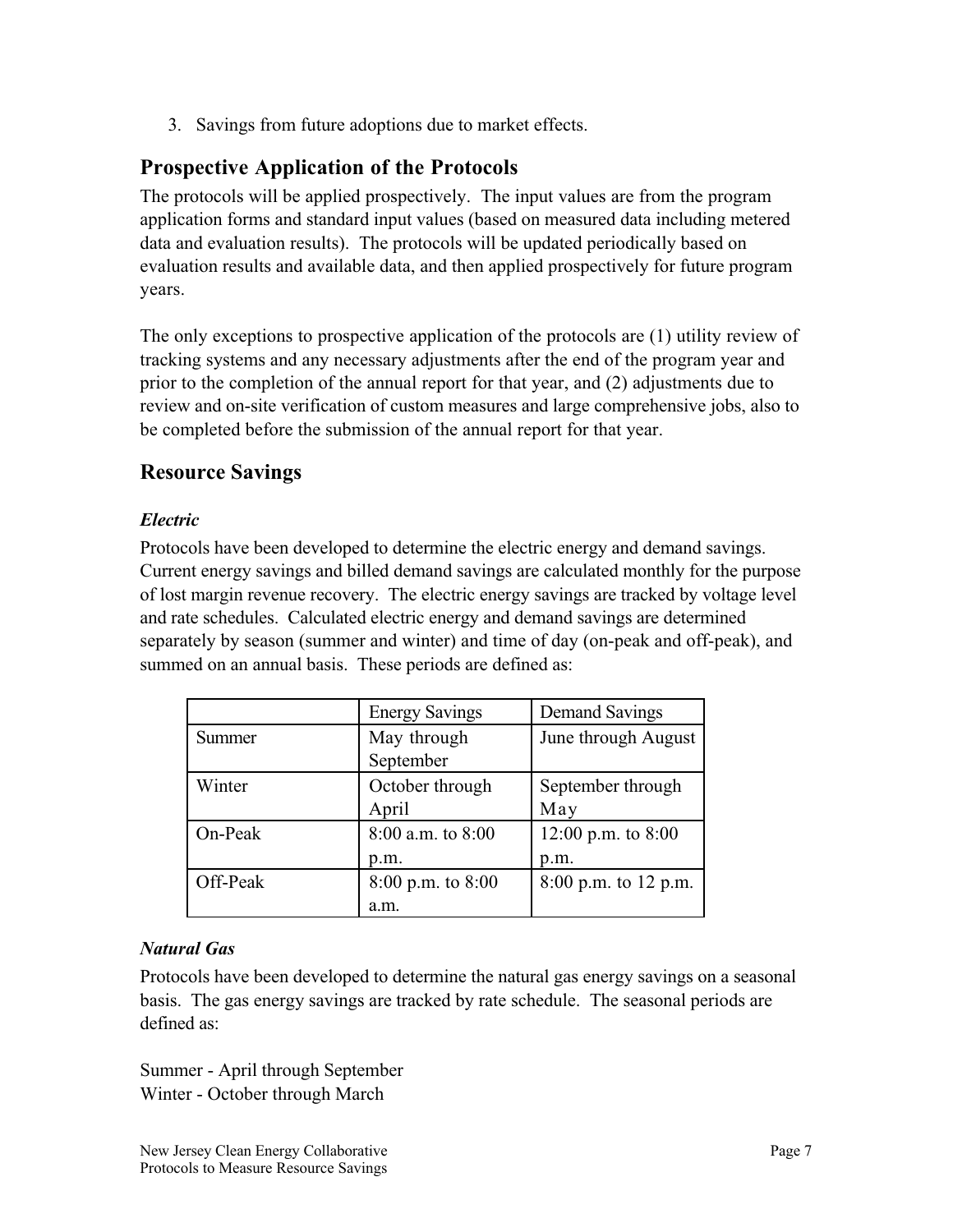#### <span id="page-11-0"></span>*Other Resources*

Some of the energy savings measures also result in the saving of other resources. Where identifiable and quantifiable these other resource savings will be estimated. Water, oil, propane and maintenance savings are the major resources that have been identified. If other resources are significantly impacted, they will be included in the resource savings estimates.

# **Post-Implementation Review**

Utilities will review application forms and tracking systems for all measures and conduct field inspections on a sample of installations. For some programs and jobs (e.g., custom, large process, large and complex comprehensive design), post-installation review and onsite verification of a sample of application forms and installations will be used to ensure the reliability of site-specific savings estimates.

# **Adjustments to Energy and Resource Savings**

#### *Coincidence with System Peak*

Coincidence factors are used to reflect the portion of the connected load savings that is coincident with the electric system peak.

#### *Measure Retention and Persistence of Savings*

The combined effect of measure retention and persistence is the ability of installed measures to maintain the initial level of energy savings over the measure life. Measure retention and persistence effects were accounted for in the metered data that were based on C&I installations over an eight-year period. As a result, some protocols incorporate retention and persistence effects in the other input values. For other measures, if the measure is subject to a reduction in savings over time, the reduction in retention or persistence is accounted for using factors in the calculation of resource savings (e.g., inservice rates for residential lighting measures).

### *Interaction of Energy Savings*

Interaction of energy savings is accounted for in certain programs as appropriate. For all other programs and measures, interaction of energy savings is zero.

For the Residential New Construction program, the interaction of energy savings is accounted for in the home energy rating tool that compares the efficient building to the baseline or reference building and calculates savings.

For the Commercial and Industrial Efficient Construction program, the energy savings for lighting is increased by an amount specified in the protocol to account for HVAC interaction.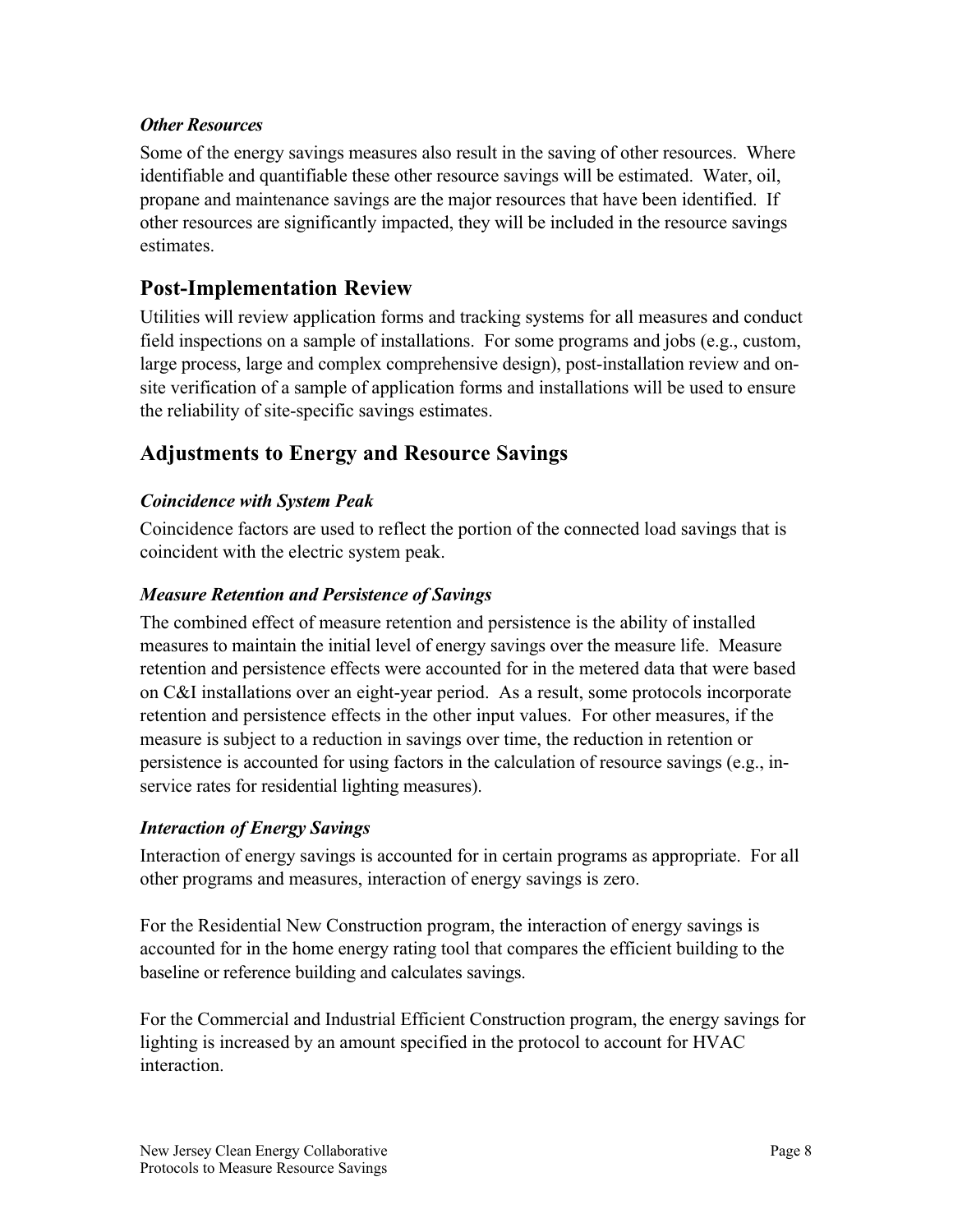<span id="page-12-0"></span>For commercial and industrial custom measures, interaction where relevant is accounted for in the site-specific analysis.

# **Calculation of the Value of Resource Savings**

The calculation of the value of the resources saved is not part of the protocols. The protocols are limited to the determination of the per unit resource savings in physical terms.

In order to calculate the value of the energy savings for reporting and other purposes, the energy savings are determined at the customer level and then increased by the amount of the transmission and distribution losses to reflect the energy savings at the system level. The energy savings at the system level are then multiplied by the appropriate avoided costs to calculate the value of the benefits.

System Savings = (Savings at Customer)  $X(T&D)$  Loss Factor)

Value of Resource Savings = (System Savings) X (System Avoided Costs + Environmental Adder) + (Value of Other Resource Savings)

The value of the benefits for a particular measure will also include the value of the water, oil, maintenance and other resource savings where appropriate. Maintenance savings will be estimated in annual dollars levelized over the life of the measure.

# **Transmission and Distribution System Losses**

The protocols calculate the energy savings at the customer level. These savings need to be increased by the amount of transmission and distribution system losses in order to determine the energy savings at the system level. The electric loss factor applied to savings at the customer meter is 1.11 for both energy and demand. Similarly the gas loss factor is 1.0. These loss factors reflect losses at the margin and are a consensus of the electric and gas utilities.

# **Calculation of Clean Air Impacts**

The amount of air emission reductions resulting from the energy savings are calculated using the energy savings at the system level and multiplying them by factors developed by the New Jersey Department of Environmental Protection (NJDEP).

System average air emissions reduction factors provided by the NJDEP are:

- $CO<sub>2</sub> 1.1$  lbs per kWh saved
- NOx 6.42 lbs per metric ton of  $CO<sub>2</sub>$  reductions
- SO<sub>2</sub> 10.26 lbs per metric ton of CO<sub>2</sub> reductions
- Hg 0.00005 lbs per metric ton of CO<sub>2</sub> reductions All factors are on an average system basis and will be updated as new factors become available.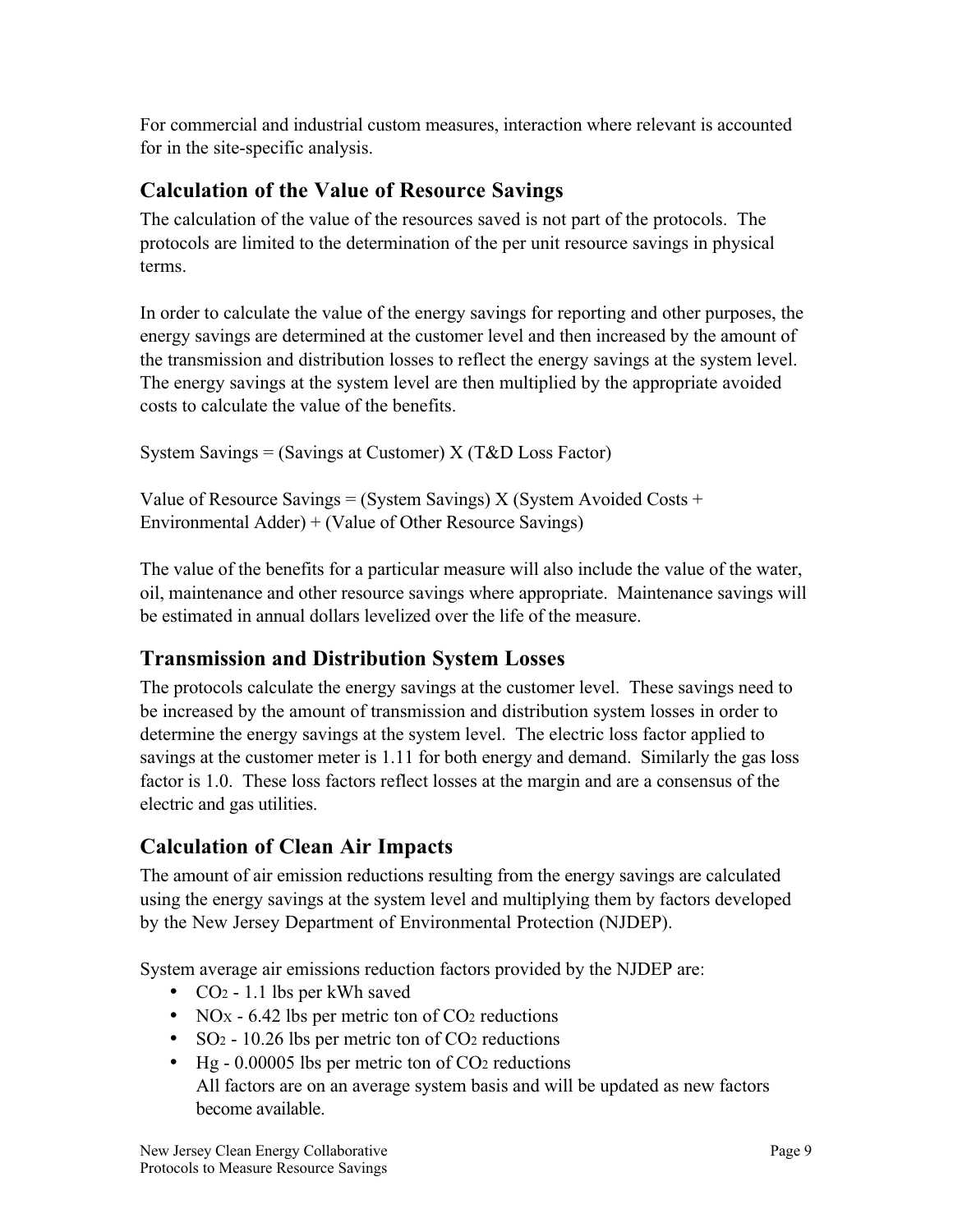# <span id="page-13-0"></span>**Protocols for Program Measures**

The following pages present measure-specific protocols organized by each program.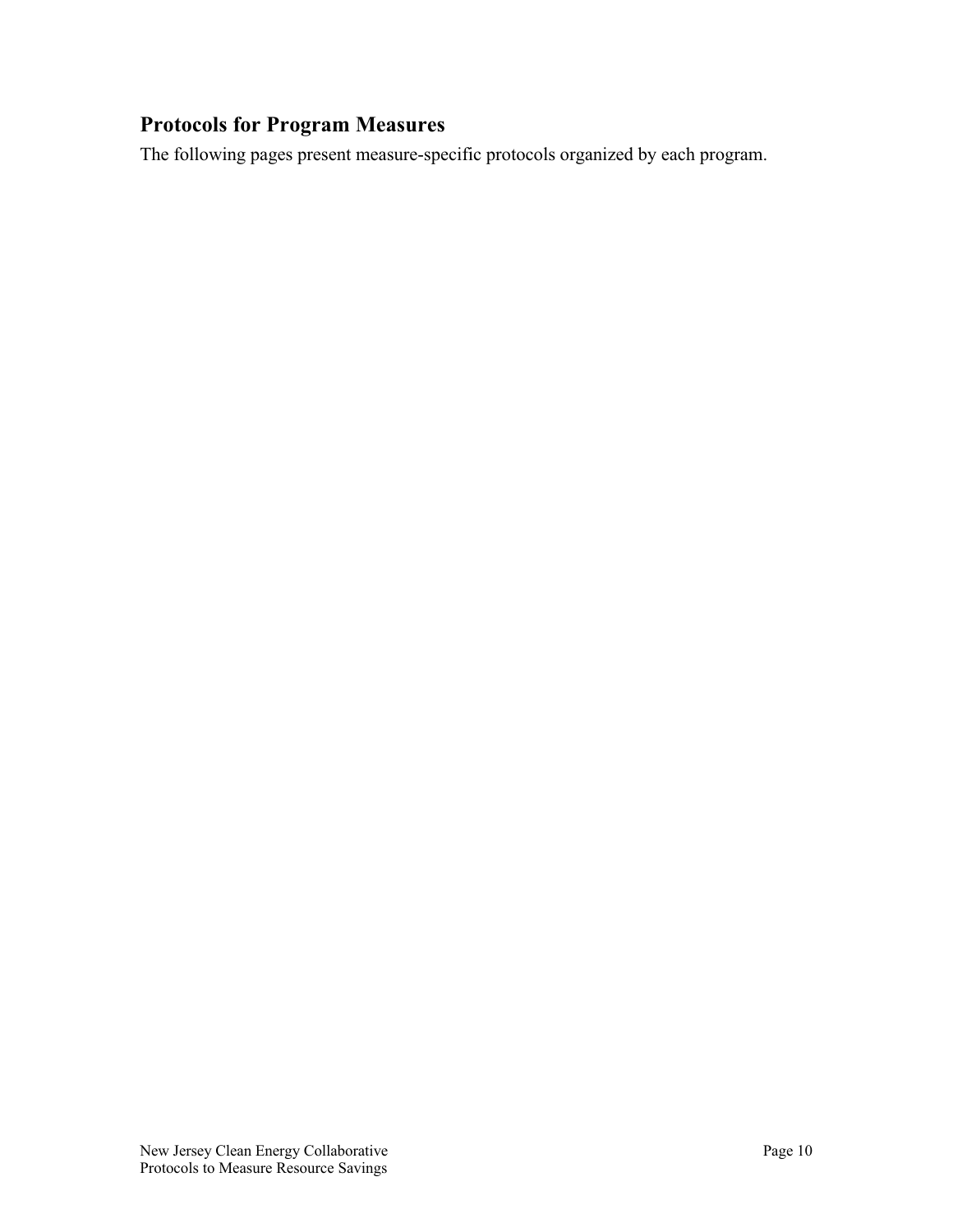# **Residential Electric HVAC Program**

# <span id="page-14-0"></span>**Overview**

This program aims to improve the efficiency of new central air conditioners and heat pumps. It promotes both the sale of high efficiency equipment and improvements in sizing and installation practices that affect operating efficiency. The long-term goal is to transform the market to one in which quality installations of high efficiency equipment are commonplace. To achieve this goal, the program must overcome a number of important market barriers. Key among these are: (1) split incentives (between builders and homebuyers and between owners and renters); (2) consumers lack of information on the benefits (both energy and non-energy) of efficient equipment and quality installations; (3) lack of training for HVAC contractors on key installation issues and approaches to "selling" efficiency; and (4) consumers inability to differentiate between good work and poor work or between quality contractors/technicians and those less skilled. The program employs several key strategies to overcome these barriers:

- 1. Substantial incentives for the sale or purchase of high efficiency equipment for which documentation of proper sizing and installation is provided;
- 2. Aggressive consumer marketing campaign on key elements & benefits of efficiency;
- 3. Direct marketing to HVAC distributors and contractors through "circuit riders";
- 4. Training of HVAC contractors on key elements of quality installations;
- 5. ENERGY STAR sales training for contractors (i.e. on how to sell efficiency);
- 6. Promotion of HVAC technician certification; and
- 7. Promotion of significant increases in minimum federal efficiency standards.

# **Protocols**

The measurement plan for residential high efficiency cooling and heating equipment is based on algorithms that determine a central air conditioner's or heat pump's cooling/heating energy use and peak demand. Input data is based both on fixed assumptions and data supplied from the high efficiency equipment rebate application form. The algorithms also include the calculation of additional energy and demand savings due to the required proper sizing and installation of high efficiency units.

The savings will be allocated to summer/winter and on-peak/off-peak time periods based on load shapes from measured data and industry sources. The allocation factors are documented below in the input value table.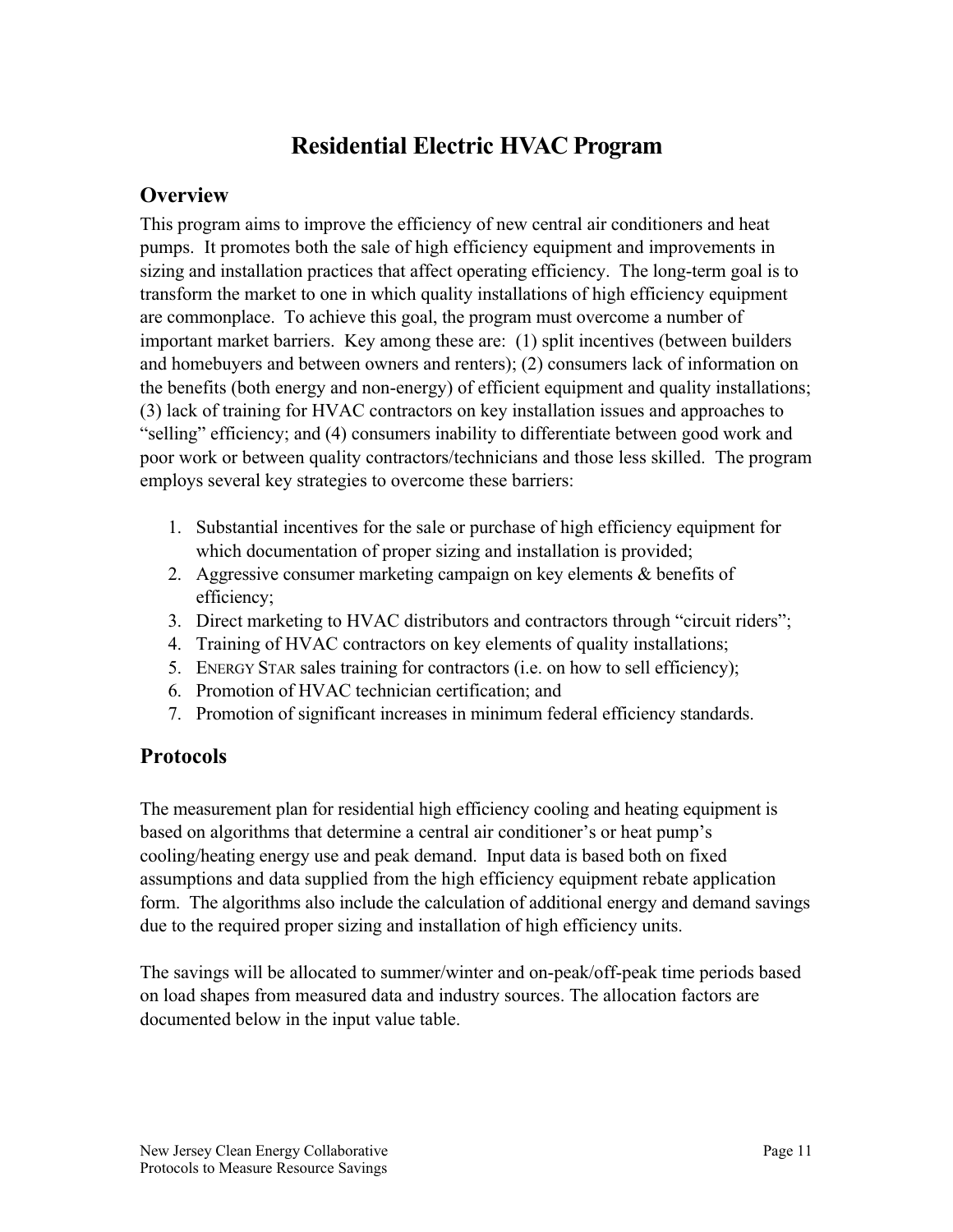<span id="page-15-0"></span>The protocols applicable for this program measure the energy savings directly related to the more efficient hardware installation. Estimates of energy savings due to the proper sizing of the equipment and improved installation practices are also included.

The following is an explanation of the algorithms used and the nature and source of all required input data.

#### Algorithms

#### *Central Air Conditioner (A/C) & Air Source Heat Pump (ASHP)*

*Cooling Energy Consumption and Peak Demand Savings – Central A/C & ASHP*

Energy Impact (kWh) = CAPY/1000 X (1/SEER*b –* (1/SEER*q* X (1-ESF))) X EFLH

Peak Demand Impact (kW) = CAPY/1000 X (1/EER*b –* (1/EER*q* X (1-DSF))) X DF

*Heating Energy Savings – ASHP*

Energy Impact (kWh) = CAPY/1000 X (1/HSPF*b –* (1/HSPF*q* X (1-ESF))) X EFLH

#### *Ground Source Heat Pumps (GSHP)*

Cooling Energy (kWh) Savings = CAPY/1000 X (1/SEER*b –* (1/EER*g* X GSER)) X EFLH

Heating Energy (kWh) Savings = CAPY/1000 X (1/HSPF*b –* (1/COP*g* X GSOP)) X EFLH

Peak Demand Impact (kW) = CAPY/1000 X (1/EER*b –* (1/EER*g* X GSPK)) X DF

#### *GSHP Desuperheater*

Energy (kWh) Savings = EDSH

Peak Demand Impact  $(kW) = PDSH$ 

#### Definition of Terms

 $CAPY = The cooling capacity (output) of the central air conditioner or heat pump being$ installed. This data is obtained from the Application Form based on the model number.

SEER*b =* The Seasonal Energy Efficiency Ratio of the Baseline Unit.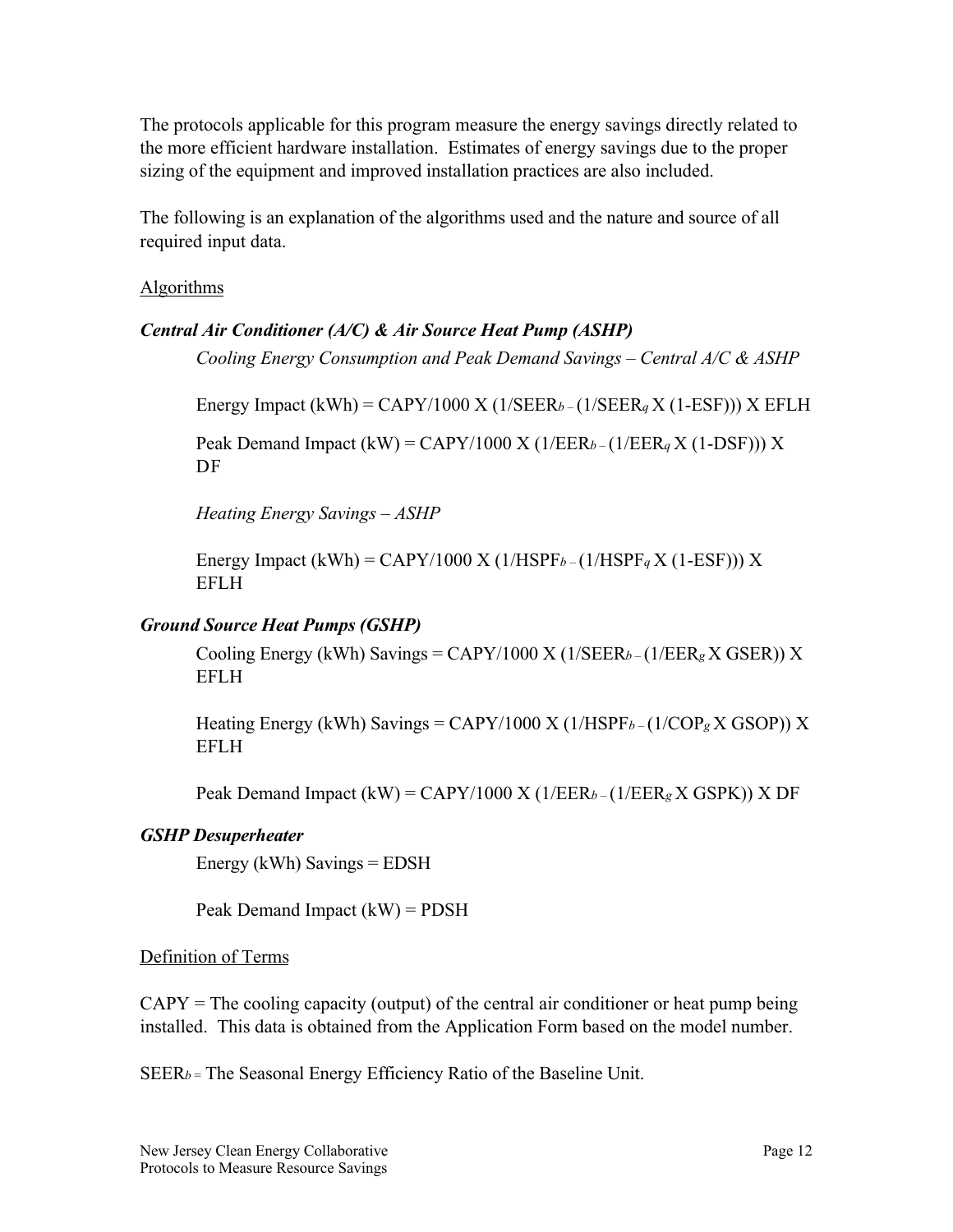$SEER_q$  = The Seasonal Energy Efficiency Ratio of the qualifying unit being installed. This data is obtained from the Application Form based on the model number.

 $EER_b$  = The Energy Efficiency Ratio of the Baseline Unit.

 $EER_q$  = The Energy Efficiency Ratio of the unit being installed. This data is obtained from the Application Form based on the model number.

 $EER_g$  = The EER of the ground source heat pump being installed. Note that EERs of GSHPs are measured differently than EERs of air source heat pumps (focusing on entering water temperatures rather than ambient air temperatures). The equivalent SEER of a GSHP can be estimated by multiplying EER*g* by 1.02.

GSER = The factor to determine the SEER of a GSHP based on its EER*g.*

EFLH = The Equivalent Full Load Hours of operation for the average unit.

ESF = The Energy Sizing Factor or the assumed saving due to proper sizing and proper installation.

 $CF = The coincidence factor which equates the installed unit's demand to its demand at$ time of system peak.

DSF = The Demand Sizing Factor or the assumed peak demand capacity saved due to proper sizing and proper installation.

HSPF*b* = The Heating Seasonal Performance Factor of the Baseline Unit.

 $HSPF_q$  = The Heating Seasonal Performance Factor of the unit being installed. This data is obtained from the Application Form.

 $COP_g = Coefficient of Performance.$  This is a measure of the efficiency of a heat pump.

GSOP = The factor to determine the HSPF of a GSHP based on its COP*g.*

 $GSPK = The factor to convert EER<sub>g</sub> to the equivalent EER of an air conditioner to enable$ comparisons to the baseline unit.

EDSH = Assumed savings per desuperheater.

PDSH = Assumed peak demand savings per desuperheater.

The 1000 used in the denominator is used to convert watts to kilowatts.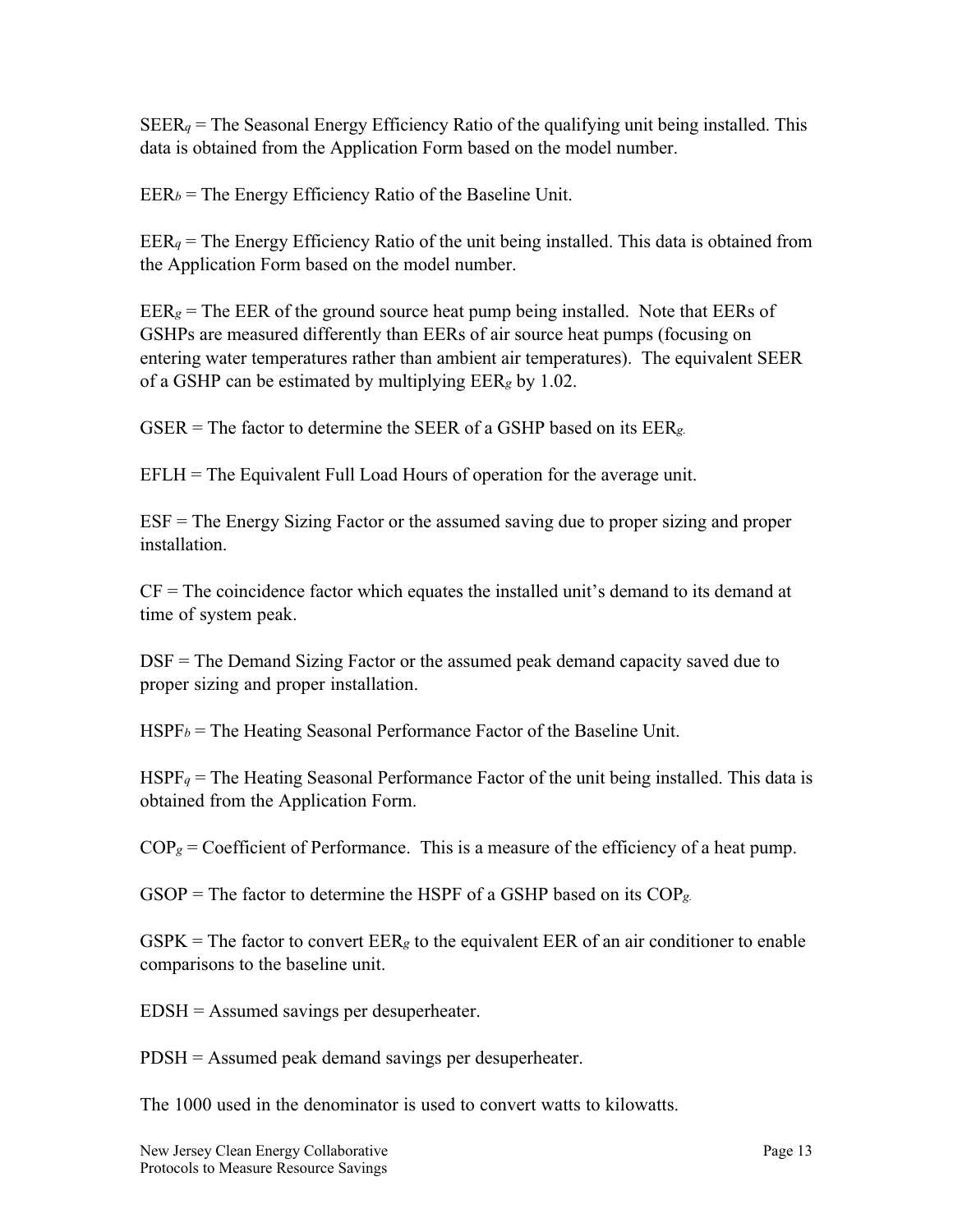A summary of the input values and their data sources follows:

### Component Type Value Sources CAPY Variable Rebate Application  $SEER_b$  Fixed Baseline = 10 1 SEER<sub>q</sub> Variable Rebate Application  $EER_b$  Fixed Baseline = 9.2 2 EER<sub>q</sub> Rebate Variable Report Report Report Report Report Report Report Report Report Report Report Report Report Report Report Report Report Report Report Report Report Report Report Report Report Report Report Report Rep Application EER<sub>g</sub> Nariable Rebate Application GSER Fixed 1.02 3 EFLH Fixed Cooling = 600 Hours Heating = 2250 Hours 4  $ESF$  Fixed  $17\%$  5  $CF$  Fixed  $70\%$  6 DSF Fixed 7% 7  $HSPF<sub>b</sub>$  Fixed Baseline = 6.8 8 HSPF<sub>q</sub> Rebate Variable Rebate Application COP<sub>g</sub> Nariable Rebate Application GSOP | Fixed | 3.413 | 9 GSPK | Fixed | 0.8416 | 10 EDSH Fixed 1842 kWh 11 PDSH | Fixed | 0.34 kW | 12

#### **Residential Electric HVAC**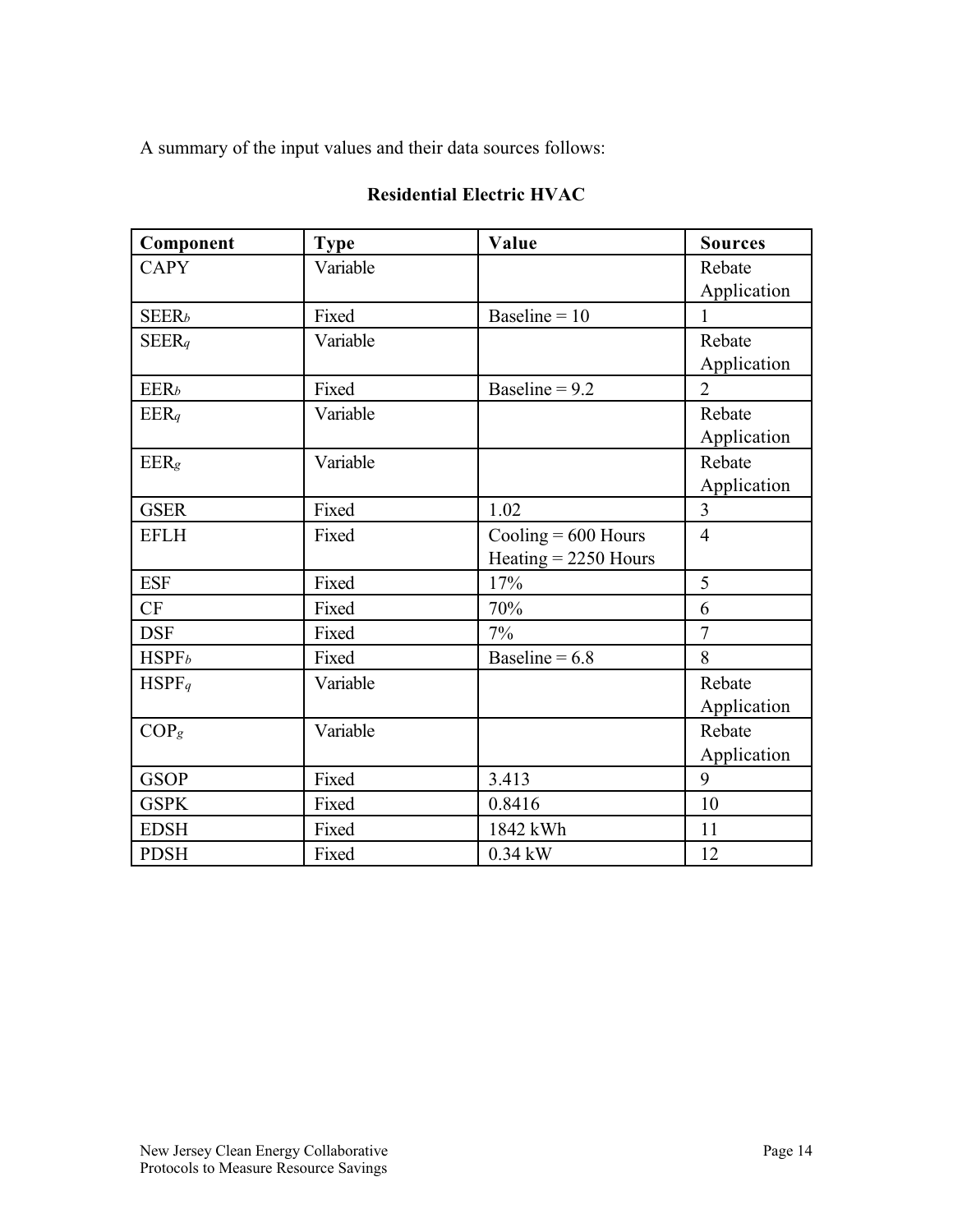| Component                      | <b>Type</b> | Value                 | <b>Sources</b> |
|--------------------------------|-------------|-----------------------|----------------|
| Cooling - CAC                  | Fixed       | Summer/On-Peak 64.9%  | 13             |
| Time Period                    |             | Summer/Off-Peak 35.1% |                |
| <b>Allocation Factors</b>      |             | Winter/On-Peak $0\%$  |                |
|                                |             | Winter/Off-Peak 0%    |                |
| $\text{Cooling} - \text{ASHP}$ | Fixed       | Summer/On-Peak 59.8%  | 13             |
| Time Period                    |             | Summer/Off-Peak 40.2% |                |
| <b>Allocation Factors</b>      |             | Winter/On-Peak 0%     |                |
|                                |             | Winter/Off-Peak 0%    |                |
| $\text{Cooling} - \text{GSHP}$ | Fixed       | Summer/On-Peak 51.7%  | 13             |
| Time Period                    |             | Summer/Off-Peak 48.3% |                |
| <b>Allocation Factors</b>      |             | Winter/On-Peak $0\%$  |                |
|                                |             | Winter/Off-Peak 0%    |                |
| Heating – ASHP $\&$            | Fixed       | Summer/On-Peak 0.0%   | 13             |
| <b>GSHP</b>                    |             | Summer/Off-Peak 0.0%  |                |
| Time Period                    |             | Winter/On-Peak 47.9%  |                |
| <b>Allocation Factors</b>      |             | Winter/Off-Peak 52.1% |                |
| <b>GSHP</b>                    | Fixed       | Summer/On-Peak 4.5%   | 13             |
| Desuperheater Time             |             | Summer/Off-Peak 4.2%  |                |
| Period Allocation              |             | Winter/On-Peak 43.7%  |                |
| Factors                        |             | Winter/Off-Peak 47.6% |                |

Sources:

- 1. Federal minimum SEER is 10.0 and national data confirms that this is predominately the unit installed without intervention.
- 2. Analysis of ARI data.
- 3. VEIC estimate. Extrapolation of manufacturer data.
- 4. VEIC estimate. Consistent with analysis of PEPCo and LIPA, and conservative relative to ARI.
- 5. From Neme, Proctor and Nadel, 1999.
- 6. Based on an analysis of 6 different utilities by Proctor Engineering.
- 7. From Neme, Proctor and Nadel, 1999.
- 8. Federal minimum HSPF is 6.8.
- 9. Engineering calculation, HSPF/COP=3.413
- 10. VEIC Estimate. Extrapolation of manufacturer data.
- 11. VEIC estimate, based on PEPCo assumptions.
- 12. VEIC estimate, based on PEPCo assumptions.
- 13. Time period allocation factors used in cost-effectiveness analysis.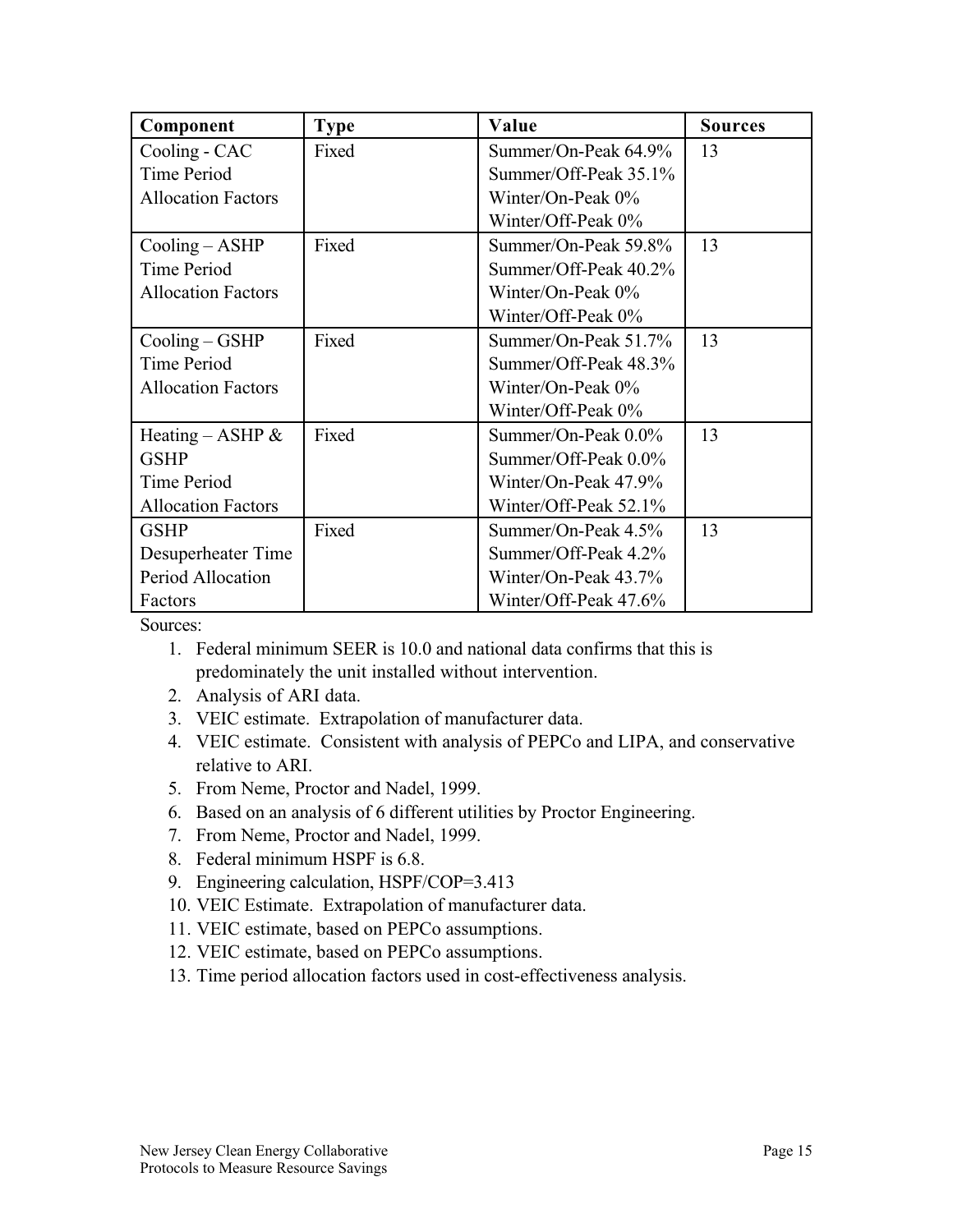# **Residential Gas HVAC Program**

# <span id="page-19-0"></span>**Overview**

This program aims to improve the efficiency of new gas heating systems, primarily by promoting the sale and purchase of ENERGY STAR furnaces and boilers. It may also promote the sale and purchase of high efficiency gas water heaters. The long-term goal is to transform the market to one in which high efficiency equipment becomes the market standard. The program must overcome several market barriers to achieve this goal. Key among these are: (1) consumers lack of information on the magnitude of the benefits of efficiency; (2) HVAC contractors lack of skill/tools for "selling" efficiency; (3) split incentives (both between builders and homebuyers and between owners and renters; and (4) higher costs related, in part, to lower sales volumes for high efficiency equipment. The program employs several key strategies to address these barriers:

- 1. Substantial incentives for the sale and purchase of ENERGY STAR-rated heating equipment and high efficiency water heaters, steadily declining over time as the program places greater emphasis on marketing;
- 2. Aggressive consumer marketing campaign on the benefits of efficiency;
- 3. Direct marketing to HVAC distributors and contractors;
- 4. ENERGY STAR sales training for contractors (i.e., on how to sell efficiency); and
- 5. Promotion of significant increases in minimum federal efficiency standards.

# **Protocols**

The following two algorithms detail savings for gas heating and water heating equipment. They are to be used to determine gas energy savings between baseline standard units and the high efficiency units promoted in the program. The input values are based on data on typical customers supplied by the gas utilities, an analysis by the Federal Energy Management Program (FEMP), and customer information on the application form, confirmed with manufacturer data. These energy efficiency measures can also be found in the current Residential New Construction program; similar gas measures are found in the C&I construction program. The energy values are in therms.

#### *Space Heaters*

### **Algorithms**

Gas Savings =  $C$ apy<sub>q</sub>/ $C$ apy<sub>t</sub> X ((AFUE<sub>q</sub> – AFUE<sub>b</sub>)/AFUE<sub>q</sub>) X Baseline Heating Usage

### Definition of Variables

 $Capy<sub>a</sub>$  = Actual output capacity of the qualifying heating system in Btus/hour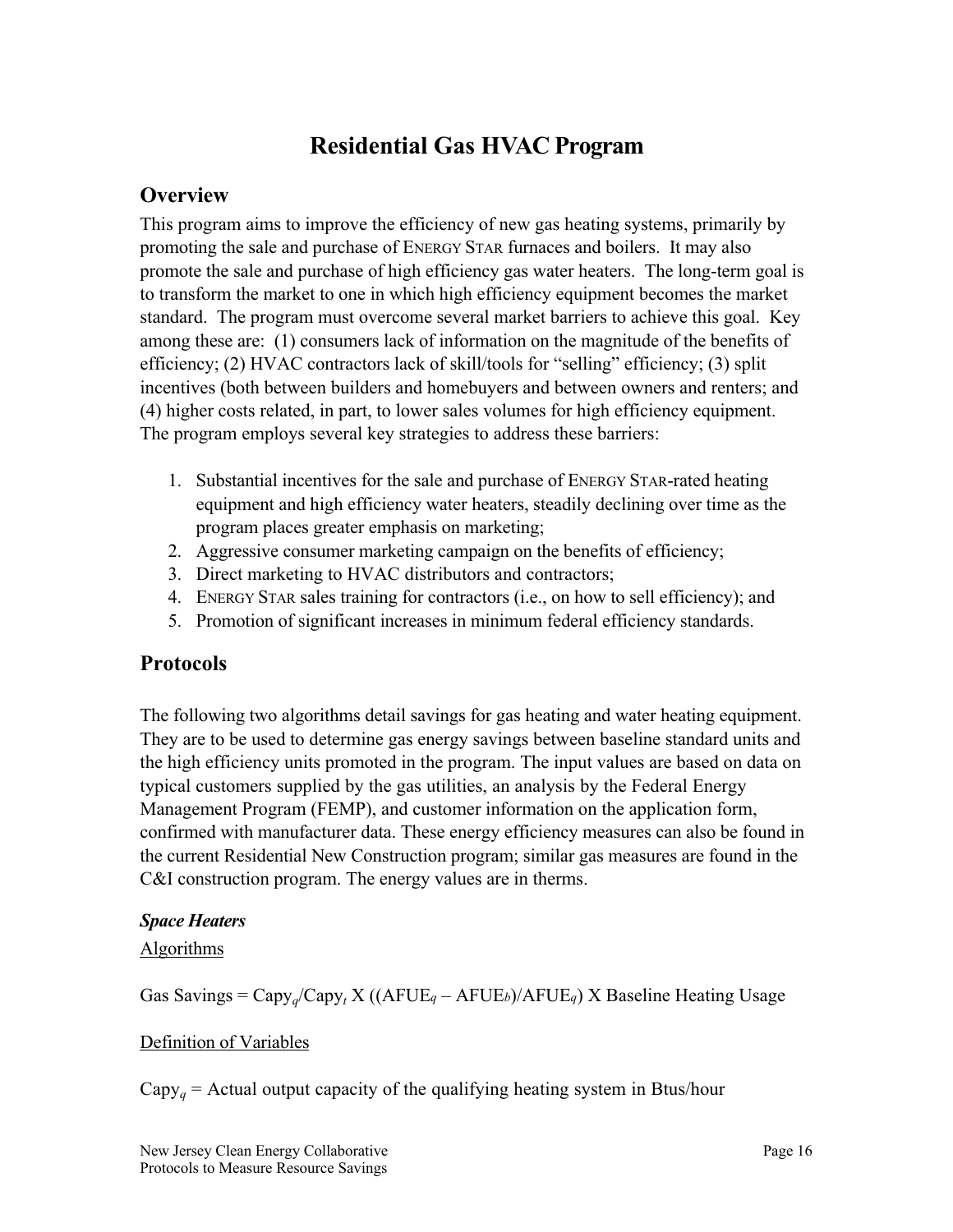$Capy_t = Output$  capacity of the typical heating unit output in Btus/hour

AFUE*q* = Annual Fuel Utilization Efficiency of the qualifying energy efficient furnace or boiler

 $A FUE<sub>b</sub>$  = Annual Fuel Utilization Efficiency of the baseline furnace or boiler

Baseline Heating Usage = The weighted average annual heating usage (therms) of typical New Jersey heating customers

| Component                 | <b>Type</b> | Value          | <b>Source</b>     |
|---------------------------|-------------|----------------|-------------------|
| $Capy_q$                  | Variable    |                | Application Form, |
|                           |             |                | confirmed with    |
|                           |             |                | Manufacturer Data |
| $Capy_t$                  | Fixed       | 80,000         |                   |
| A FUE                     | Variable    |                | Application Form, |
|                           |             |                | confirmed with    |
|                           |             |                | Manufacturer Data |
| A FUE <sub>b</sub>        | Fixed       | Furnaces: 78%  | $\overline{2}$    |
|                           |             | Boilers: 80%   |                   |
| <b>Baseline Heating</b>   | Fixed       | 965 therms     | 3                 |
| Usage                     |             |                |                   |
| Time Period               | Fixed       | $Summer = TBD$ | 4                 |
| <b>Allocation Factors</b> |             | $Winter = TBD$ |                   |
|                           |             |                |                   |

#### **Space Heating**

Sources:

- 1. NJ utility analysis of heating customers, typical output capacity.
- 2. Minimum Federal Standards for Furnaces and Boilers.
- 3. NJ utility analysis of heating customers, annual gas heating usage.
- 4. Time period allocation factors used in the cost-effectiveness analysis. To be derived.

### Algorithms

Gas Savings = ((EF*q* – EF*b*)/EF*q*) X Baseline Water Heater Usage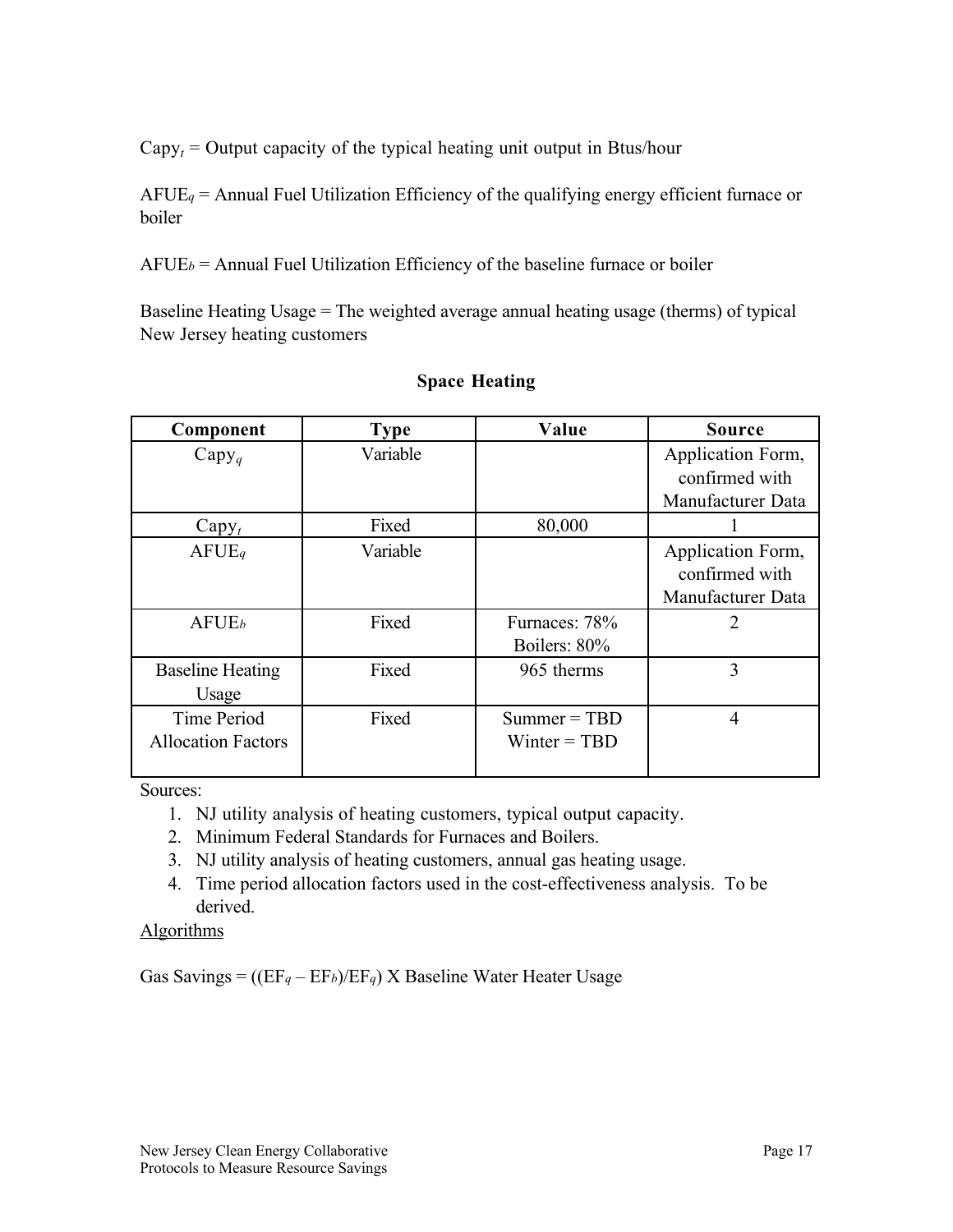#### <span id="page-21-0"></span>Definition of Variables

 $EF_q$  = Energy factor of the qualifying energy efficient water heater.

 $EF_b$  = Energy factor of the baseline water heater.

Baseline Water Heater Usage = Annual usage of the baseline water heater, in therms.

#### **Component | Type | Value | Source** EF<sub>q</sub> Variable Application Form, confirmed with Manufacturer Data  $EF_b$  Fixed  $.544$  1 Baseline Water Heater Usage Fixed 277 2 Time Period Allocation Factors Fixed Summer = TBD Winter = TBD 3

Sources:

- 1. Federal EPACT Standard for a 40 gallon gas water heater. Calculated as 0.62 (0.0019 X gallons of capacity).
- 2. DOE/FEMP website. http://www.eren.doe.gov/femp/pro
- 3. Time period allocation factors used in the cost-effectiveness analysis. To be derived.

# **Water Heaters**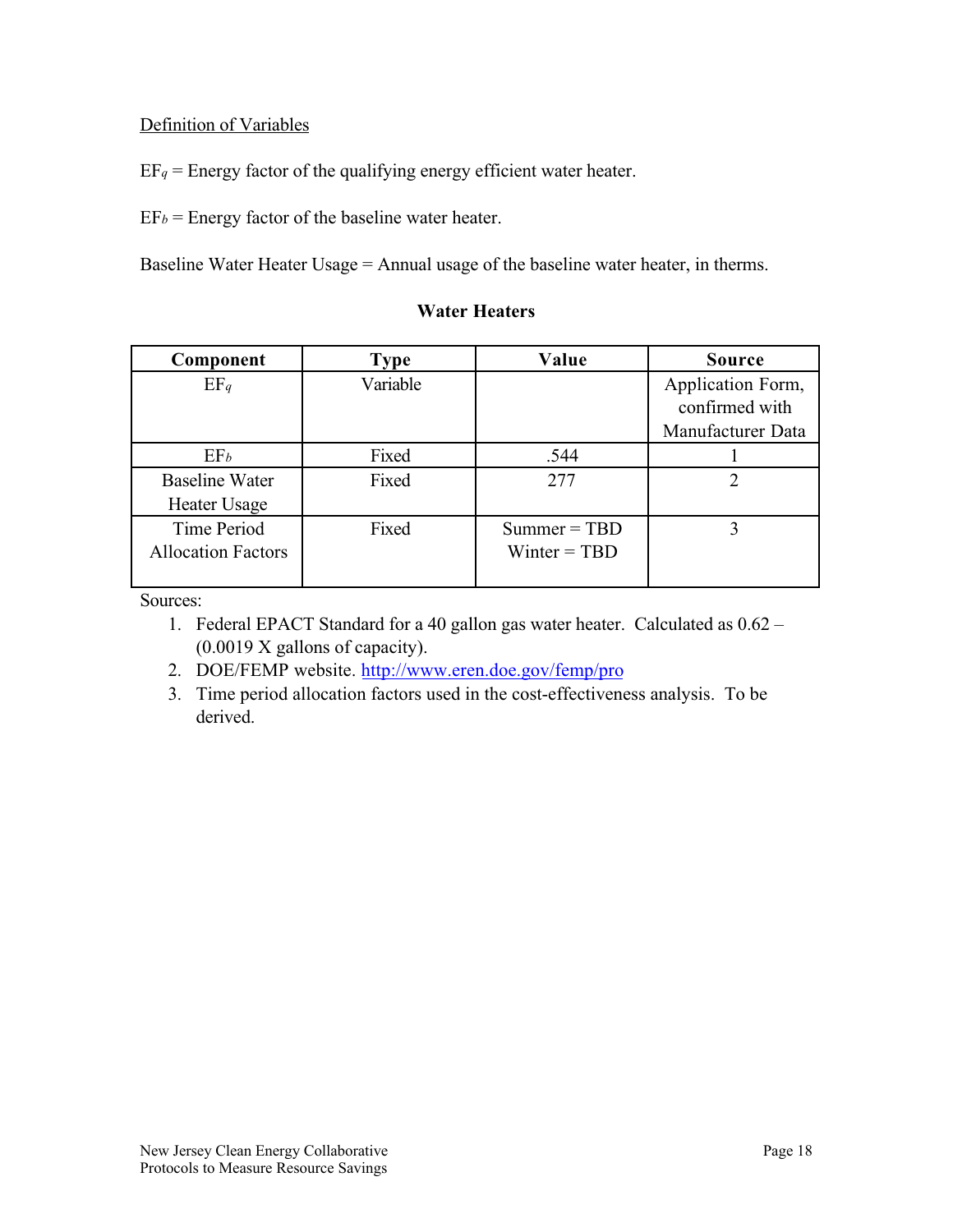# **Residential Energy Star Windows Program**

# <span id="page-22-0"></span>**Overview**

This program promotes the sale and purchase of ENERGY STAR rated windows. The longterm goal is to transform the market to one in which ENERGY STAR windows becomes the market standard. The program employs several key strategies to accomplish this goal:

- 1. A consumer marketing campaign promoting ENERGY STAR windows integrated to the extent appropriate with marketing of other New Jersey programs promoting ENERGY STAR products (i.e. Appliances, Lighting, and New Homes);
- 2. Sales training and marketing support to retailers and contractors selling ENERGY STAR windows;
- 3. Outreach to regional window industry representatives to encourage labeling and promotion of ENERGY STAR windows;
- 4. Facilitating consumer access to financing for the purchase of ENERGY STAR windows; and
- 5. Support (as appropriate) for up-grading state code and minimum federal efficiency standards.

# **Protocols**

The general form of the equation for the ENERGY STAR Windows Program measure savings algorithms is:

Square Feet of Window Area X Savings per Square Foot

To determine resource savings, the per square foot estimates in the protocols will be multiplied by the number of square feet of window area. The number of square feet of window area will be determined using market assessments and market tracking. Some of these market tracking mechanisms are under development. The per unit energy and demand savings estimates are based on prior building simulations of windows.

# *ENERGY STAR Windows*

Savings estimates for ENERGY STAR Windows are based on modeling a typical 2,500 square foot home using REM Rate, the home energy rating tool. Savings are per square foot of qualifying window area. Savings will vary based on heating and cooling system type and fuel. These fuel and HVAC system market shares will need to be estimated from prior market research efforts or from future program evaluation results.

### Heat Pump

Electricity Impact (kWh) =  $ESav_{HP}$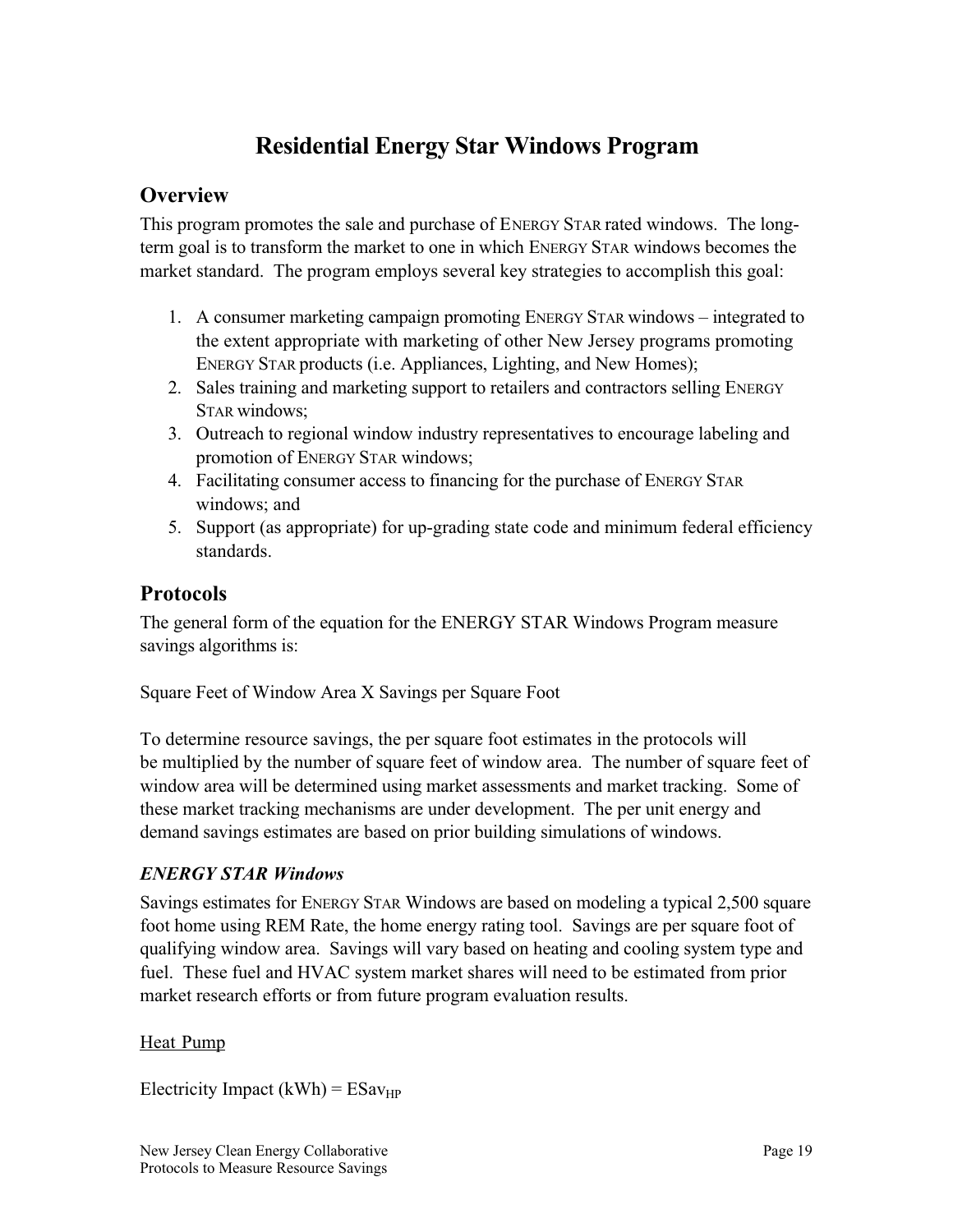Demand Impact  $(kW) = DSav_{HP}$  x CF

Gas Heat/CAC

Electricity Impact  $(kWh) = ESav_{GAS/CAC}$ 

Demand Impact (kW) =  $DSav_{CAC}$  x CF

Gas Impact (therms) =  $GSav_{GAS}$ 

Gas Heat/No CAC

Electricity Impact (kWh) =  $ESav_{GAS/NOCAC}$ 

Demand Impact  $(kW) = DSav_{NOCAC}$  x CF

Gas Impact (therms) =  $GSav_{GAS}$ 

Oil Heat/CAC

Electricity Impact (kWh) =  $ESav_{OL/CAC}$ 

Demand Impact (kW) =  $DSav_{CAC}$  x CF

Oil Impact ( $MMBtu$ ) =  $OSav<sub>OL</sub>$ 

Oil Heat/No CAC

Electricity Impact (kWh) =  $ESav<sub>OL/NOCAC</sub>$ 

Demand Impact (kW) =  $DSav<sub>NOCAC</sub>$  x CF

Oil Impact ( $MMBtu$ ) =  $OSav<sub>OL</sub>$ 

Electric Heat/CAC

Electricity Impact (kWh) =  $ESav_{RES/CAC}$ 

Demand Impact (kW) =  $DSav_{CAC}$  x CF

Electric Heat/No CAC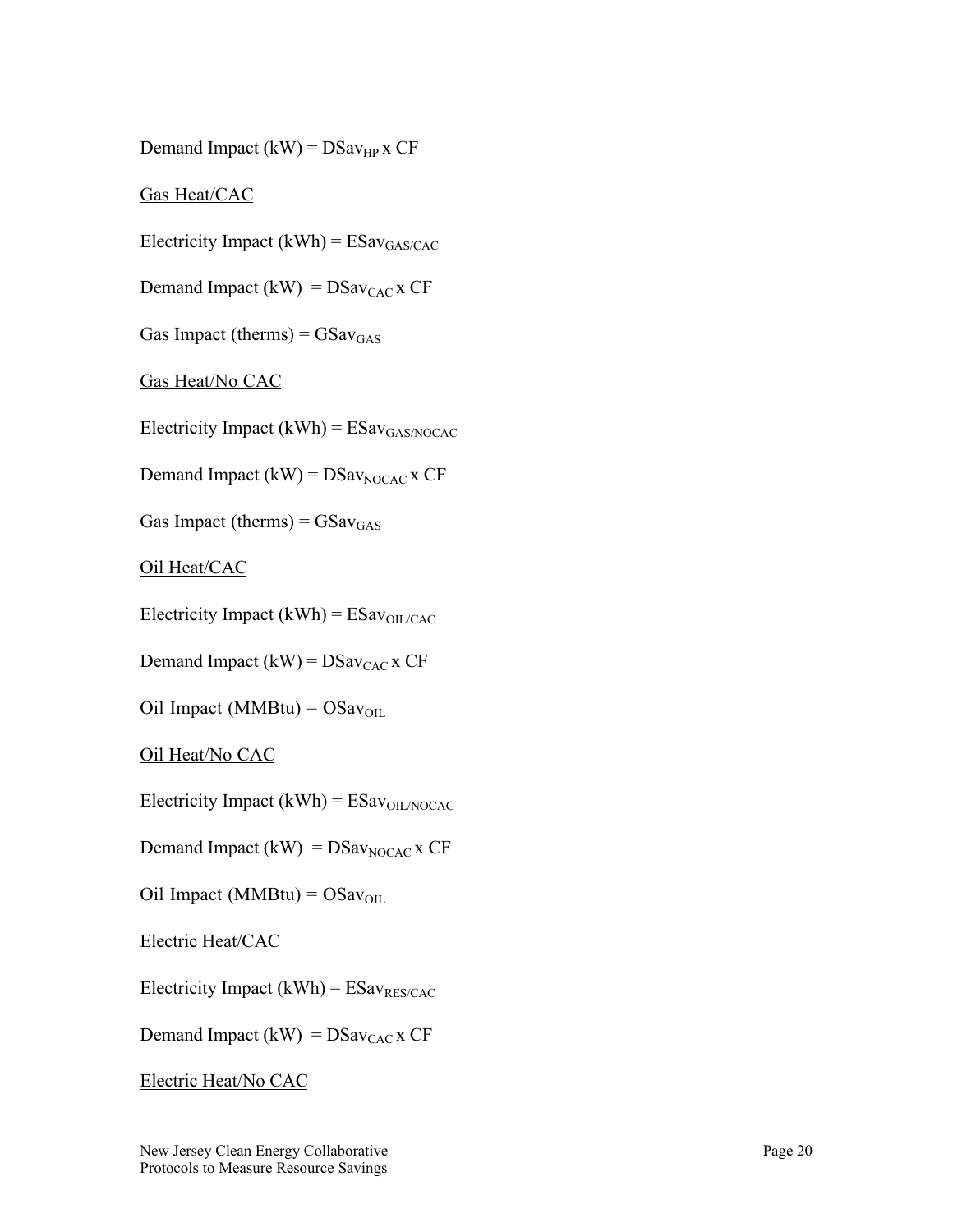Electricity Impact  $(kWh) = ESav_{RES/NOCAC}$ 

Demand Impact  $(kW) = DSav_{NOCAC}x CF$ 

Definition of Terms

 $ESav<sub>HP</sub>$  = Electricity savings (heating and cooling) with heat pump installed.

 $ESav_{GAS/CAC}$  = Electricity savings with gas heating and central AC installed.

 $ESav<sub>GAS/NOCAC</sub>$  = Electricity savings with gas heating and no central AC installed.

 $ESav<sub>OL/CAC</sub>$  = Electricity savings with oil heating and central AC installed.

 $ESav<sub>OL/NOCAC</sub> = Electricity savings with oil heating and no central AC installed.$ 

 $ESav_{RES/CAC}$  = Electricity savings with electric resistance heating and central AC installed.

 $ESav_{RES/NOCAC}$  = Electricity savings with electric resistance heating and no central AC installed.

 $DSav_{HP}$  = Summer demand savings with heat pump installed.

 $DSav<sub>CAC</sub>$  = Summer demand savings with central AC installed.

 $DSav<sub>NOCAC</sub> = Summer demand savings with no central AC installed.$ 

CF = System peak demand coincidence factor. Coincidence of building cooling demand to summer system peak.

 $GSav_{GAS}$  = Gas savings with gas heating installed.

 $OSav<sub>OIL</sub> = Oil savings with oil heating installed.$ 

#### **ENERGY STAR Windows**

| Component                  | Type  | Value                   | <b>Sources</b> |
|----------------------------|-------|-------------------------|----------------|
| ESav <sub>HP</sub>         | Fixed | 2.2395 kWh              |                |
| <b>HP</b> Time Period      | Fixed | $10\%, 7\%, 40\%, 44\%$ |                |
| <b>Allocation Factors</b>  |       |                         |                |
| $ESav_{GAS/CAC}$           | Fixed | $0.2462$ kWh            |                |
| <b>Gas/CAC Electricity</b> | Fixed | $65\%, 35\%, 0\%, 0\%$  |                |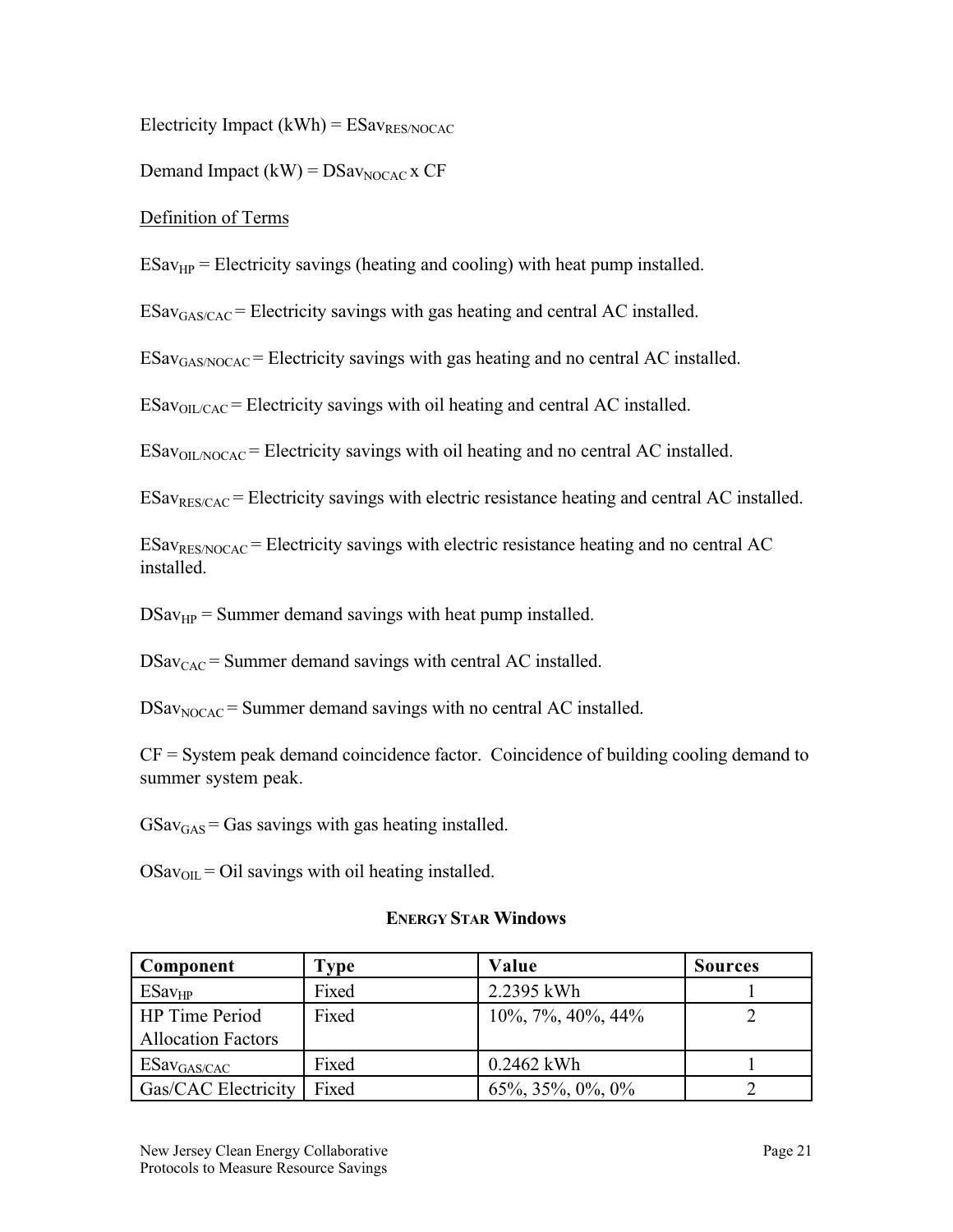| Component                 | <b>Type</b> | Value             | <b>Sources</b> |
|---------------------------|-------------|-------------------|----------------|
| <b>Time Period</b>        |             |                   |                |
| <b>Allocation Factors</b> |             |                   |                |
| ESav <sub>GAS/NOCAC</sub> | Fixed       | $0.00$ kWh        | $\mathbf{1}$   |
| Gas/No CAC                | Fixed       | 3%, 3%, 45%, 49%  | $\overline{2}$ |
| <b>Electricity Time</b>   |             |                   |                |
| Period Allocation         |             |                   |                |
| Factors                   |             |                   |                |
| Gas Heating Gas           | Fixed       | <b>TBD</b>        | $\overline{2}$ |
| <b>Time Period</b>        |             |                   |                |
| <b>Allocation Factors</b> |             |                   |                |
| ESav <sub>OL/CAC</sub>    | Fixed       | 0.2462 kWh        | $\mathbf{1}$   |
| Oil/CAC Time              | Fixed       | 65%, 35%, 0%, 0%  | $\overline{2}$ |
| Period Allocation         |             |                   |                |
| Factors                   |             |                   |                |
| ESav <sub>OIL/NOCAC</sub> | Fixed       | $0.00$ kWh        | $\mathbf{1}$   |
| Oil/No CAC Time           | Fixed       | 3%, 3%, 45%, 49%  | $\overline{2}$ |
| Period Allocation         |             |                   |                |
| Factors                   |             |                   |                |
| ESav <sub>RES/CAC</sub>   | Fixed       | $4.0$ kWh         | 1              |
| Res/CAC Time              | Fixed       | 10%, 7%, 40%, 44% | $\overline{2}$ |
| Period Allocation         |             |                   |                |
| Factors                   |             |                   |                |
| ESav <sub>RES/NOCAC</sub> | Fixed       | 3.97 kWh          | 1              |
| Res/No CAC Time           | Fixed       | 3%, 3%, 45%, 49%  | $\overline{2}$ |
| Period Allocation         |             |                   |                |
| Factors                   |             |                   |                |
| DSav <sub>HP</sub>        | Fixed       | 0.000602 kW       | $\mathbf{1}$   |
| <b>DSavCAC</b>            | Fixed       | 0.000602 kW       | 1              |
| DSa <sub>VNOCAC</sub>     | Fixed       | $0.00$ kW         | $\mathbf{1}$   |
| GSav <sub>GAS</sub>       | Fixed       | $0.169$ therms    | $\mathbf{1}$   |
| OSav <sub>OIL</sub>       | Fixed       | 0.0169 MMBtu      | 1              |
| CF                        | Fixed       | 0.75              | $\overline{3}$ |

Sources:

1. From REMRATE Modeling of a typical 2,500 sq. ft. NJ home. Savings expressed on a per sq. ft. of window area basis. New Brunswick climate data.

- 2. Time period allocation factors used in cost-effectiveness analysis.
- 3. Based on reduction in peak cooling load.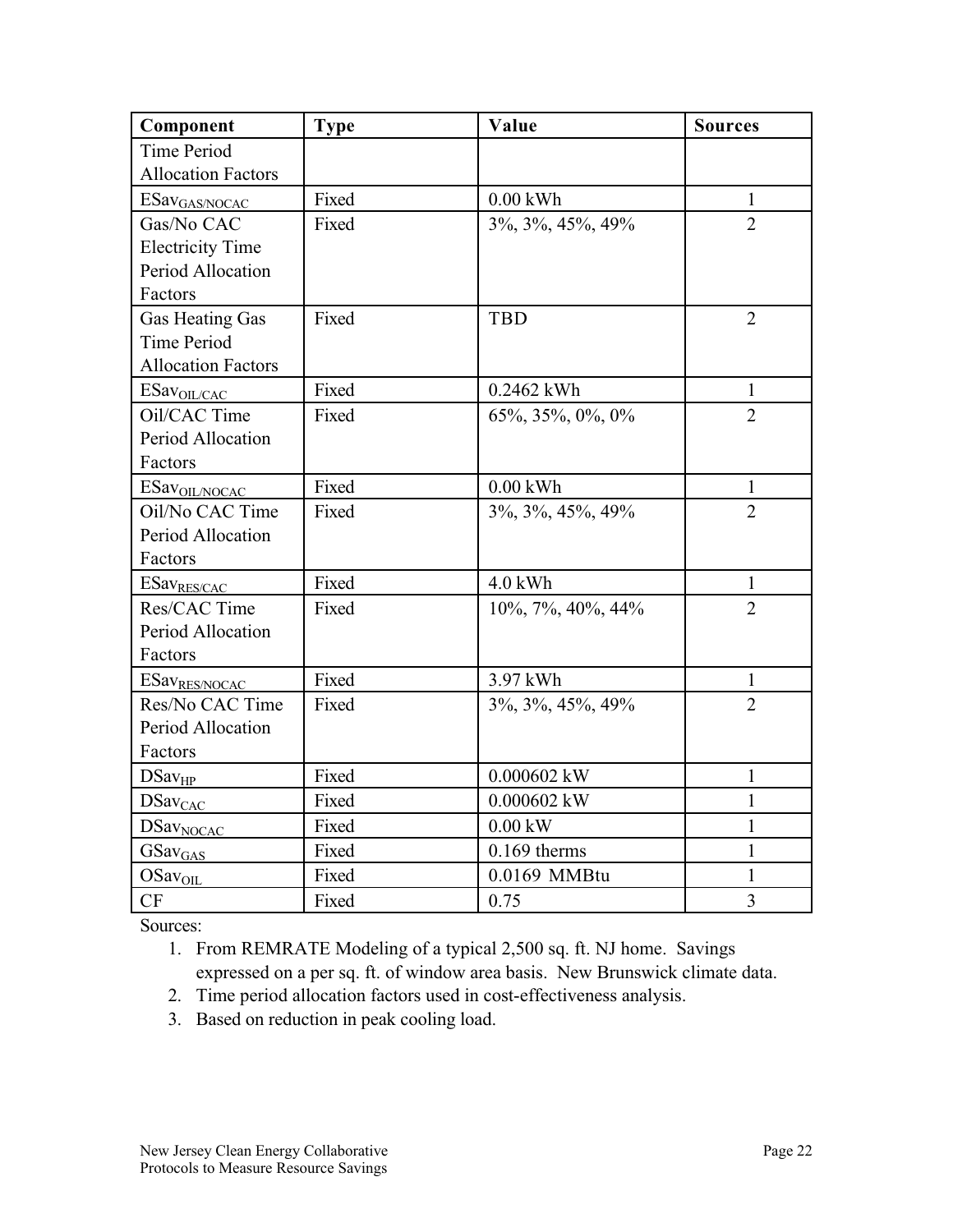# **Residential Low Income Program**

# <span id="page-26-0"></span>**Overview**

This program is designed to improve energy affordability for low-income households. To achieve this objective, it must overcome several market barriers. Key among these are: (1) lack of information on either how to improve efficiency or the benefits of efficiency; (2) low income customers do not have the capital necessary to upgrade efficiency or even, in many cases, keep up with regular bills; (3) low income customers are the least likely target of market-based residential service providers due to perceptions of less capital, credit risk and/or high transaction costs; and (4) split incentives between renters and landlords. The Program will address these barriers through:

- 1. Direct installation of all cost-effective energy efficiency measures (addressing all fuels);
- 2. Comprehensive, personalized customer energy education and counseling; and
- 3. Arrearage forgiveness for participants who agree to payment plans.

### **Protocols**

The savings protocols for the low-income program are based upon estimated per unit installed savings. In some cases, such as lighting and refrigerators, the savings per unit estimate is based on direct observation or monitoring of the existing equipment being replaced. For other measures, for example air sealing and insulation, the protocols calculation is based on an average % savings of pre-treatment consumption. The protocols for space heating measures take account of an assumed priority order for installation, and the non-additive nature of individual measures. Further, (for protocol reporting only) the cumulative savings from space conditioning measures is capped at 10% of pre-treatment electric consumption and 15% of pre-treatment natural gas consumption.

### **Base Load Measures**

### *Efficient Lighting*

Savings from installation of screw-in CFLs, high performance fixtures and fluorescent torchieres are based on a straightforward algorithm that calculates the difference between existing and new wattage, and the average daily hours of usage for the lighting unit being replaced.

### Algorithm

Compact Fluorescent Screw In Lamp Electricity Impact (kWh) = ((CFL<sub>watts</sub>) X (CFL<sub>hours</sub> X 365))/1000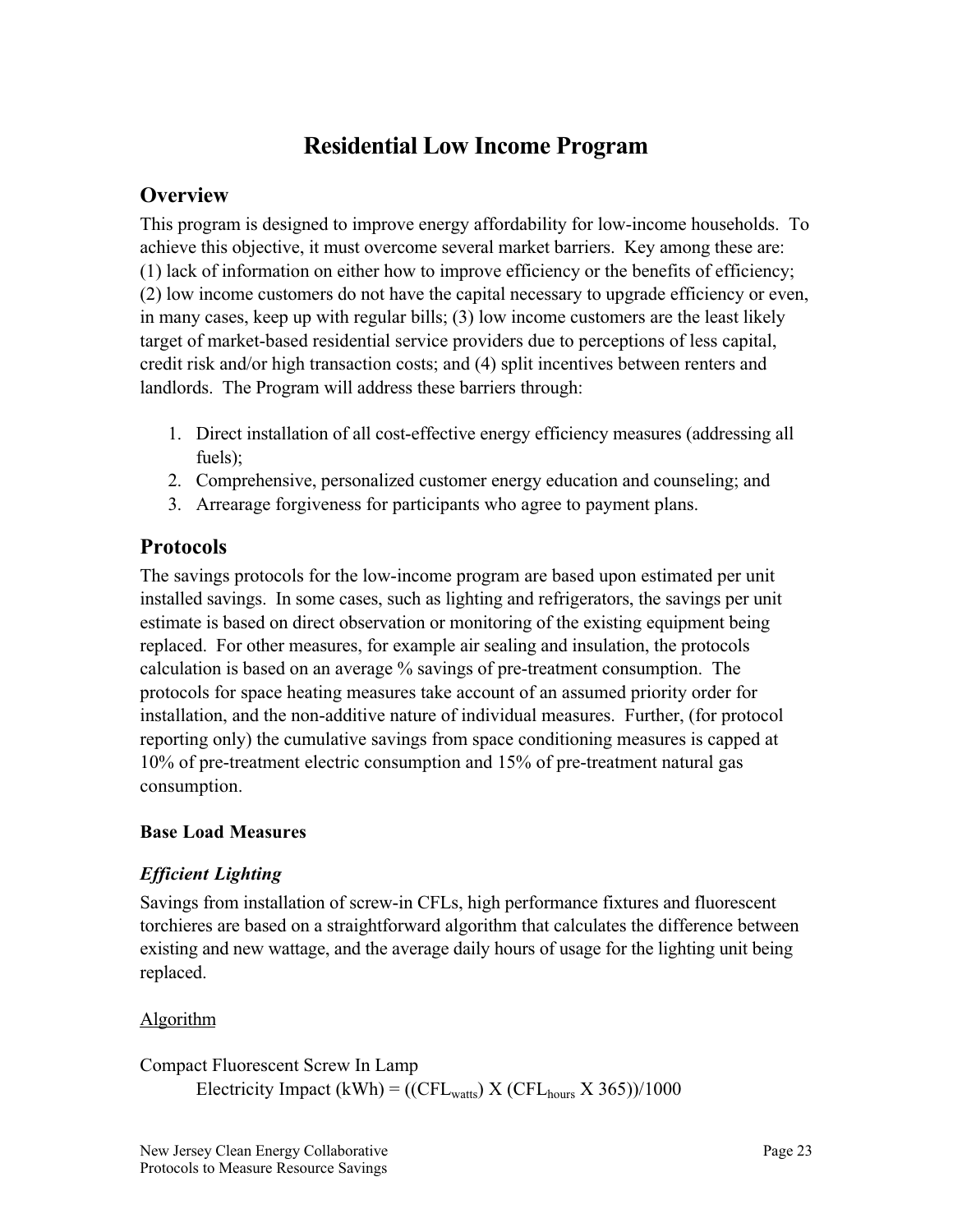Peak Demand Impact  $(kW) = (CFL_{watts}) X Light CF$ 

#### <span id="page-27-0"></span>Efficient Fixtures

Electricity Impact (kWh) = ((Fixt<sub>watts</sub>) X (Fixt<sub>hours</sub> X 365))/1000

Peak Demand Impact (kW) = ( $Fix$ t<sub>watts</sub>) X Light CF

#### Efficient Torchieres

Electricity Impact (kWh) = ((Torch<sub>watts</sub>) X (Torch<sub>hours</sub> X 365))/1000

Peak Demand Impact  $(kW) = (Torch_{watts}) X Light CF$ 

#### *Hot Water Conservation Measures*

The protocols savings estimates are based on an average package of domestic hot water measures typically installed by low-income programs.

#### Algorithm

Electricity Impact (kWh) =  $HW_{\text{eavg}}$ 

Gas Savings (MMBtu) =  $HW_{\text{gavg}}$ 

Peak Demand Impact  $(kW) = HW_{watts} X HW CF$ 

### *Efficient Refrigerators*

The eligibility for refrigerator replacement is determined by a comparing monitored consumption for the existing refrigerator with the rated consumption of the eligible replacement. Estimated savings are directly calculated based on the difference between these two values. Note that in the case where an under-utilized or unneeded refrigerator unit is removed, and no replacement is installed, the  $Ref_{new}$  term of the equation will be zero.

#### Algorithm

Electricity Impact (kWh) =  $Ref_{old} - Ref_{new}$ 

Peak Demand Impact  $(kW) = (Ref_{old} - Ref_{new}) * (Ref DF)$ 

#### **Space Conditioning Measures**

Savings from individual space conditioning measures are affected by any other measures that also are being installed; i.e., such savings are not cumulative. Further, technical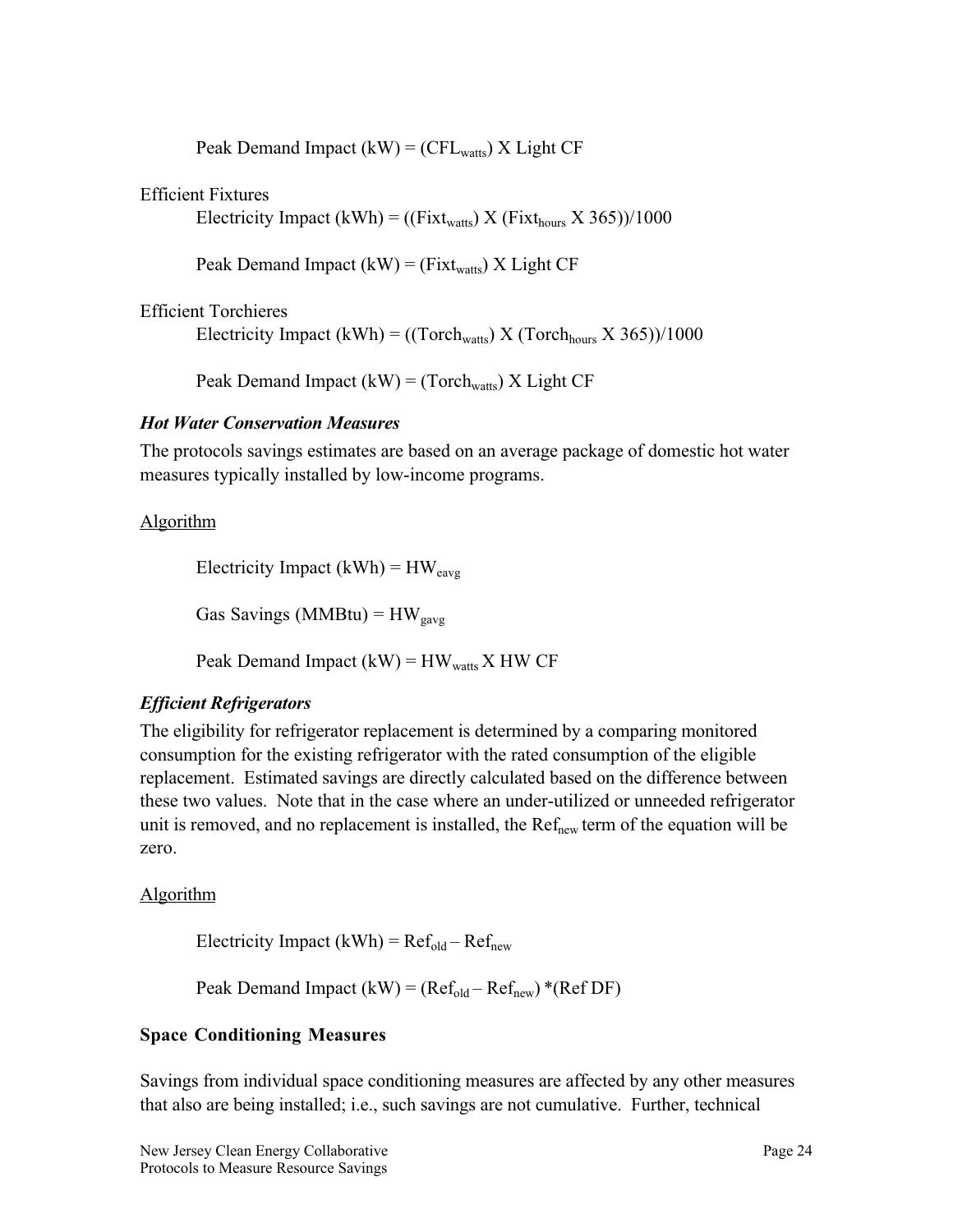<span id="page-28-0"></span>reasons dictate prioritizing certain measures over others. The savings algorithms for all space conditioning measures accommodate these considerations by presuming a fixed sequence of measure installation for the purpose of projecting savings.

### *Air Sealing for Electric Heat*

It is assumed that, for electric heat customers, air sealing is the first priority among candidate space conditioning measures. Expected percentage savings is based on previous experiences with measured savings from similar programs. Note there are no summer coincident peak demand savings estimated at this time.

### Algorithm

Electricity Impact (kWh) =  $\text{ESC}_{\text{pre}}$  X 0.05

### *Duct Sealing and Repair*

The second priority for homes with either Central Air Conditioning (CAC) or some other form of ducted distribution of electric space conditioning (electric furnace or heat pump) is ensuring integrity and effectiveness of the ducted distribution system.

### Algorithm

With CAC

Electricity Impact (kWh) =  $(ECool<sub>pre</sub>) X 0.10$ 

Peak Demand Impact  $(kW) = (Ecool<sub>pre</sub> X 0.10) / EFLH X AC CF$ 

### No CAC

Electricity Impact (kWh) = (ESC<sub>pre</sub> X 0.95) X 0.02

# *Insulation Up-Grades for Electric Heat*

For savings calculations, it is assumed that any applicable air sealing and duct sealing/repair have been done, thereby reducing the space conditioning load, before consideration of upgrading insulation. Attic insulation savings are then projected on the basis of the "new" load.

### **Algorithm**

Electricity Impact (kWh) =  $(ESC<sub>pre</sub> X 0.93) X 0.08$ 

# *Thermostat for Electric Heat*

Thermostats are eligible for consideration as an electric space conditioning measure only after the first three priority items. Savings projections are based on a conservative 3% of the "new" load after installation of any of the top three priority measures.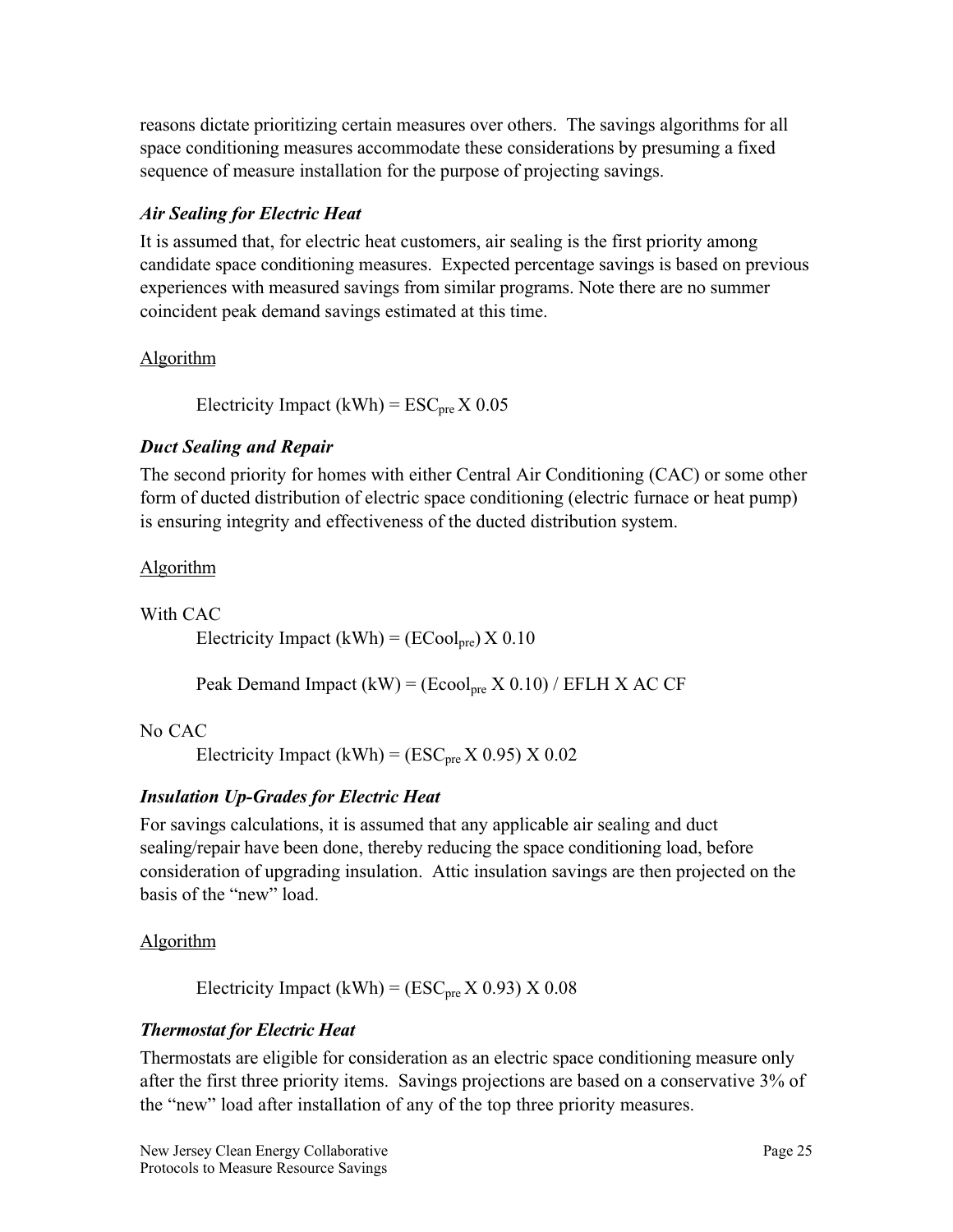#### <span id="page-29-0"></span>Algorithm

Electricity Impact (kWh) =  $(ESC<sub>pre</sub> X 0.85) X 0.03$ 

#### *Heating and Cooling Equipment Maintenance Repair/Replacement*

Savings projections for heat pump charge and air flow correction. Protocol savings account for shell measures having been installed that reduce the pre-existing load.

#### Algorithm

Electricity Impact (kWh) = ( $\text{ESC}_{\text{pre}}$  X 0.93) X 0.17

Peak Demand Impact  $(kW) = (Capy/EER X 1000) X HP CF X DSF$ 

#### *Total Space Conditioning Electric Savings*

As noted, for protocol reporting the total electric savings from all space conditioning measures are presumed to not exceed 10% of the pre-treatment consumption.

#### **Algorithm**

Maximum Electricity Impact (kWh)  $\leq$  (ESC<sub>pre</sub> X 0.10)

#### *Typical Fossil Fuel Heat Measure*

Fossil fuel heated houses typically have more substantial opportunities for space conditioning savings than electrically heated houses. Further, there are greater opportunities for interaction between measure types. For these reasons, the savings projection for fossil fuel heated houses are based on the total package of measures chosen for installation based on the site-specific characteristics. For protocol reporting these savings estimates will be capped at 15% of total pre-treatment consumption.

#### Algorithm

Maximum MMBtu savings =  $(GC<sub>pre</sub> X 0.15)$ 

#### *Other "Custom" Measures*

In addition to the typical measures for which savings algorithms have been developed, it is assumed that there will be niche opportunities that should be identified and addressed. The savings for these custom measures will be reported based on the individual calculations supplied with the reporting. As necessary the program working group will develop specific guidelines for frequent custom measures for use in reporting and contractor tracking.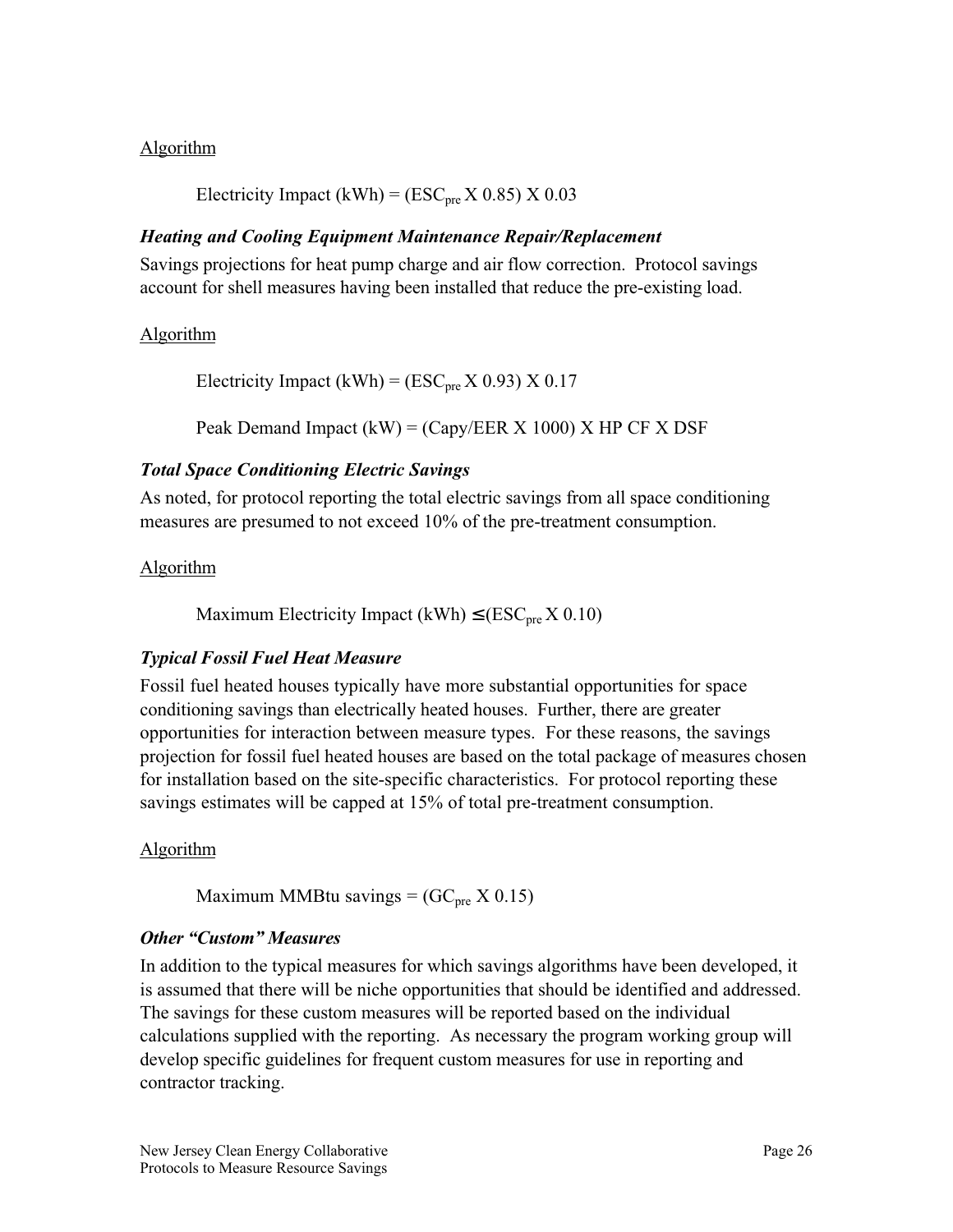#### Definition of Terms

 $CFL<sub>watts</sub> = Average watts replaced for a CFL installation.$ 

 $CFL<sub>hours</sub> = Average daily burn time for CFL replacements.$ 

 $Fixt<sub>watts</sub> = Average watts replaced for an efficient fixture installation.$ 

 $Fixt_{hours} = Average$  daily burn time for CFL replacements.

 $Torch<sub>watts</sub> = Average watts replaced for a Torchiere replacement.$ 

 $Torch<sub>hours</sub> = Average daily burn time for a Torchiere replacements.$ 

Light CF = Summer demand coincidence factor for all lighting measures. Currently fixed at 5%.

 $HW<sub>eave</sub>$  = Average electricity savings from typical electric hot water measure package.

 $HW<sub>gavg</sub> = Average natural gas savings from typical electric hot water measure package.$ 

 $HW<sub>watts</sub> = Connected load reduction for typical hot water efficiency measures$ 

HW CF = Summer demand coincidence factor for electric hot water measure package. Currently fixed at 75%.

 $Ref_{old}$  = Annual energy consumption of existing refrigerator based on on-site monitoring.

 $Ref<sub>new</sub> = Rated annual energy consumption of the new refrigerator.$ 

 $RefDF = kW / kWh$  of savings.

Ref CF = Summer demand coincidence factor for refrigeration. Currently 100%, diversity accounted for in the Ref DF factor.

 $\text{ESC}_{\text{pre}}$  = Pre-treatment electric space conditioning consumption.

 $ECool<sub>pre</sub>$  = Pre-treatment electric cooling consumption.

 $EFLH = Equivalent full load hours of operation for the average unit. This value is$ currently fixed at 650 hours.

AC CF = Summer demand coincidence factor for air conditioning. Currently 85%.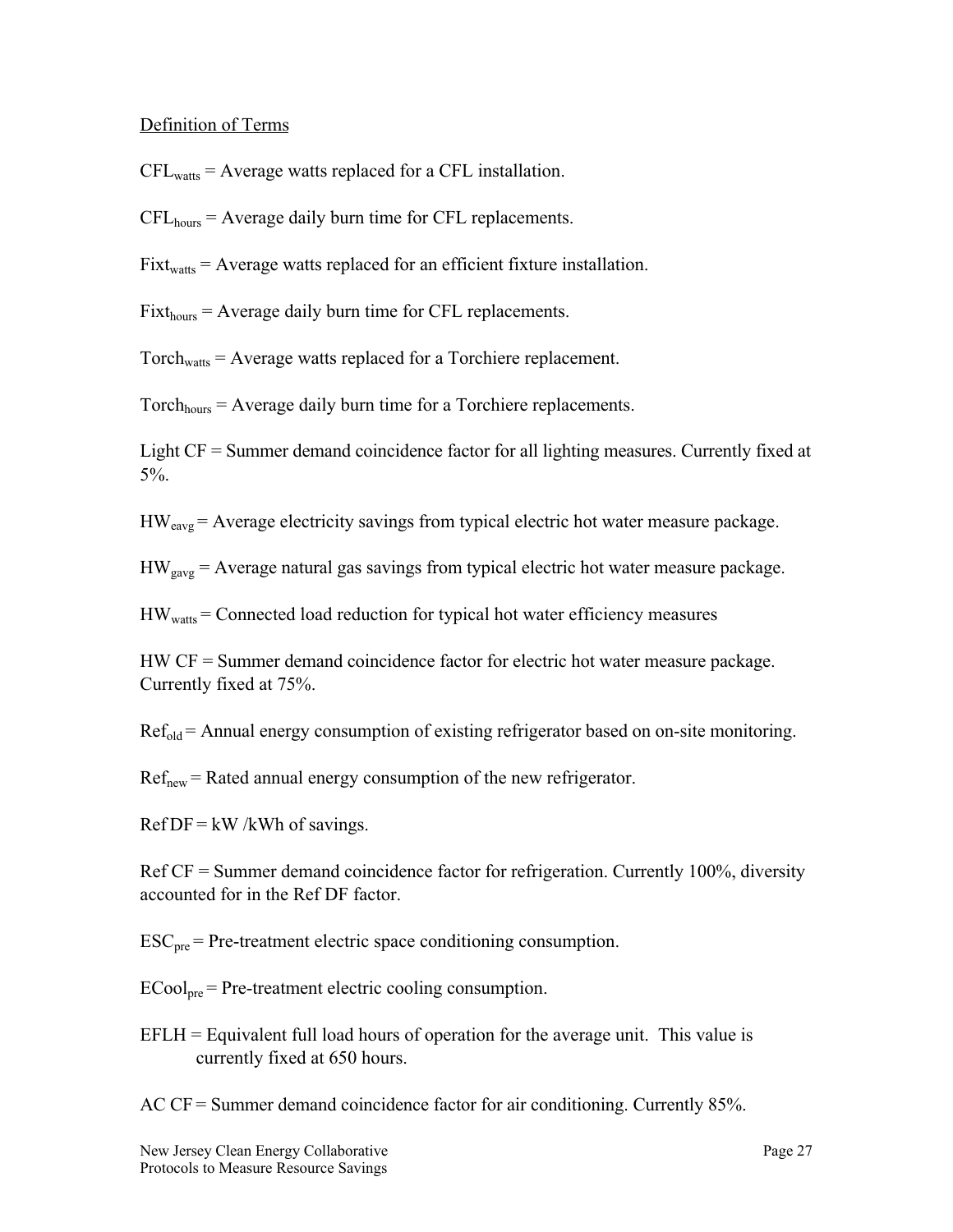- Capy = Capacity of Heat Pump in Btuh
- EER = Energy Efficiency Ratio of average heat pump receiving charge and air flow service. Fixed at 9.2
- HP CF = Summer demand coincidence factor for heat pump. Currently fixed at 70%.
- DSF = Demand savings factor for charge and air flow correction. Currently fixed at 7%.
- $GC<sub>pre</sub>$  = Pre treatment gas consumption.

| Component                   | <b>Type</b> | Value          | <b>Sources</b> |
|-----------------------------|-------------|----------------|----------------|
| $\text{CFL}_{\text{Watts}}$ | Fixed       | 42 Watts       | $\mathbf{1}$   |
| $\text{CFL}_{\text{Hours}}$ | Fixed       | 2.5 hours      | $\mathbf{1}$   |
| Fixt <sub>Watts</sub>       | Fixed       | 90 Watts       | $\mathbf{1}$   |
| Fixt <sub>Hours</sub>       | Fixed       | 3.5 hours      | $\mathbf{1}$   |
| Torchwatts                  | Fixed       | 245 Watts      | 1              |
| Torch <sub>Hours</sub>      | Fixed       | 3.5 hours      | $\mathbf{1}$   |
| Light CF                    | Fixed       | $5\%$          | $\overline{2}$ |
| Elec. Water Heating         | Fixed       | 178 kWh        | $\overline{3}$ |
| Savings                     |             |                |                |
| <b>Gas Water Heating</b>    | Fixed       | 1.01 MMBTU     | $\overline{3}$ |
| <b>Savings</b>              |             |                |                |
| $HW_{watts}$                | Fixed       | 0.022 kW       | $\overline{4}$ |
| HW CF                       | Fixed       | 75%            | $\overline{4}$ |
| $Ref_{old}$                 | Variable    |                | Contractor     |
|                             |             |                | Tracking       |
| $Ref_{new}$                 | Variable    |                | Contractor     |
|                             |             |                | Tracking and   |
|                             |             |                | Manufacturer   |
|                             |             |                | data           |
| Ref DF                      | Fixed       | .000139 kW/kWh | 5              |
|                             |             | savings        |                |
| RefCF                       | Fixed       | 100%           | 6              |
| $\text{ESC}_{\text{pre}}$   | Variable    |                | $\overline{7}$ |
| Ecool <sub>pre</sub>        | Variable    |                | $\overline{7}$ |
| <b>ELFH</b>                 | Fixed       | 650 hours      | 8              |
| AC CF                       | Fixed       | 85%            | $\overline{4}$ |

#### **Residential Low Income**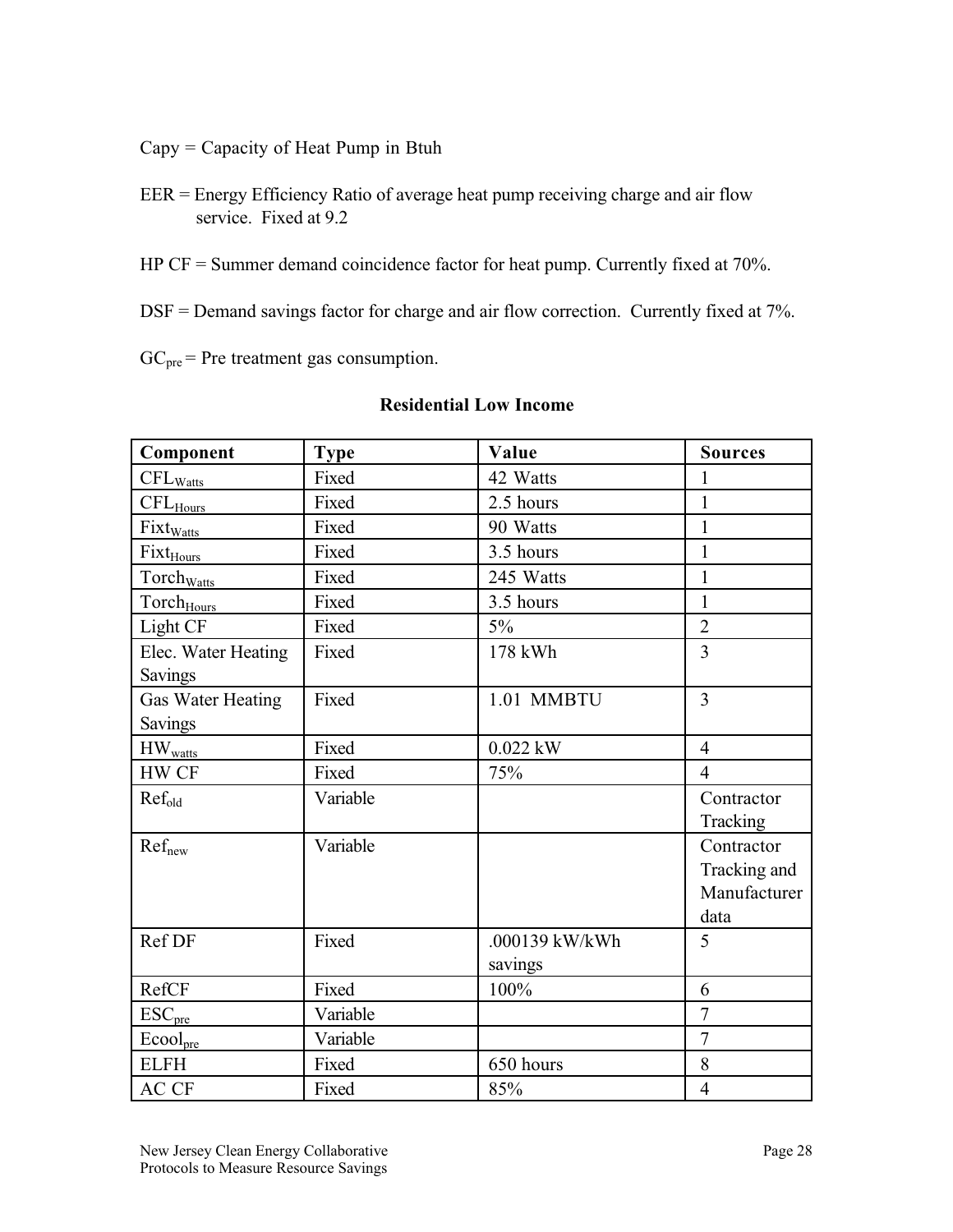| Component                 | <b>Type</b> | Value               | <b>Sources</b> |
|---------------------------|-------------|---------------------|----------------|
| Capy                      | Fixed       | 33,000 Btu/hr       |                |
| <b>EER</b>                | Fixed       | 9.2                 | 8              |
| HP CF                     | Fixed       | 70%                 | 9              |
| <b>DSF</b>                | Fixed       | $7\%$               | 10             |
| GC <sub>pre</sub>         | Variable    |                     |                |
| Time Period               | Fixed       | Summer/On-Peak 21%  | 11             |
| <b>Allocation Factors</b> |             | Summer/Off-Peak 22% |                |
|                           |             | Winter/On-Peak 28%  |                |
|                           |             | Winter/Off-Peak 29% |                |

Sources/Notes:

- 1. Working group expected averages for product specific measures.
- 2. Efficiency Vermont Reference Manual average for lighting products.
- 3. Experience with average hot water measure savings from low income and direct install programs.
- 4. VEIC estimate.
- 5. UI Refrigerator Load Data profile, .16 kW (5pm July) and 1,147 kWh annual consumption.
- 6. Diversity accounted for by Ref DF.
- 7. Billing histories and (for electricity) contractor calculations based on program procedures for estimating space conditioning and cooling consumption.
- 8. Analysis of ARI data
- 9. Analysis of data from 6 utilities by Proctor Engineering
- 10. From Neme, Proctor and Nadel, 1999.
- 11. These allocations may change with actual penetration numbers are available.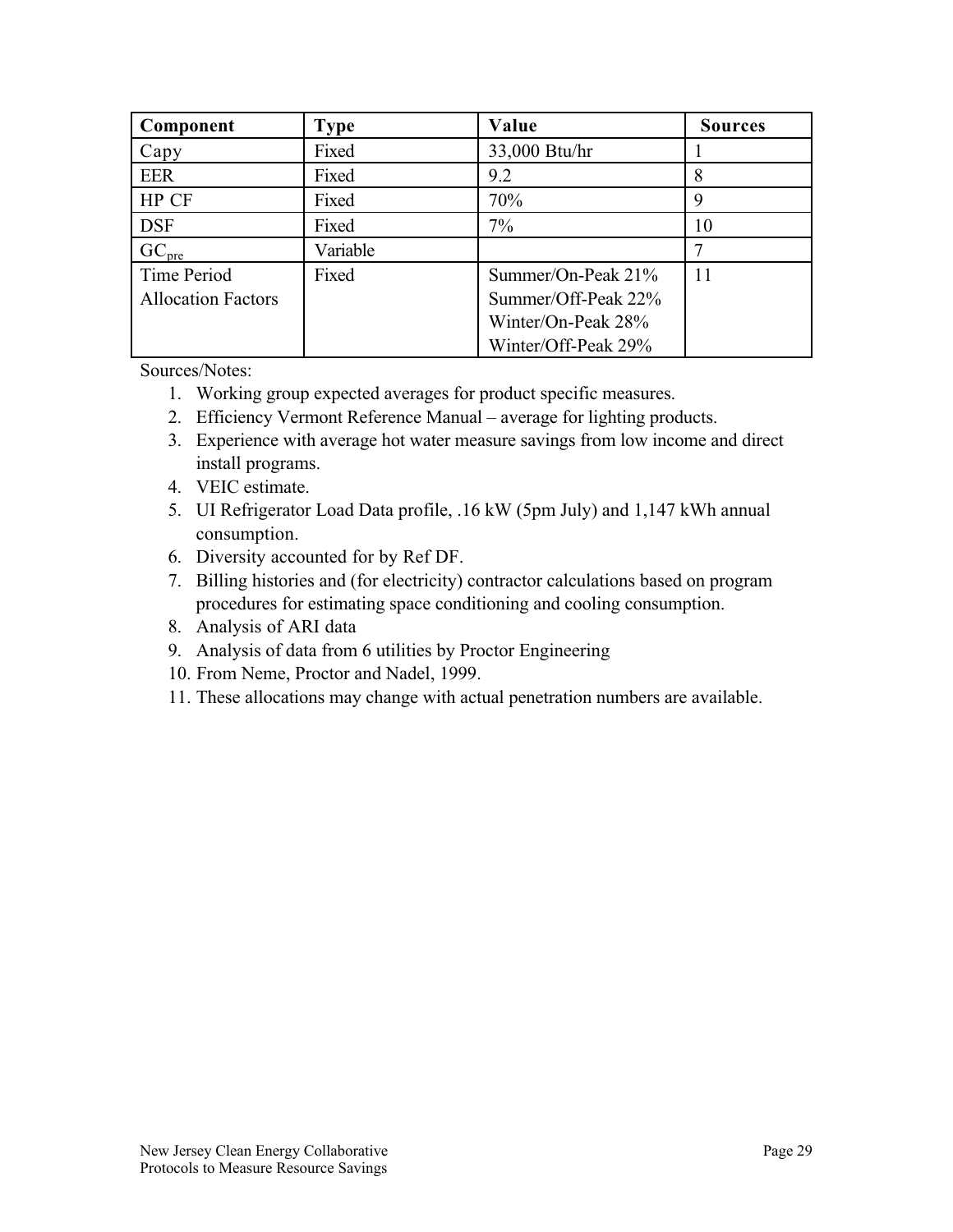# **Residential New Construction Program**

# <span id="page-33-0"></span>**Overview**

This program is designed to increase the efficiency of residential new construction, with the long term goal of transforming the market to one in which all new homes are built at least as efficiently as the current ENERGY STAR homes standard. There are a number of market barriers to efficiency investments in new construction. Key among these are: (1) split incentives (i.e. builders who make design decisions will not pay the energy bills associated with those decisions); (2) lack of information on the benefits of efficiency (on the part of consumers, builders, lenders, appraisers, realtors and others); (3) limited technical skills to address key elements of efficiency; and (4) inability of consumers, lenders, appraisers and others to differentiate between efficient and standard homes. The program will employ several key strategies to overcome these barriers:

- 1. Marketing assistance to builders of efficient homes (promoting ENERGY STAR label);
- 2. Technical assistance to builders and their subcontractors;
- 3. Home energy ratings and ENERGY STAR certification to qualified homes;
- 4. Incentives to builders to construct homes to program standards;
- 5. Support to the Department of Community Affairs to foster the development of market-based mechanisms to facilitate market transformation, including a uniform statewide energy rating system, accreditation of raters, development of preferential mortgage products for efficient homes; and
- 6. Technical support/training on residential energy code updates and implementation.

# **Protocols**

### *Insulation Up-Grades, Efficient Windows, Air Sealing, Efficient HVAC Equipment, and Duct Sealing*

The energy savings due to the Residential New Construction Program will be a direct output of the home energy rating software. This software has a module that compares the energy characteristics of the energy efficient home to the baseline/reference home and calculates savings.

The system peak electric demand savings will be calculated from the software output with the following algorithms then applied:

Peak demand of the baseline home =  $(PL_b X OF_b) / (SEER_b X BLEER X 1,000)$ 

Peak demand of the qualifying home =  $(PL_q X OF_q) / (EER_q X 1,000)$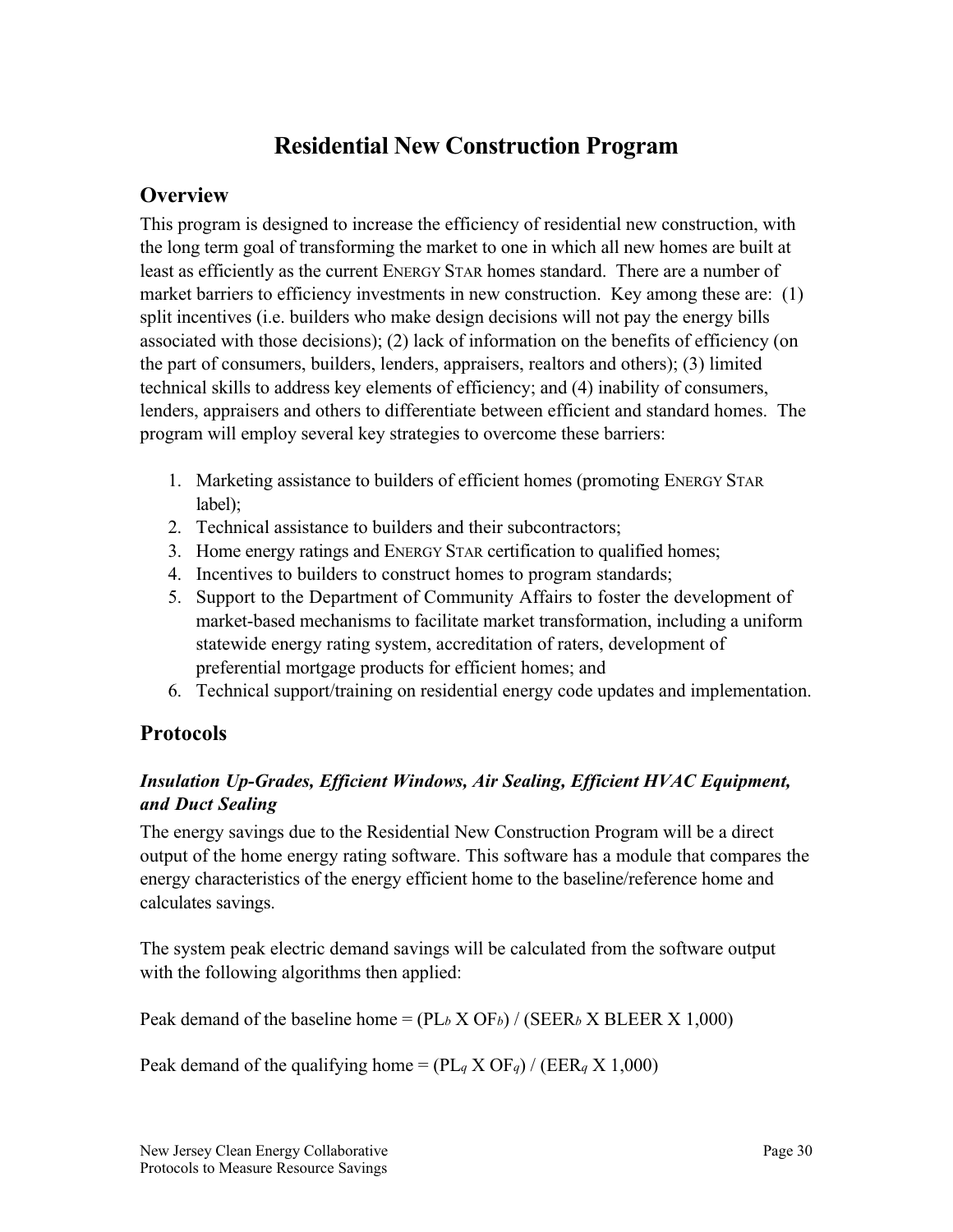Coincident system peak electric demand savings = (Peak demand of the baseline home – Peak demand of the qualifying home) X CF

#### Definition Of Terms

 $PL_b$  = Peak load of the baseline home in Btuh.

 $OF_b$  = The oversizing factor for the HVAC unit in the baseline home.

 $SEER_b$  = The Seasonal Energy Efficiency Ratio of the baseline unit.

BLEER = Factor to convert baseline SEER*b* to EER*b.*

 $PL_q$  = The actual predicted peak load for the program qualifying home constructed, in Btuh.

 $OF_q$  = The oversizing factor for the HVAC unit in the program qualifying home.

 $EER_q$  = The EER associated with the HVAC system in the qualifying home.

 $CF = The coincidence factor which equates the installed HVAC system's demand to its$ demand at time of system peak.

| Component                | <b>Type</b> | Value | <b>Sources</b>    |
|--------------------------|-------------|-------|-------------------|
| $PL_b$                   | Variable    |       |                   |
| OF <sub>b</sub>          | Fixed       | 1.6   | $\overline{2}$    |
| <b>SEER</b> <sub>b</sub> | Fixed       | 10    | 3                 |
| <b>BLEER</b>             | Fixed       | 0.92  | 4                 |
| $PL_q$                   | Variable    |       | <b>REM</b> Output |
| $OF_q$                   | Fixed       | 1.15  |                   |
| EERq                     | Variable    |       | Program           |
|                          |             |       | Application       |
| CF                       | Fixed       | 0.70  | 6                 |

A summary of the input values and their data sources follows:

Sources:

1. Calculation of peak load of baseline home from the home energy rating tool, based on the reference home energy characteristics.

- 2. PSE&G 1997 Residential New Construction baseline study.
- 3. Federal minimum SEER is 10.0 and national data suggests that this is predominately the unit installed without intervention.
- 4. Engineering calculation.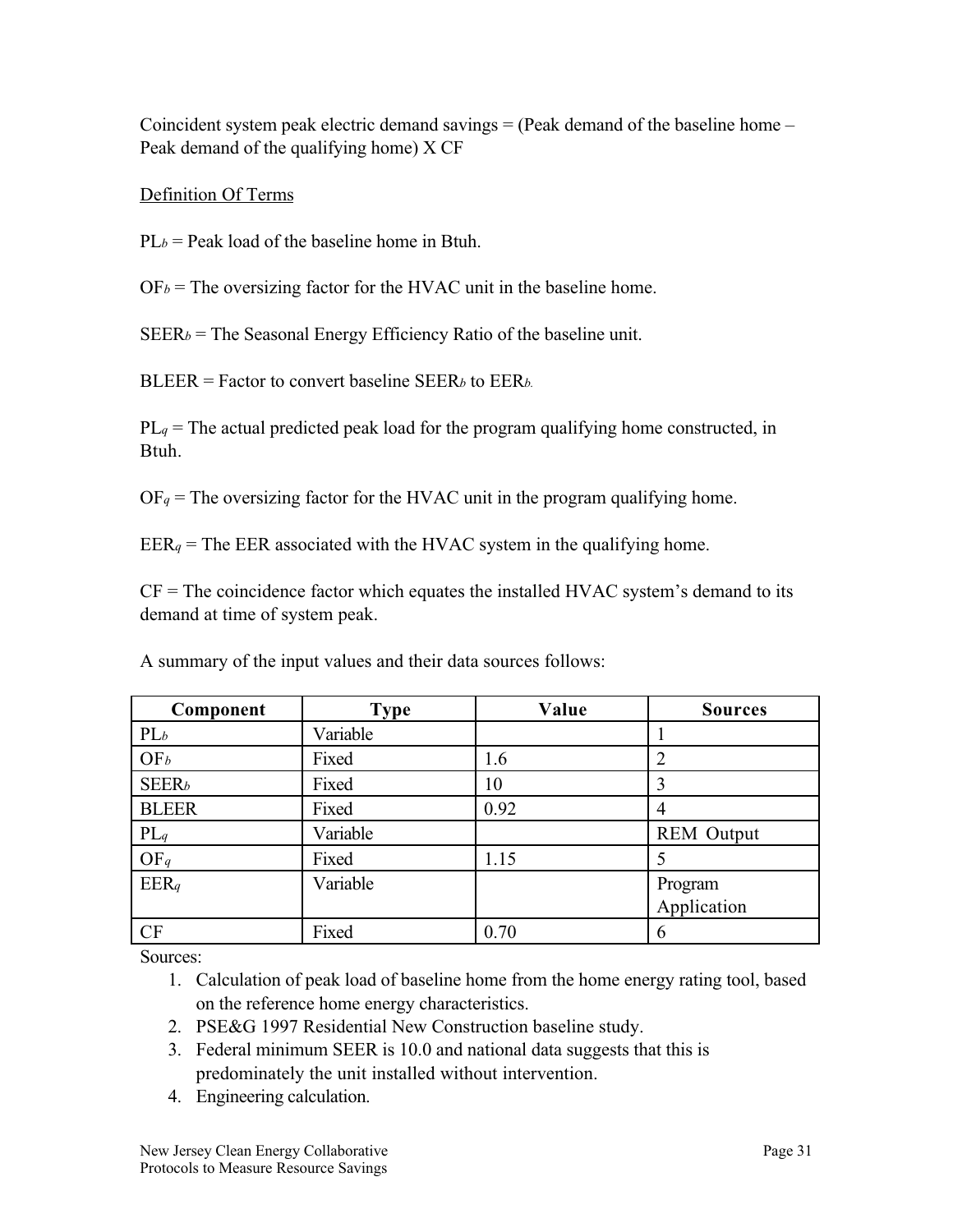- <span id="page-35-0"></span>5. Program guideline for qualifying home.
- 6. Based on an analysis of six different utilities by Proctor Engineering.

#### *Lighting and Appliances*

Quantification of additional saving due to the addition of high efficiency light fixtures and clothes washers will be based on the algorithms presented for these appliances in the Energy Star Lighting Protocols and the Energy Star Appliances Protocols, respectively.

#### *Ventilation Equipment*

Additional energy savings of 175 kWh and peak demand saving of 60 Watts will be added to the output of the home energy rating software to account for the installation of high efficiency ventilation equipment. These values are based on a baseline fan of 80 Watts and an efficient fan of 20 Watts running for 8 hours per day.

The following table describes the characteristics of the three reference homes.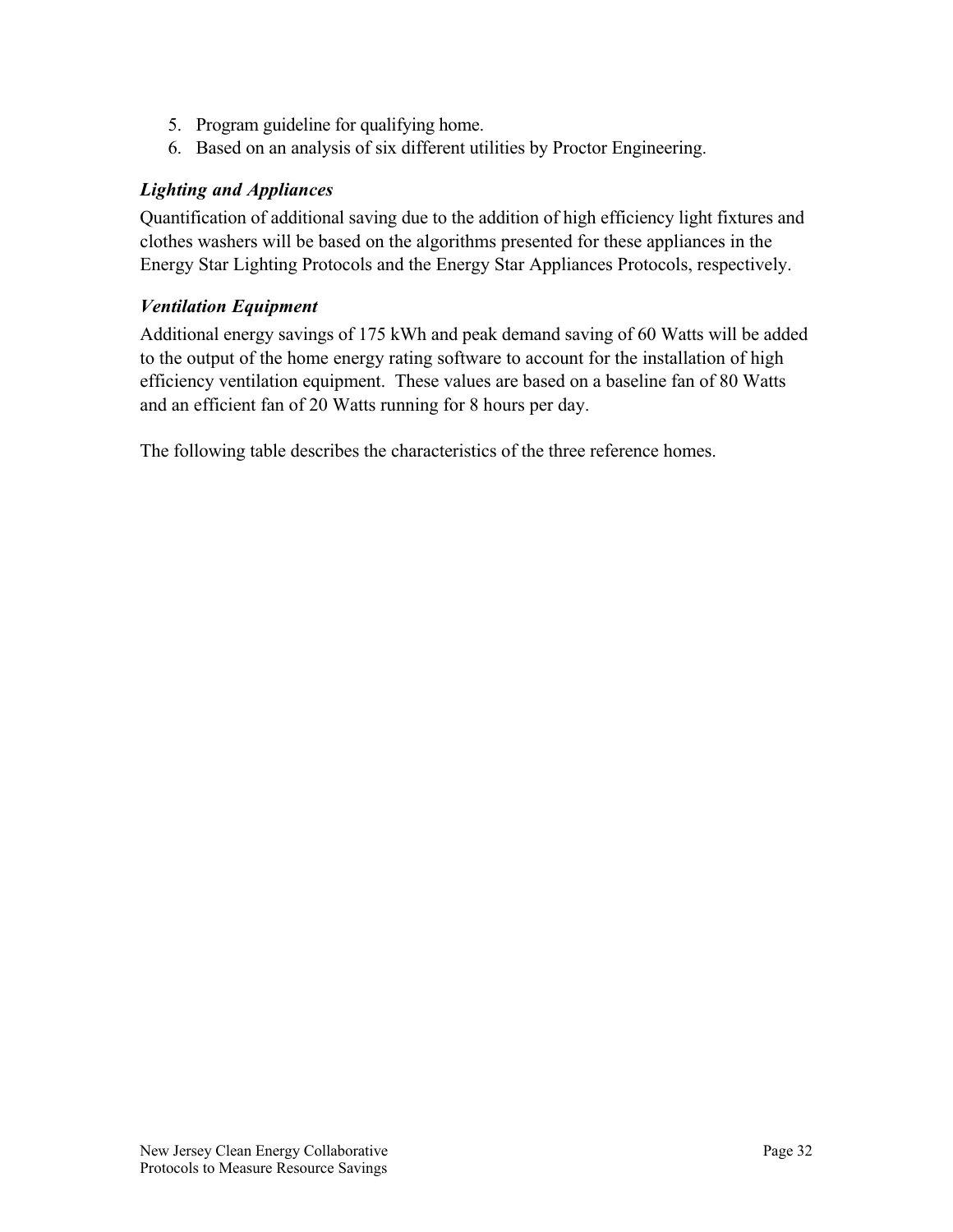| <b>New Jersey ENERGY STAR Homes</b>         |  |
|---------------------------------------------|--|
| <b>REMRate User Defined Reference Homes</b> |  |

| <b>Data Point</b>                | <b>Single Family</b>                                            | <b>Multiple Single Family</b>  | <b>Multifamily</b>              |
|----------------------------------|-----------------------------------------------------------------|--------------------------------|---------------------------------|
| Ceiling Insulation               | $R-30$                                                          | $R-30$                         | $R-30$                          |
| <b>Radiant Barrier</b>           | None                                                            | None                           | None                            |
| Rim/Band Joist                   | $R-13$                                                          | $R-13$                         | $R-13$                          |
| Exterior Walls - Wood            | $R-13$                                                          | $R-13$                         | $R-13$                          |
| <b>Exterior Walls - Steel</b>    | R-7 effective                                                   | R-7 effective                  | R-7 effective                   |
| <b>Foundation Walls</b>          | R-0                                                             | R-0                            | $R-0$                           |
| Doors                            | $R-2.6$                                                         | $R-2.6$                        | $R-2.6$                         |
| Windows                          | U=0.50, SHGC=0.60                                               | U=0.50, SHGC=0.60              | U=0.50, SHGC=0.60               |
| <b>Glass Doors</b>               | U=0.50, SHGC=0.60                                               | U=0.50, SHGC=0.60              | U=0.50, SHGC=0.60               |
| <b>Skylights</b>                 | U=0.50, SHGC=0.60                                               | U=0.50, SHGC=0.60              | U=0.50, SHGC=0.60               |
| Floor over Garage                | $R-19$                                                          | $R-19$                         | $R-19$                          |
| Floor over Unheated Basement R-0 |                                                                 | R-0                            | $R - O$                         |
| Floor over Crawlspace            | $R-19$                                                          | R-19                           | $R-19$                          |
| Floor over Outdoor Air           | $R-19$                                                          | $R-19$                         | $R-19$                          |
| Unheated Slab on Grade           | R-0 edge/R-5 under                                              | R-0 edge/R-5 under             | R-0 edge/R-5 under              |
| Heated Slab on Grade             | R-0 edge/R-7 under                                              | R-0 edge/R-7 under             | R-0 edge/R-7 under              |
| Air Infiltration Rate            | 0.56 ACH winter/0.28 ACH summer 0.56 ACH winter/0.28 ACH summer |                                | 0.56 ACH winter/0.28 ACH summer |
| Duct Leakage                     | Observable Duct Leakage                                         | Observable Duct Leakage        | Observable Duct Leakage         |
| <b>Mechanical Ventilation</b>    | None                                                            | None                           | None                            |
| Lights and Appliances            | <b>Use Default</b>                                              | <b>Use Default</b>             | Use Default                     |
| Setback Thermostat               | Yes                                                             | No                             | No                              |
| <b>Heating Efficiency</b>        |                                                                 |                                |                                 |
| Furnace                          | <b>80% AFUE</b>                                                 | <b>80% AFUE</b>                | <b>80% AFUE</b>                 |
| <b>Boiler</b>                    | <b>80% AFUE</b>                                                 | <b>80% AFUE</b>                | <b>80% AFUE</b>                 |
| Combo Water Heater               | 76% AFUE (recovery efficiency)                                  | 76% AFUE (recovery efficiency) | 76% AFUE (recovery efficiency)  |
| Air Source Heat Pump             | <b>5.4 HSPF</b>                                                 | <b>5.4 HSPF</b>                | <b>5.4 HSPF</b>                 |
| Geothermal Heat Pump             | 2.8 COP open/3.0 COP closed                                     | 2.8 COP open/3.0 COP closed    | 2.8 COP open/3.0 COP closed     |
| PTAC / PTHP                      | 3.0 COP                                                         | 3.0 COP                        | 3.0 COP                         |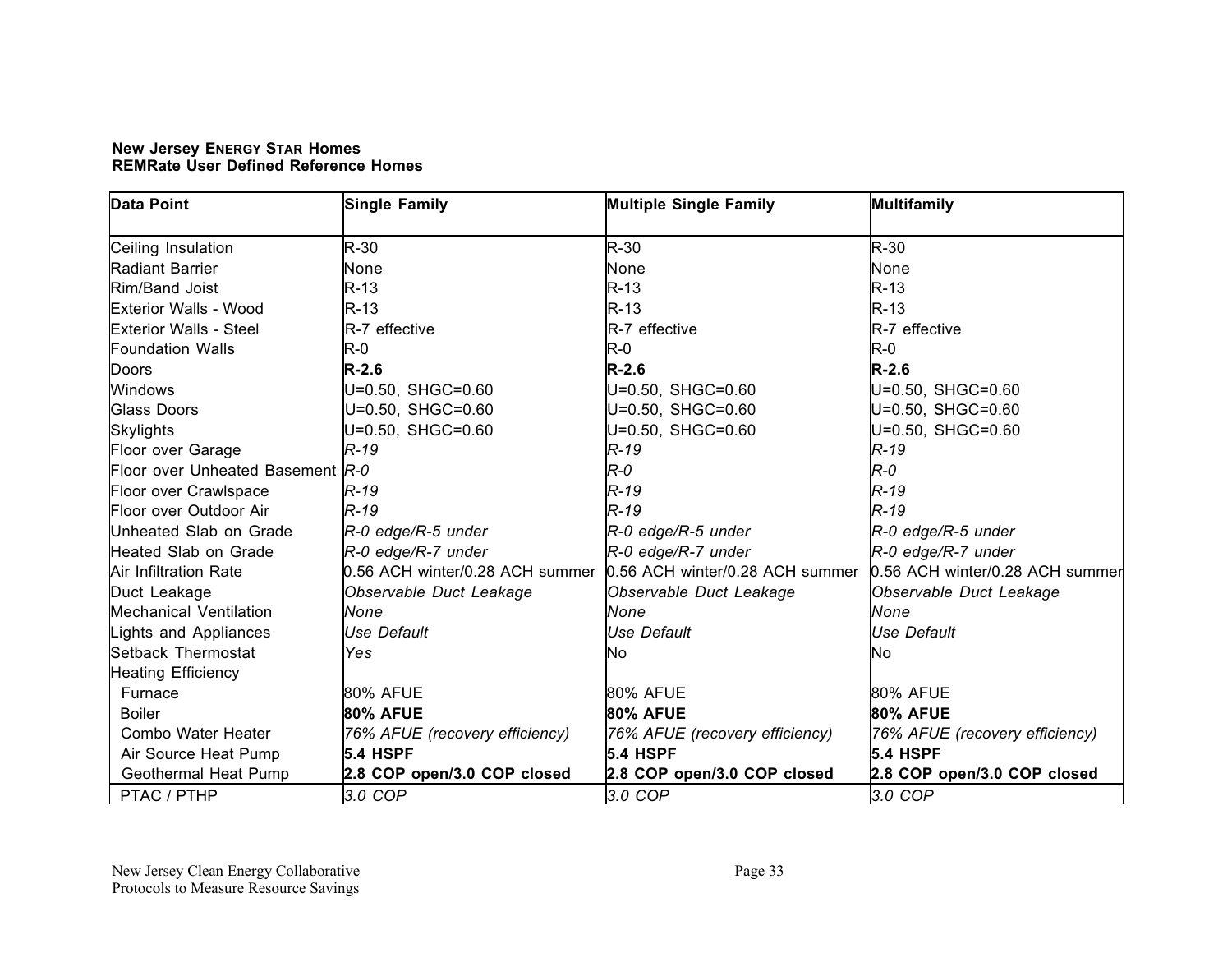# **Residential Retrofit Program**

# **Overview**

This program will provide to interested customers information on energy use and energy efficiency. This will be accomplished in two ways. First the utilities will provide sophisticated software tools to help customers assess both the efficiency of their energy use and opportunities for improving efficiency. These tools will be available through the Internet and via mail (in response to phone or mail inquiries). Accommodations will be made for those customers who are not able to use computer-based tools. Second, the utilities will operate call centers that attempt to answer consumer questions on energy efficiency issues and refer them to other relevant efficiency Programs.

# **Protocols**

No protocol was developed to measure energy savings for this program. The purpose of the program is to provide information and tools that residential customers can use to make decisions about what actions to take to improve energy efficiency in their homes. Many measure installations that are likely to produce significant energy savings are covered in other CRA programs. These savings are captured in the measured savings for those programs. The savings produced by this program that are not captured in other CRA programs would be difficult to isolate and relatively expensive to measure.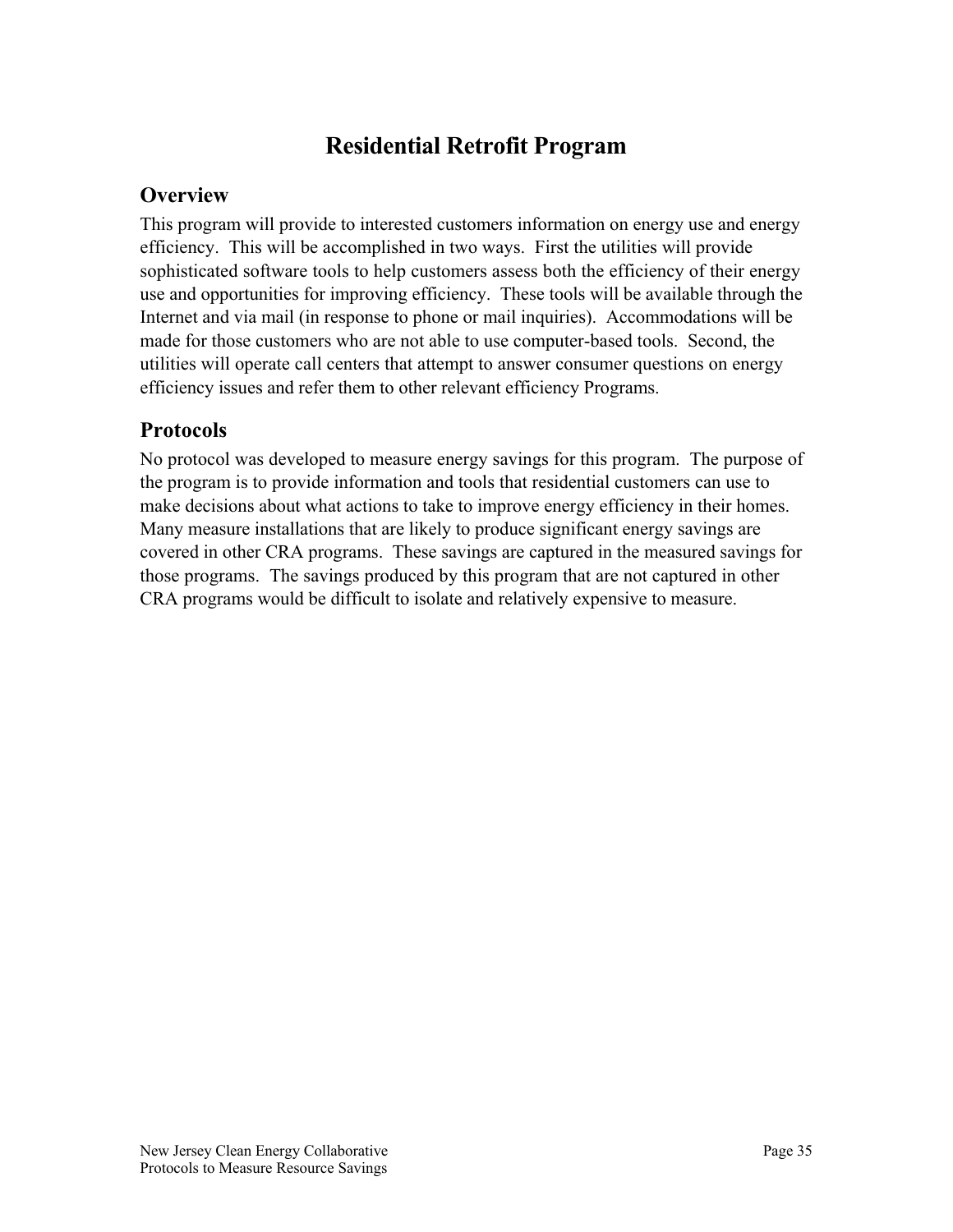# **Residential ENERGY STAR Lighting Program**

# **Overview**

This program will seek to transform specific components of residential lighting markets, focusing particularly on fixtures, through a comprehensive and coordinated set of market interventions. The long-term objective of the Program is to develop a self-sustaining market presence for ENERGY STAR lighting products. The Program must overcome several market barriers to achieve this goal. Key among these are: (1) lack of consumer awareness of the benefits of efficient lighting technologies; (2) some poor experience with early generations of efficient lighting; (3) limited availability of high quality, aesthetically appealing, efficient products (particularly fixtures); (4) lack of shelf space for screw-in (CFL) products in retail outlets at which many consumers buy bulbs (e.g. supermarkets); (5) higher first cost; and (6) inability of consumers to differentiate between efficient and inefficient products. This Program employs several key strategies to address these barriers:

- 1. Marketing and brand awareness promoting ENERGY STAR lighting products integrated to the extent appropriate with marketing of other New Jersey Programs promoting ENERGY STAR products (i.e. Appliances, Windows and New Homes);
- 2. Retail sales training & point of sale materials (for both fixtures and screw-ins);
- 3. Design competition for ENERGY STAR lighting fixtures (coordinated with national or regional activity);
- 4. Participation in bulk procurement activities for specific fixtures such as high efficiency recessed cans; and
- 5. Development and marketing to builders of high efficiency fixture packages for new construction and major retrofit applications.

In addition, the utilities may provide both incentives for efficient fixtures and consumer mail order catalogs.

# **Protocols**

The general form of the equation for the ENERGY STAR Lighting Program measure savings algorithms is:

Number of Units X Savings per Unit

To determine resource savings, the per unit estimates in the protocols will be multiplied by the number of units of lighting product. The number of units will be determined using market assessments and market tracking. Some of these market tracking mechanisms are under development. The per unit energy and demand savings estimates are based primarily on prior program evaluation results.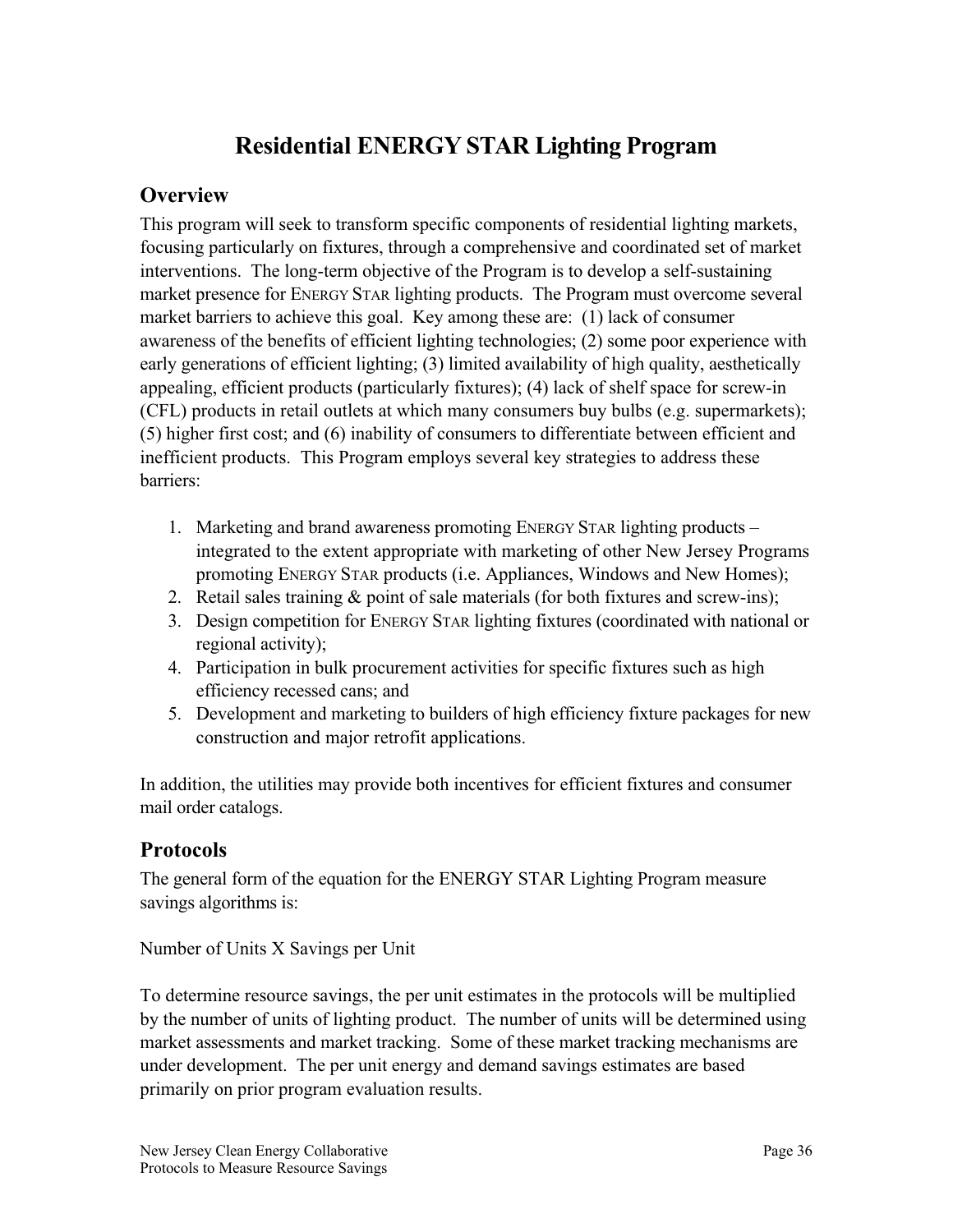#### *ENERGY STAR Lighting*

Savings estimates are on a per unit (bulb or fixture) basis and are derived primarily from lighting program evaluation results and program tracking information from New England lighting programs.

#### ENERGY STAR CFL Bulbs

Electricity Impact (kWh) =  $ESav<sub>BULBS</sub>$ 

Demand Impact (kW) =  $DSav_{BULBS}$  x  $CF_{BULBS}$ 

ENERGY STAR Torchieres

Electricity Impact (kWh) =  $ESav<sub>TORCH</sub>$ 

Demand Impact  $(kW) = DSav_{TORCH}x CF_{TORCH}$ 

ENERGY STAR Recessed Cans

Electricity Impact (kWh) =  $ESav_{CAN}$ 

Demand Impact (kW) =  $DSav_{CAN}$  x  $CF_{CAN}$ 

ENERGY STAR Fixtures (Other)

Electricity Impact (kWh) =  $ESav_{FIXT}$ 

Demand Impact (kW) =  $DSav_{\text{FIXT}}$  x  $CF_{\text{FIXT}}$ 

Definition of Terms

 $ESav<sub>BULBS</sub>$  = Electricity savings per purchased ENERGY STAR bulb.

 $DSav<sub>BULBS</sub> = Summer demand savings per purchased Energy START bulb.$ 

 $ESav<sub>TORCH</sub>$  = Electricity savings per purchased ENERGY STAR torchiere.

 $DSav<sub>TORCH</sub>$  = Summer demand savings per purchased ENERGY STAR torchiere.

 $ESav<sub>CAN</sub>$  = Electricity savings per purchased ENERGY STAR recessed can.

 $DSav<sub>CAN</sub>$  = Summer demand savings per purchased ENERGY STAR recessed can.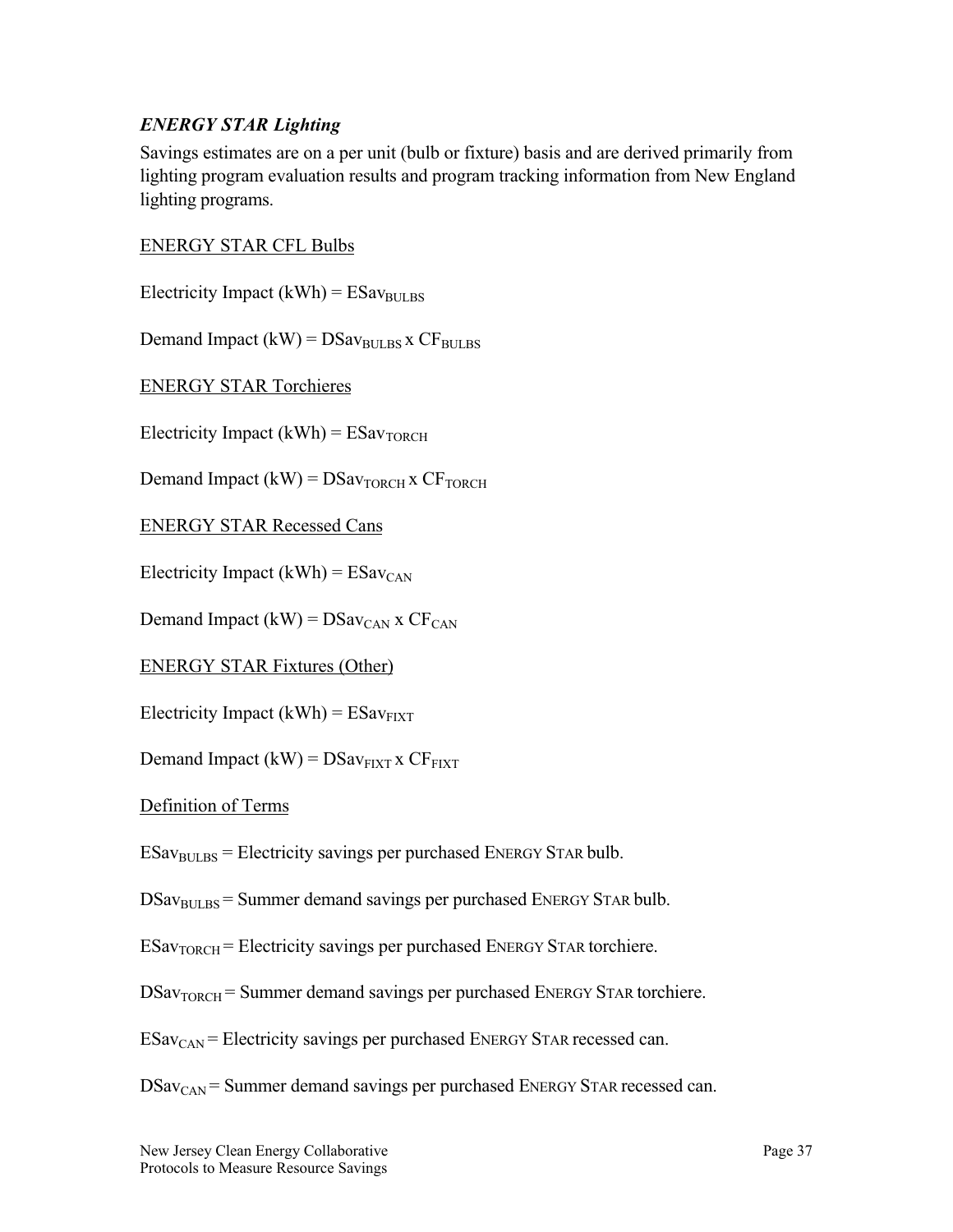$ESav<sub>FIT</sub> = Electricity savings per purchased Energy START fixture.$ 

 $DSav<sub>FiXT</sub> = Summer demand savings per purchased Energy START future.$ 

 $CF<sub>BULBS</sub> CF<sub>TORCH</sub> CF<sub>CAN</sub> CF<sub>FIXT</sub> = Summer demand coincidence factor. Coincidence of$ average lighting demand to summer system peak.

| Component                 | <b>Type</b> | Value                  | <b>Sources</b> |
|---------------------------|-------------|------------------------|----------------|
| ESav <sub>BULBS</sub>     | Fixed       | 61 kWh                 |                |
| DSav <sub>BULBS</sub>     | Fixed       | $0.0548$ kW            |                |
| ESav <sub>TORCH</sub>     | Fixed       | 287 kWh                | $\overline{2}$ |
| DSav <sub>TORCH</sub>     | Fixed       | $0.243$ kW             | $\overline{2}$ |
| ESav <sub>CAN</sub>       | Fixed       | 89 kWh                 | 3              |
| DSav <sub>CAN</sub>       | Fixed       | $0.0754$ kW            | 3              |
| ESav <sub>FIXT</sub>      | Fixed       | 89 kWh                 | 3              |
| $DSav$ <sub>FIXT</sub>    | Fixed       | $0.0754$ kW            | 3              |
| $CFBULBS$ , $CFTORCH$     | Fixed       | 0.05                   | $\overline{4}$ |
| $CF_{CAN}$ , $CF_{FIXT}$  |             |                        |                |
| Time Period               | Fixed       | 22\%, 15\%, 37\%, 26\% | 5              |
| <b>Allocation Factors</b> |             |                        |                |

#### **ENERGY STAR Lighting**

Sources:

- 1. Average demand reduction of 0.0548 x 0.9 in service rate x 1,241 hours of use per yr. Consistent with 1999 XENERGY market study and EVT analysis (in service rate).
- 2. Estimated average 0.243 kW reduction (300W halogen lamp replaced by 57W CFL lamp/ballast) x 0.95 in service rate x 1,241 hours of use per yr. Consistent with results from EVT torchiere turn-in data and other EVT analysis (in service rate).
- 3. Average demand reduction of 0.0754 x 0.95 in service rate x 1,241 hours of use per yr. Consistent with 1999 XENERGY market study and EVT analysis (in service rate).
- 4. VEIC estimate.
- 5. Time period allocation factors used in cost-effectiveness analysis. From residential lighting load shapes.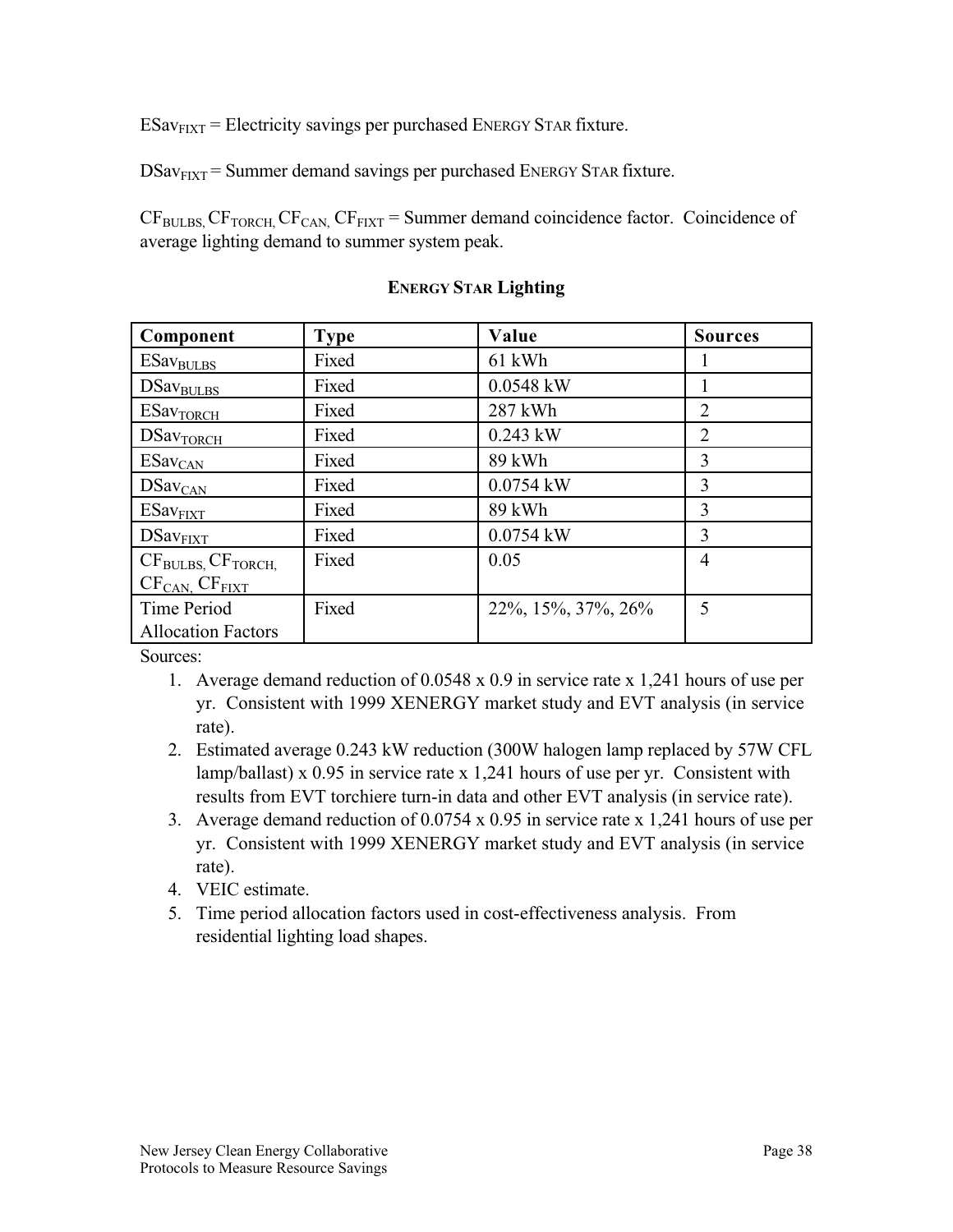# **Residential ENERGY STAR Appliance Program**

## **Overview**

This program promotes the sale and purchase of ENERGY STAR appliances primarily through marketing, consumer education and related activities. The long-term goal will be to transform the appliance market to one in which efficient products become the market standard. Experience in other parts of the country suggests that the Program will have to overcome several market barriers to achieve this goal. Key among these are: (1) lack of consumer awareness on the benefits of efficient models; (2) inability of consumers to differentiate efficient from inefficient products; (3) limited availability of efficient models in key retail outlets; (4) lack of retailer understanding of the efficiency, its benefits and how to "sell" it; and (5) higher first costs. The Program will employ several strategies to address these barriers:

- 1. Consumer education on the benefits of ENERGY STAR appliances;
- 2. Marketing to raise the market visibility of these products, focusing particularly on promotion of the ENERGY STAR brand – integrated with ENERGY STAR marketing in other product areas (e.g. Lighting, Windows and New Homes) to the extent appropriate;
- 3. Retail sales training and point of sale materials to help sales people more easily and effectively identify and market the benefits of efficient products; and
- 4. Support (as appropriate) for up grading minimum federal appliance efficiency standards.

# **Protocols**

The general form of the equation for the ENERGY STAR Appliance Program measure savings algorithms is:

Number of Units X Savings per Unit

To determine resource savings, the per unit estimates in the protocols will be multiplied by the number of appliance units. The number of units will be determined using market assessments and market tracking. Some of these market tracking mechanisms are under development. Per unit savings estimates are derived primarily from a 2000 Market Update Report by RLW for National Grid's appliance program and from previous NEEP screening tool assumptions (clothes washers).

Note that the pre-July 2001 refrigerator measure has been deleted given the timing of program implementation. As no field results are expected until July 2001, there was no need to quantify savings relative to the pre-July 2001 efficiency standards improvement for refrigerators.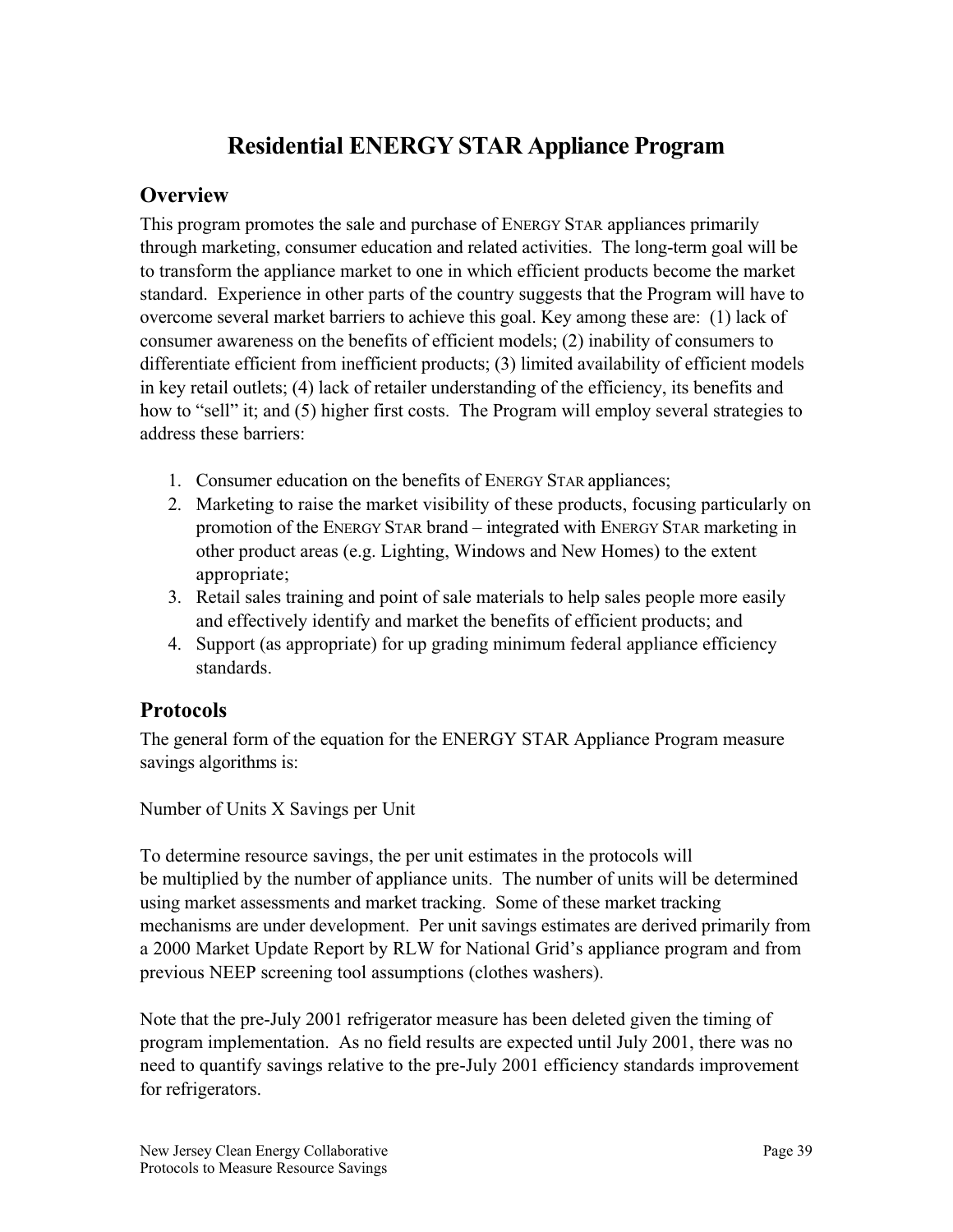*ENERGY STAR Refrigerators*

Electricity Impact (kWh) =  $ESav_{REF}$ 

Demand Impact (kW) =  $DSav_{REF}$  x  $CF_{REF}$ 

#### *ENERGY STAR Clothes Washers*

Electricity Impact (kWh) =  $ESav_{CW}$ 

Demand Impact (kW) =  $DSav_{CW}$  x  $CF_{CW}$ 

Gas Impact (MMBtu) =  $EGSav_{CW}$ 

Oil Impact (MMBtu) =  $OSav_{CW}$ 

Water Impact (gallons) =  $WSav_{CW}$ 

*ENERGY STAR Dishwashers* Electricity Impact (kWh) =  $ESav_{DW}$ 

Demand Impact (kW) =  $DSav_{REF}$  x  $CF_{DW}$ 

Gas Impact (MMBtu) =  $EGSav_{DW}$ 

Oil Impact (MMBtu) =  $Osav_{DW}$ 

Water Impact (gallons) =  $WSav_{DW}$ 

*ENERGY STAR Room Air Conditioners* Electricity Impact (kWh) =  $ESav_{RAC}$ 

Demand Impact (kW) =  $DSav_{RAC}$  x  $CF_{RAC}$ 

Definition of Terms

 $ESav_{REF}$  = Electricity savings per purchased ENERGY STAR refrigerator.

 $DSav_{REF}$  = Summer demand savings per purchased ENERGY STAR refrigerator.

 $ESav<sub>CW</sub>$  = Electricity savings per purchased ENERGY STAR clothes washer.

 $DSav_{CW}$  = Summer demand savings per purchased ENERGY STAR clothes washer.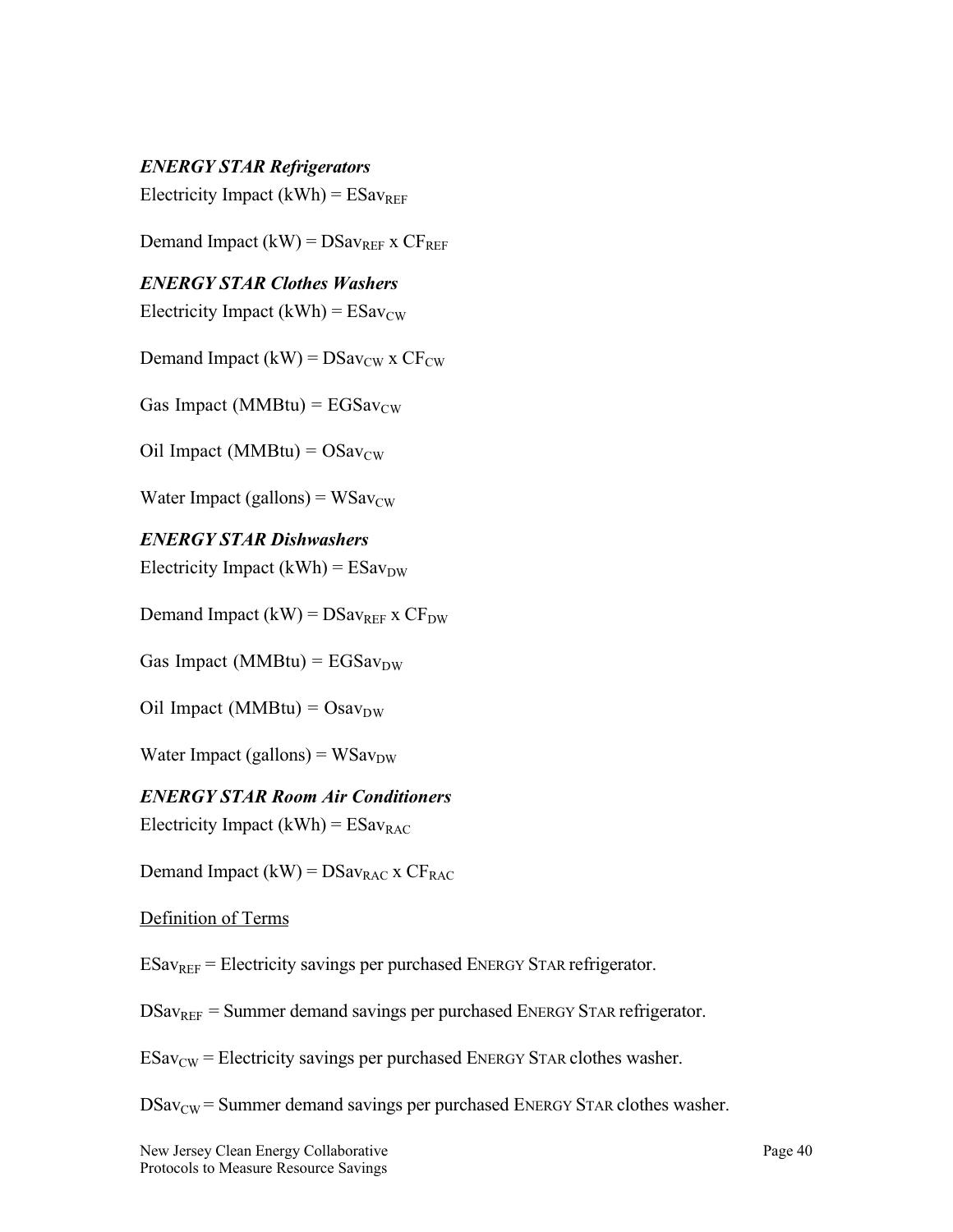$WSav<sub>CW</sub>$  = Water savings per purchased clothes washer.

- $ESav<sub>DW</sub>$  = Electricity savings per purchased ENERGY STAR dishwasher.
- DSav<sub>DW</sub> = Summer demand savings per purchased ENERGY STAR dishwasher.
- $Wsav<sub>DW</sub>$  = Water savings per purchased dishwasher.

 $ESav<sub>RAC</sub>$  = Electricity savings per purchased ENERGY STAR room AC.

DSav<sub>RAC</sub> = Summer demand savings per purchased ENERGY STAR room AC.

 $CF_{REF,}CF_{CW,}CF_{DW}$ ,  $CF_{RAC}$  = Summer demand coincidence factor. Coincidence of average appliance demand to summer system peak.

| Component                 | <b>Type</b> | Value                | <b>Sources</b> |
|---------------------------|-------------|----------------------|----------------|
| ESav <sub>REF</sub>       | Fixed       | 48 kWh               |                |
| <b>DSavREF</b>            | Fixed       | 0.0066 kW            | $\mathbf{1}$   |
| <b>REF Time Period</b>    | Fixed       | 20.9%, 21.7%, 28.0%, | $\overline{2}$ |
| <b>Allocation Factors</b> |             | 29.4%                |                |
| $ESav_{CW}$               | Fixed       | 201 kWh              | 3              |
| Gsav <sub>CW</sub>        | Fixed       | 10.6 therms          | 3              |
| Osav <sub>CW</sub>        | Fixed       | 1.06 MMBtu           | $\overline{3}$ |
| DSav <sub>CW</sub>        | Fixed       | 0.0267 kW            | $\overline{3}$ |
| <b>WSavcw</b>             | Fixed       | 4,915 gallons        | $\overline{4}$ |
| CW Electricity Time       | Fixed       | 24.5%, 12.8%, 41.7%, | $\overline{2}$ |
| Period Allocation         |             | 21.0%                |                |
| Factors                   |             |                      |                |
| CW Gas Time               | Fixed       | TBD                  |                |
| Period Allocation         |             |                      |                |
| Factors                   |             |                      |                |
| <b>ESav</b> <sub>DW</sub> | Fixed       | 82 kWh               | 5              |
| $Gasv_{DW}$               | Fixed       | 0.0754 kW            | 5              |
| Osav <sub>DW</sub>        | Fixed       | 1.0                  | 5              |
| DSav <sub>DW</sub>        | Fixed       | 0.0225               | 5              |
| Wsav <sub>DW</sub>        | Fixed       | 159 gallons          | 5              |
| DW Electricity Time       | Fixed       | 19.8%, 21.8%, 27.8%, | $\overline{2}$ |
| Period Allocation         |             | 30.6%                |                |
| Factors                   |             |                      |                |

#### **ENERGY STAR Appliances**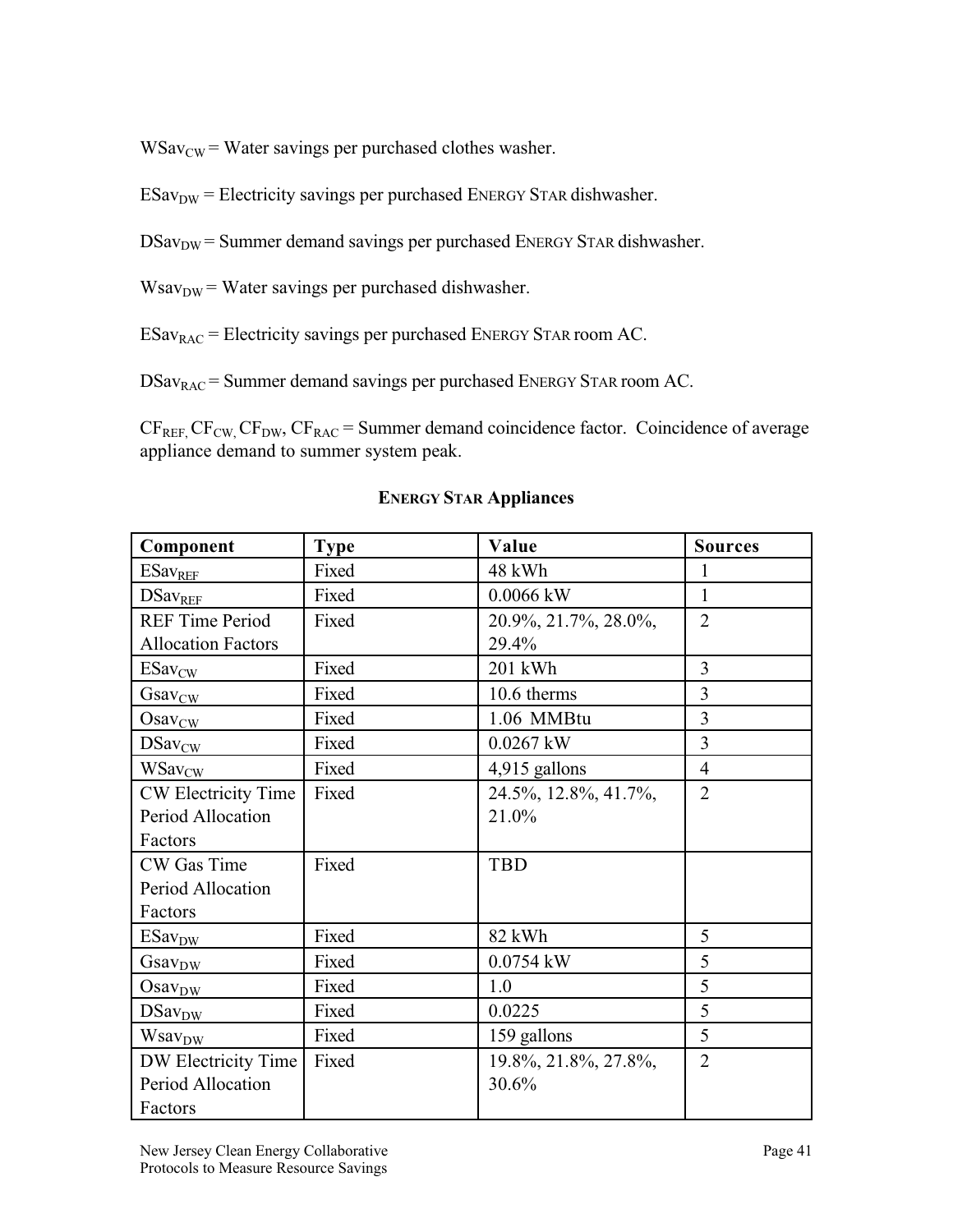| Component                 | <b>Type</b> | Value                    | <b>Sources</b> |
|---------------------------|-------------|--------------------------|----------------|
| DW Gas Time               | Fixed       | TBD                      |                |
| Period Allocation         |             |                          |                |
| Factors                   |             |                          |                |
| $ESav_{RAC}$              | Fixed       | 56.4 kWh                 | 6              |
| $DSav_{RAC}$              | Fixed       | $0.1018$ kW              |                |
| $CF_{REF}CF_{CW}CF_{DW}$  | Fixed       | 1.0, 1.0, 1.0, 0.58      | 8              |
| $CF_{RAC}$                |             |                          |                |
| <b>RAC Time Period</b>    | Fixed       | $65.1\%, 34.9\%, 0.0\%,$ | $\overline{2}$ |
| <b>Allocation Factors</b> |             | $0.0\%$                  |                |

Sources:

- 1. Electricity savings from RLW ENERGY STAR Market Update for National Grid. June 2000. Difference is for a post-7/1/2001 fed standards unit. Demand savings derived using refrigerator load shape.
- 2. Time period allocation factors used in cost-effectiveness analysis. From residential appliance load shapes.
- 3. Energy savings estimates consistent with prior NEEP screening. Demand savings derived using clothes washer load shape.
- 4. Clothes washer water savings from RLW Market Update.
- 5. Energy and water savings from RLW Market Update. Assumes 37% electric hot water market share and 63% gas hot water market share. Demand savings derived using dishwasher load shape.
- 6. Energy and demand savings from engineering estimate based on 600 hours of use. Based on delta watts for ENERGY STAR and non-ENERGY STAR units in five different size (cooling capacity) categories. Category weights from LBNL *Technical Support Document for ENERGY STAR Conservation Standards for Room Air Conditioners*.
- 7. Average demand savings based on engineering estimate.
- 8. Coincidence factors already embedded in summer peak demand reduction estimates with the exception of RAC. RAC CF is based on data from PEPCO.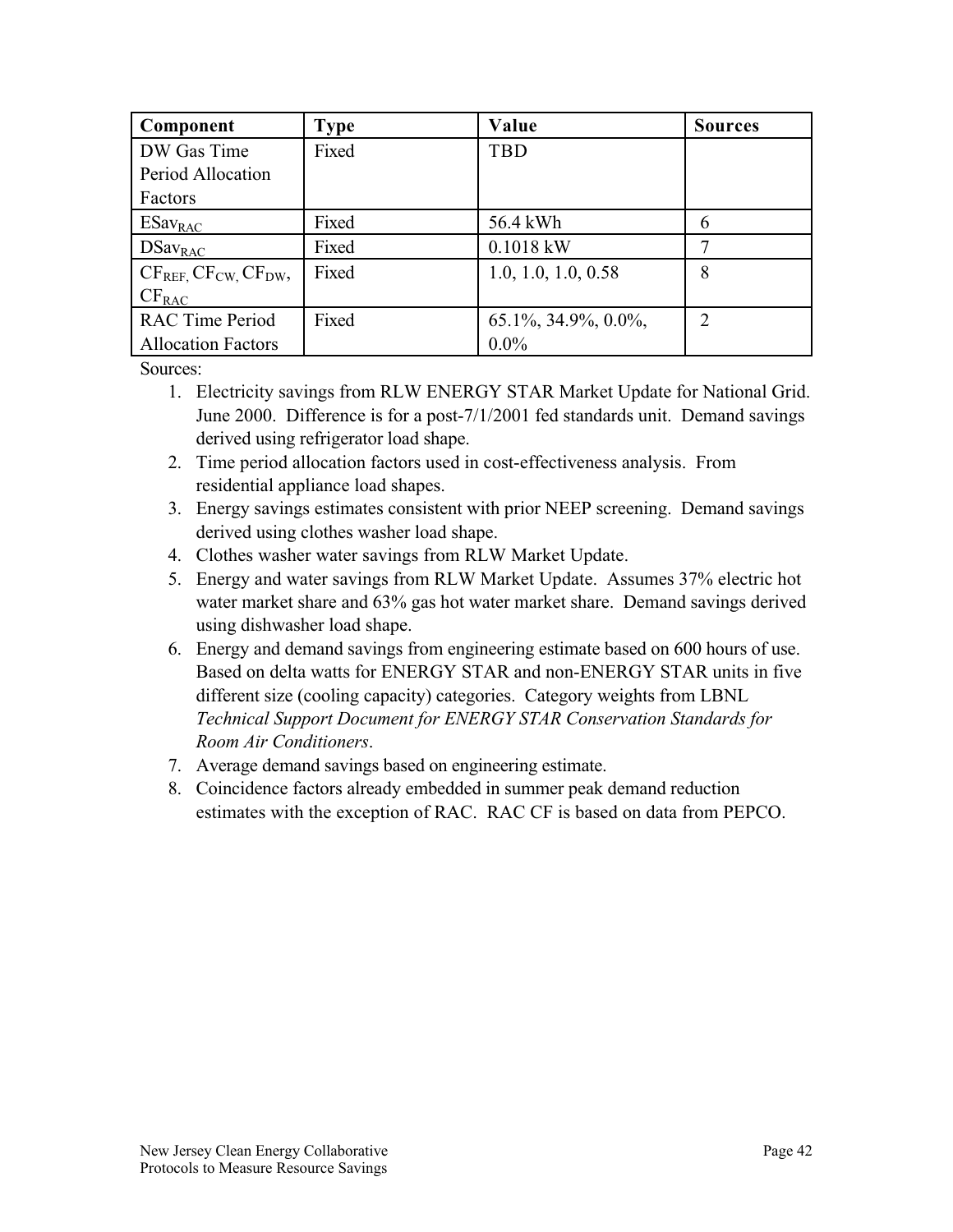# **Commercial and Industrial Energy Efficient Construction Program**

# **Overview**

This program is designed to: a) capture lost opportunity energy efficiency savings that occur during customer-initiated construction events (i.e., when customers normally construct buildings or buy equipment); b) achieve market transformation by helping customers, designers and specifiers to make energy efficient equipment specification, building/system design, and commissioning standard practice; c) stimulate small customer investments in energy efficiency measures; and d) lay the groundwork for an upgrade to New Jersey's commercial building code.

This program is designed to address key market barriers to efficient building construction and design on the part of developers, designers, engineers, and contractors including: unfamiliarity or uncertainty with energy efficient building technologies and designs; bias toward first cost versus operating costs; compressed time schedules for design and construction; aversion to perceived risk-taking, despite the proven reliability of efficient technologies and designs; incentive structures and priorities for engineers, designers and contractors which are at variance with efficiency considerations.

The program will employ the following key strategies to accomplish this goal:

- 1. Program emphasis on customer-initiated construction and equipment replacement events;
- 2. Coordinated and consistent marketing to commercial and industrial customers, especially large and centralized players, such as national/regional accounts, major developers, etc.;
- 3. Consistent efficiency and incentive levels for efficient electric and gas equipment and design practices;
- 4. Prescriptive incentives for pre-identified efficiency equipment and custom measure incentives for more complex and aggressive measures;
- 5. Design support/technical assistance to developers and their contractors for new construction and renovation projects;
- 6. Specialized technical assistance for small commercial customers and educational institutions.
- 7. Specialized program paths for markets with unique opportunities for energy savings and market transformation.
- 8. Technical support for commercial energy code updates, and marketplace training in energy code requirements.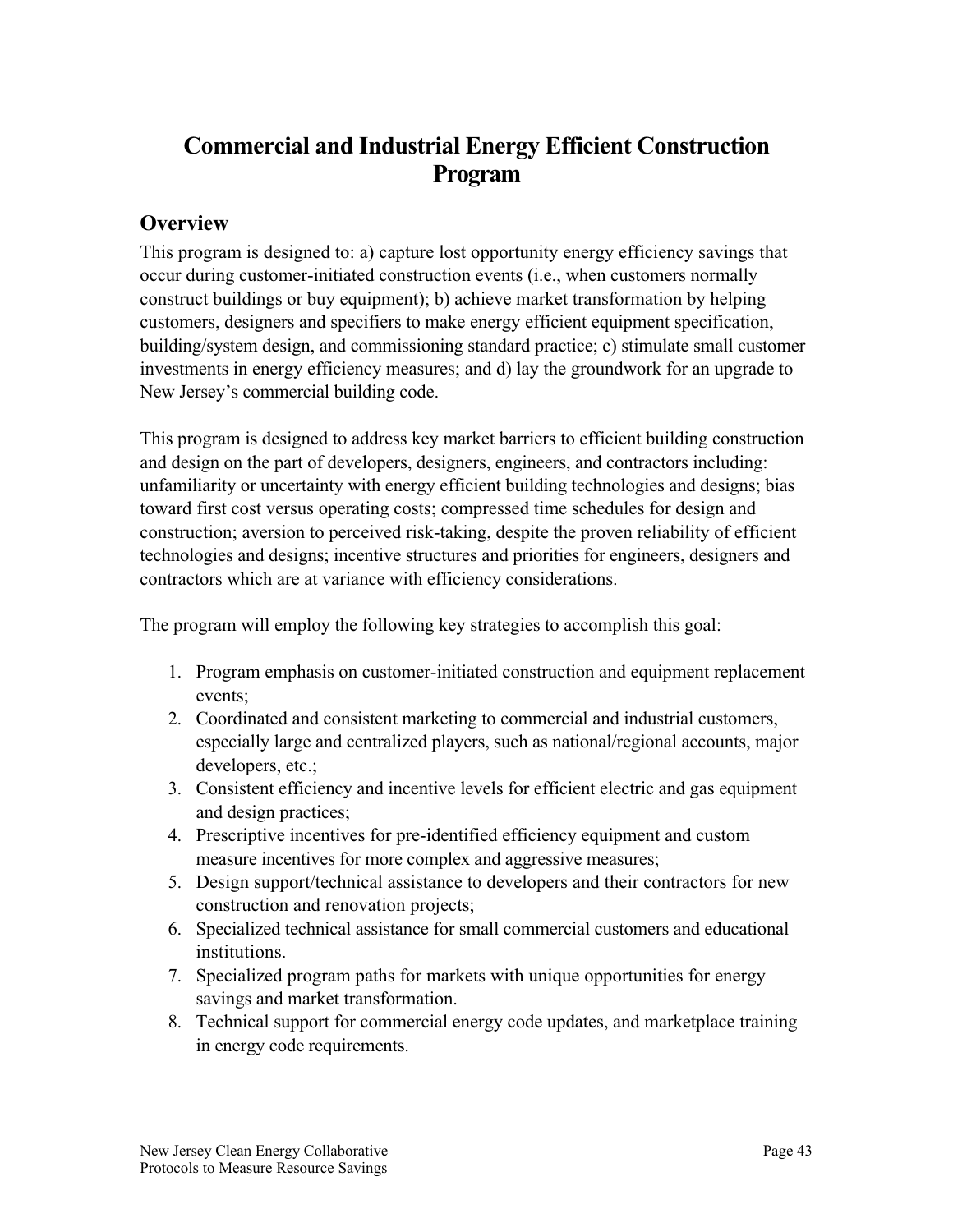# **C&I Electric Protocols**

### *Lighting Equipment*

Lighting equipment includes fluorescent fixtures, ballasts, compact fluorescent fixtures, exit signs, and metal halide lamps. The verification method is based on algorithms with measurement of key variables (i.e., Coincidence Factor and Operating Hours) through end-use metering data accumulated over the last eight years of sampling of participating facilities. All baselines are a 30 percent improvement from ASHRAE 90.1-1989 uniform lighting power allowance in watts per square foot by building space type. When the ASHRAE 90.1-1999 becomes effective within the State, then ASHRAE 90.1-1999 will become the baseline.

#### Algorithms

Demand Savings =  $\Delta$ kW X CF X (1+IF)

Energy Savings =  $\Delta$ kW X EFLH X (1+IF)

∆kW is calculated from example worksheet below:

*This worksheet is an example and does not represent that present stage of improvement to the worksheets presently being used and updated by each utility in the field.*

| <b>Code and Program Limits</b>   |                                                               |                                                            |                       |                      |                        |                      |
|----------------------------------|---------------------------------------------------------------|------------------------------------------------------------|-----------------------|----------------------|------------------------|----------------------|
| $\overline{A}$                   | B                                                             | $\mathbf C$                                                | D                     | E                    | F                      | G                    |
| <b>Building Type or</b>          | <b>Gross Lighted</b>                                          | <b>Unit Lighting</b>                                       | <b>Lighting Power</b> | <b>Program Limit</b> | <b>Lighting Power</b>  | Composite            |
| <b>Space Activity</b>            | Area (sf)                                                     | <b>Power Allowance</b>                                     | Allowance (W)         | (Watts/sf)           | Limit(W)               | <b>Program Limit</b> |
|                                  |                                                               | (Watts/sf)                                                 | $[B \times C]$        | C x .07              | $B \times E$           | [sum F / sum B]      |
| #1Dorm Bed/Study                 | 42,752                                                        | 1.40                                                       | 59,853                | 0.98                 | 41,897                 |                      |
| #2Dorm Bath                      | 7,936                                                         | 1.20                                                       | 9.523                 | 0.84                 | 6,666                  |                      |
| #3Stairs                         | 9,216                                                         | 0.60                                                       | 5,530                 | 0.42                 | 3,871                  |                      |
|                                  | 59,904                                                        |                                                            | 74,906                |                      | 52,434                 | 0.875299145          |
| <b>Installed Lighting Levels</b> |                                                               |                                                            |                       |                      |                        |                      |
| н                                |                                                               | J                                                          | K                     |                      | M                      |                      |
| <b>Space ID</b>                  | Luminaire Tag #                                               | Luminaire                                                  | Number of             | <b>Watts</b> per     | <b>Connected Watts</b> |                      |
|                                  | if applicable                                                 | <b>Description</b>                                         | Luminaires            | Luminaire            | KxL                    |                      |
| #1                               |                                                               | 32w T8                                                     | 384                   | 27                   | 10,368                 |                      |
| #1&2                             |                                                               | 26W plt                                                    | 128                   | 61                   | 7,808                  |                      |
| #1                              |                                                               | 26w Quad                                                   | 192                   | 27                   | 5,184                  |                      |
| #3                               |                                                               | 26w plt                                                    | 24                    | 27                   | 648                    |                      |
| #3                               |                                                               | 13w plc                                                    | 16                    | 30                   | 480                    |                      |
|                                  | <b>Other Wattage</b><br>not applicable<br><b>listed below</b> |                                                            |                       |                      | 9.600                  |                      |
|                                  |                                                               |                                                            | 744                   |                      | 34,088                 |                      |
|                                  |                                                               | N. Composite Connected Watts/Square Foot [ sum M / sum B ] |                       | 0.57                 |                        |                      |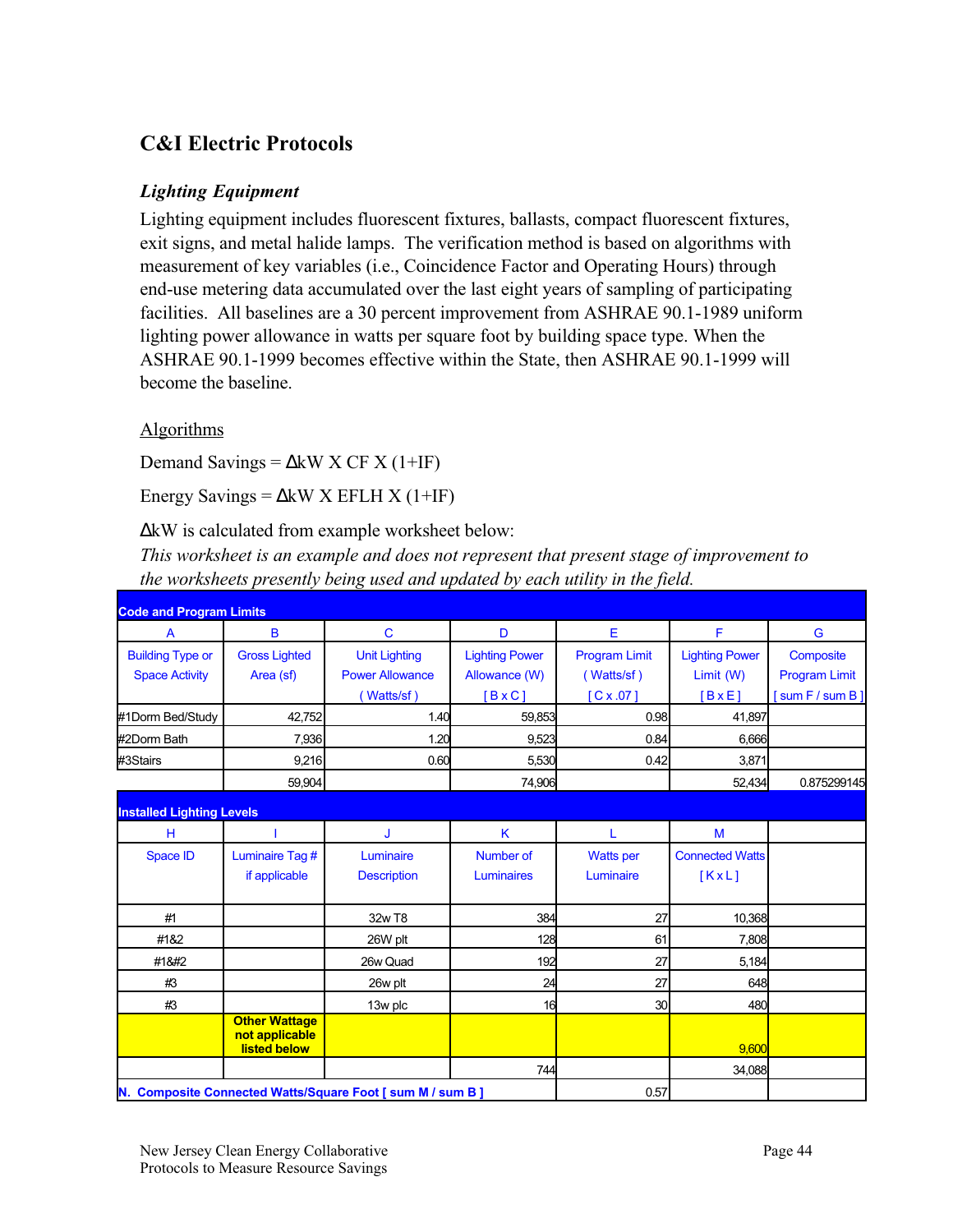### Definition of Variables

∆kW = Change in connected load from baseline to efficient lighting level. The baseline value is expressed in watts/square foot calculated as: (Watts/Sq.Ft. (30 percent better than ASHRAE 90.1-1989 by area) - Watts/Sq.Ft. (qualified equipment by same area))\*Area Sq.Ft./1000 (see table above).

There is a lighting table used and updated by all electric utilities in the State that shows standardized values of fixture wattages for common lighting systems. These tables are based on evaluations of several manufacturers' wattage ratings for a given fixture type, and have been used by the State in measuring energy and demand savings. Electric utilities, in a cooperative effort will be responsible for the lighting tables.

 $CF =$ Coincidence Factor – This value represents the percentage of the total lighting connected load which is on during electric system's Peak Window. The Peak Window covers the time period from 12 noon to 8 p.m. These values are based on measured usage in GPU service territory.

IF = Interactive Factor – This applies to C&I interior lighting only. This represents the secondary demand and energy savings in reduced HVAC consumption resulting from decreased indoor lighting wattage. This value will be fixed at 5%.

 $EFLH = Equivalent Full Load Hours - This represents the annual operating hours and is$ computed based on GPUE metered data and divided into Large (facilities with over 50 kW of reduced load) and other size and building types.

| Component   | <b>Type</b> | Value                                   | <b>Source</b> |                         |
|-------------|-------------|-----------------------------------------|---------------|-------------------------|
| $\Delta$ kW | Fixed       | <b>Based on Standard Wattage Tables</b> |               | <b>ASHRAE 90.1 1989</b> |
|             |             | and Verified watts/sqft                 |               | Better by 30%           |
| CF          | Fixed       | Large Office*                           | 65%           | GPU metered data        |
|             |             | Large Retail                            | 81%           | GPU metered data        |
|             |             | Large Schools                           | 41%           | GPU metered data        |
|             |             | Large All Other                         | 63%           | GPU metered data        |
|             |             | All Hospitals                           | 67%           | GPU metered data        |
|             |             | All Other Office                        | 71%           | GPU metered data        |
|             |             | All Other Retail                        | 84%           | GPU metered data        |
|             |             | Other Schools                           | 40%           | GPU metered data        |
|             |             | All Other                               | 69%           | GPU metered data        |

### **Lighting Verification Summary**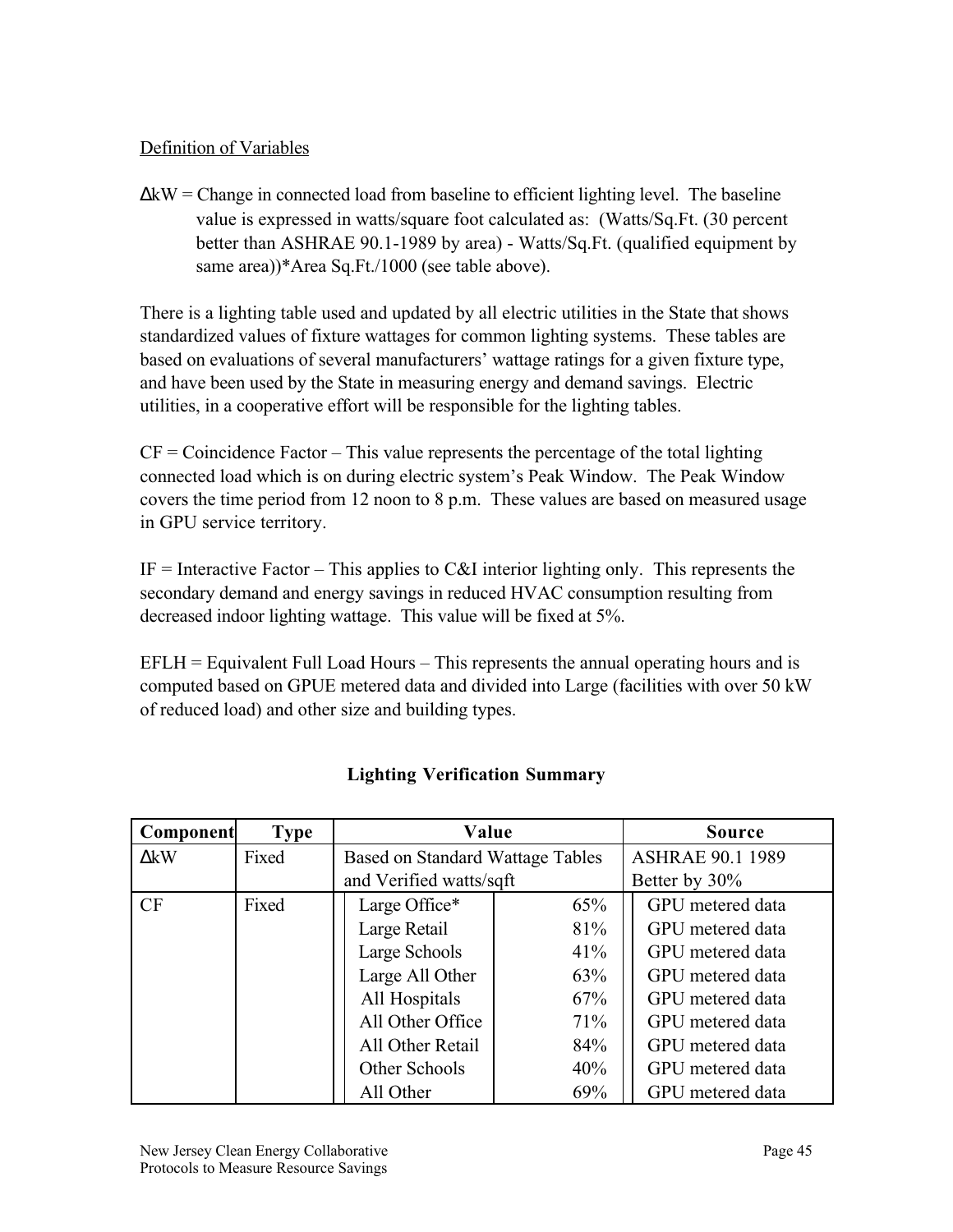| Component   | <b>Type</b> | Value               |      | Source                     |
|-------------|-------------|---------------------|------|----------------------------|
|             |             | Industrial          | 71%  | Cost effectiveness study   |
|             |             | Continuous          | 90%  | Estimate                   |
| IF          | Fixed       | $5\%$               |      | Impact of lighting watt    |
|             |             |                     |      | reduction on air-          |
|             |             |                     |      | conditioning load used in  |
|             |             |                     |      | previous lighting savings. |
| <b>EFLH</b> | Fixed       | Large Office        | 3309 | GPU metered data           |
|             |             | Large Retail        | 5291 | GPU metered data           |
|             |             | Large Schools       | 2289 | <b>GPU</b> metered data    |
|             |             | Large All Other     | 3677 | GPU metered data           |
|             |             | All Hospitals       | 4439 | GPU metered data           |
|             |             | All Other Office    | 2864 | GPU metered data           |
|             |             | All Other Retail    | 4490 | <b>GPU</b> metered data    |
|             |             | Other Schools       | 2628 | <b>GPU</b> metered data    |
|             |             | All Other           | 2864 | <b>GPU</b> metered data    |
|             |             | Industrial          | 4818 | Cost effectiveness study   |
|             |             | Continuous          | 7000 | Estimate                   |
|             |             |                     |      |                            |
| Time        | Fixed       | Summer/On-Peak 26%  |      |                            |
| Period      |             | Summer/Off-Peak 16% |      |                            |
| Allocation  |             | Winter/On-Peak 36%  |      |                            |
| Factors     |             | Winter/Off-Peak 22% |      |                            |
|             |             |                     |      |                            |

\* For facility with greater than 50kW reduction in load.

\*\* For facilities that operate at or near 24 hours, 7 days per week.

Traffic Signals (data from NJDOT)

## **Traffic Signals**

| <b>Type of</b><br><b>Fixture</b> | kW<br><b>Reduced</b> | <b>EFLH</b><br><b>Total</b> | Summer<br>on-peak | Summer<br>off-peak | Winter<br>on-peak | Winter<br>off-peak |
|----------------------------------|----------------------|-----------------------------|-------------------|--------------------|-------------------|--------------------|
| 8" red                           | 0.052                | 5257                        | 636               | 1125               | 1246              | 2250               |
| 12" red                          | 0.120                | 5257                        | 636               | 1125               | 1246              | 2250               |
| 8"<br>green                      | 0.051                | 3066                        | 371               | 656                | 727               | 1312               |
| 12"green                         | 0.117                | 3066                        | 371               | 656                | 727               | 1312               |

Coincidence factor for demand savings = 60% for red and 35% for green.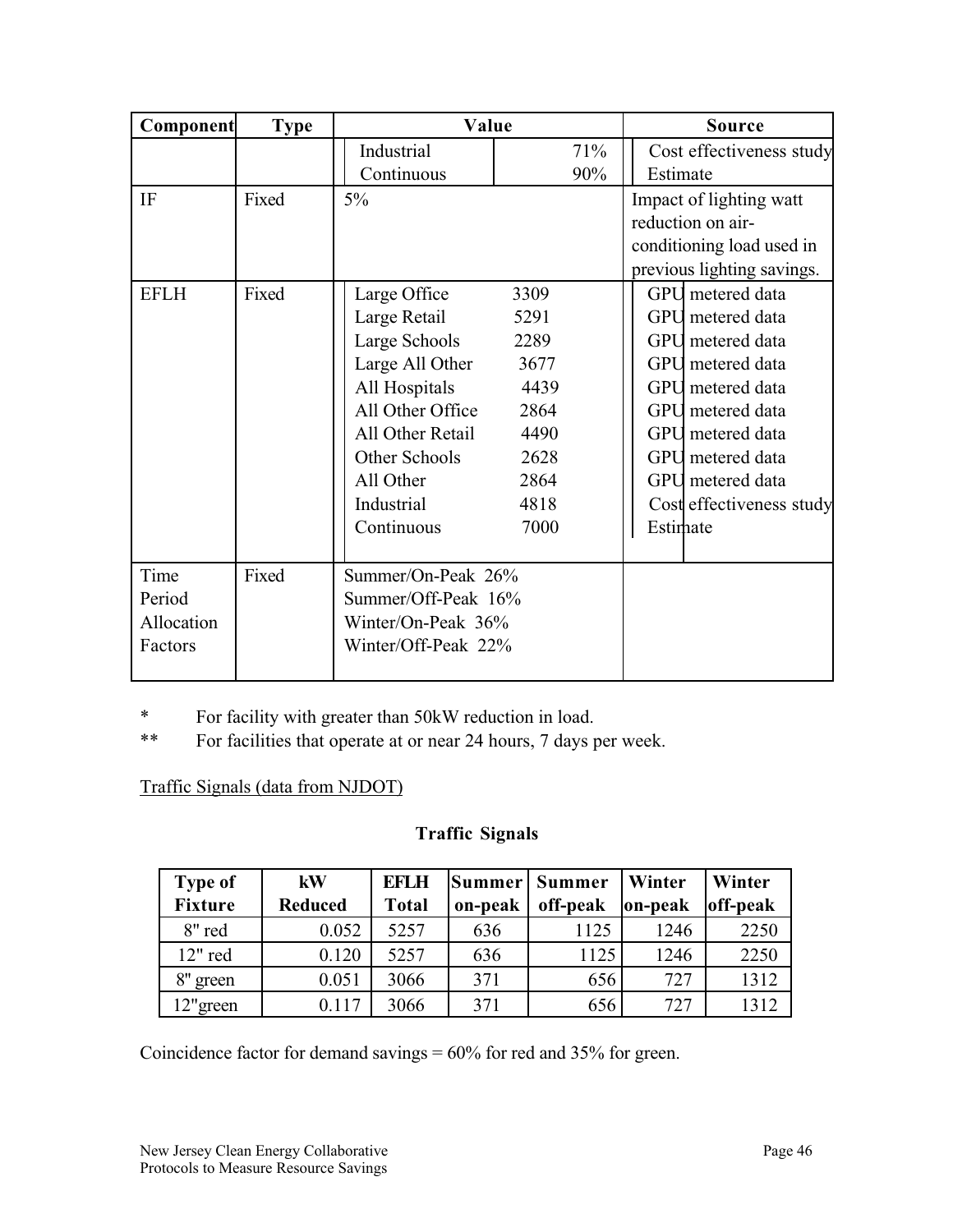### *Prescriptive Lighting for Small Commercial Customers*

This is a fixture replacement program for new and existing small commercial customers which is targeted at the following facilities:

- Existing small commercial and industrial  $\leq$  50 kW connected load
- New/renovated/change-of-use small commercial and industrial  $\leq$  10,000 s.f. of conditioned space

The baseline is existing T-12 fixtures with energy efficient lamps and magnetic ballast.

The baseline for compact fluorescent is that the fixture replaced was 4 times the wattage of the replacement compact fluorescent.

#### **Algorithms**

Demand Savings =  $\Delta$ kW X CF

Energy Savings =  $\Delta$ kW X EFLH

∆kW=Number of fixtures installed X (baseline wattage for fixture type(from above baseline))-number of replaced fixtures X (wattage from table)

#### **Prescriptive Lighting for Small Commercial Customers**

| <b>Component</b> | <b>Type</b> | Value                                                     | <b>Source</b>     |
|------------------|-------------|-----------------------------------------------------------|-------------------|
| $\Delta$ kW      | Fixed       | 1 lamp<br>42 watts                                        | From NJ lighting  |
|                  |             | 2 lamp 73 watts                                           | tables            |
|                  |             | 3 lamp 105 watts                                          |                   |
|                  |             | 4 lamp 146 watts                                          |                   |
| CF               | Fixed       | Average of the small retail and office                    | GPUE metered data |
|                  |             | from lighting verification summary                        |                   |
|                  |             | table, 77.5%.                                             |                   |
| <b>EFLH</b>      | Fixed       | Average of small retail and office from GPUE metered data |                   |
|                  |             | lighting verification summary 3,677.                      |                   |
| Time Period      | Fixed       | Summer/On-Peak $21\%$                                     |                   |
| Allocation       |             | Summer/Off-Peak 22%                                       |                   |
| Factors          |             | Winter/On-Peak 28%                                        |                   |
|                  |             | Winter/Off-Peak 29%                                       |                   |

### *Lighting Controls*

Lighting controls include occupancy sensors, daylight dimmer systems, and occupancy controlled hi-low controls for fluorescent, and HID controls. The verification method is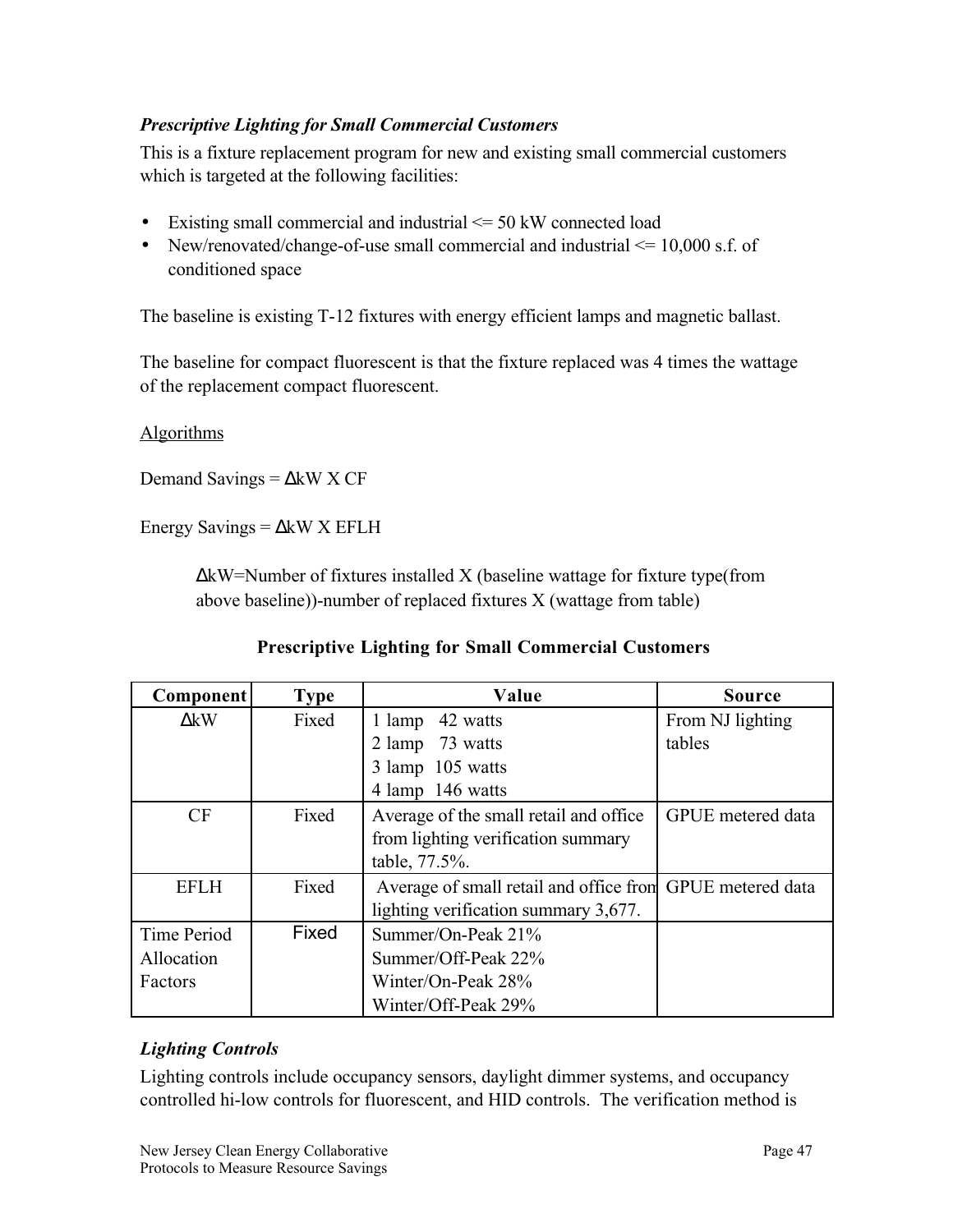based on algorithms with key variables (i.e., coincidence factor, equivalent full load hours) provided through existing end-use metering of a sample of facilities or from other utility programs with experience with these measures (i.e., % of annual lighting energy saved by lighting control). For lighting controls, the baseline is a manual switch, based on the findings of the New Jersey Commercial Energy Efficient Construction Baseline Study.

### **Algorithms**

Demand Savings = kW*c* X SVG X CF

Energy Savings = kW*c* X SVG X EFLH X (1+IF)

#### Definition of Variables

 $SVG = %$  of annual lighting energy saved by lighting control; refer to table by control type

kW*c* = kW lighting load connected to control

IF = Interactive Factor – This applies to C&I interior lighting only. This represents the secondary demand and energy savings in reduced HVAC consumption resulting from decreased indoor lighting wattage. This value will be fixed at 5%.

 $CF = Coincidence Factor - This value represents the percentage of the total load which is$ on during electric system's peak window.

 $EFLH = Equivalent full load hours.$ 

#### **Lighting Controls**

| <b>Component</b> | <b>Type</b> | Value                                                    | <b>Source</b>      |
|------------------|-------------|----------------------------------------------------------|--------------------|
| $kW_c$           | Variable    | Load connected to control                                | Application        |
| <b>SVG</b>       | Fixed*      | Occupancy Sensor, Controlled Hi-                         | See sources below* |
|                  |             | Low Fluorescent Control and                              |                    |
|                  |             | controlled $HID = 30\%$                                  |                    |
|                  |             | Daylight Dimmer System=50%                               |                    |
| CF               | Fixed       | By building type and size see lighting                   | Assumes same as    |
|                  |             | verification summary table                               | GPUE metered data  |
| <b>EFLH</b>      | Fixed       | By building type and size see lighting GPUE metered data |                    |
|                  |             | verification summary table                               |                    |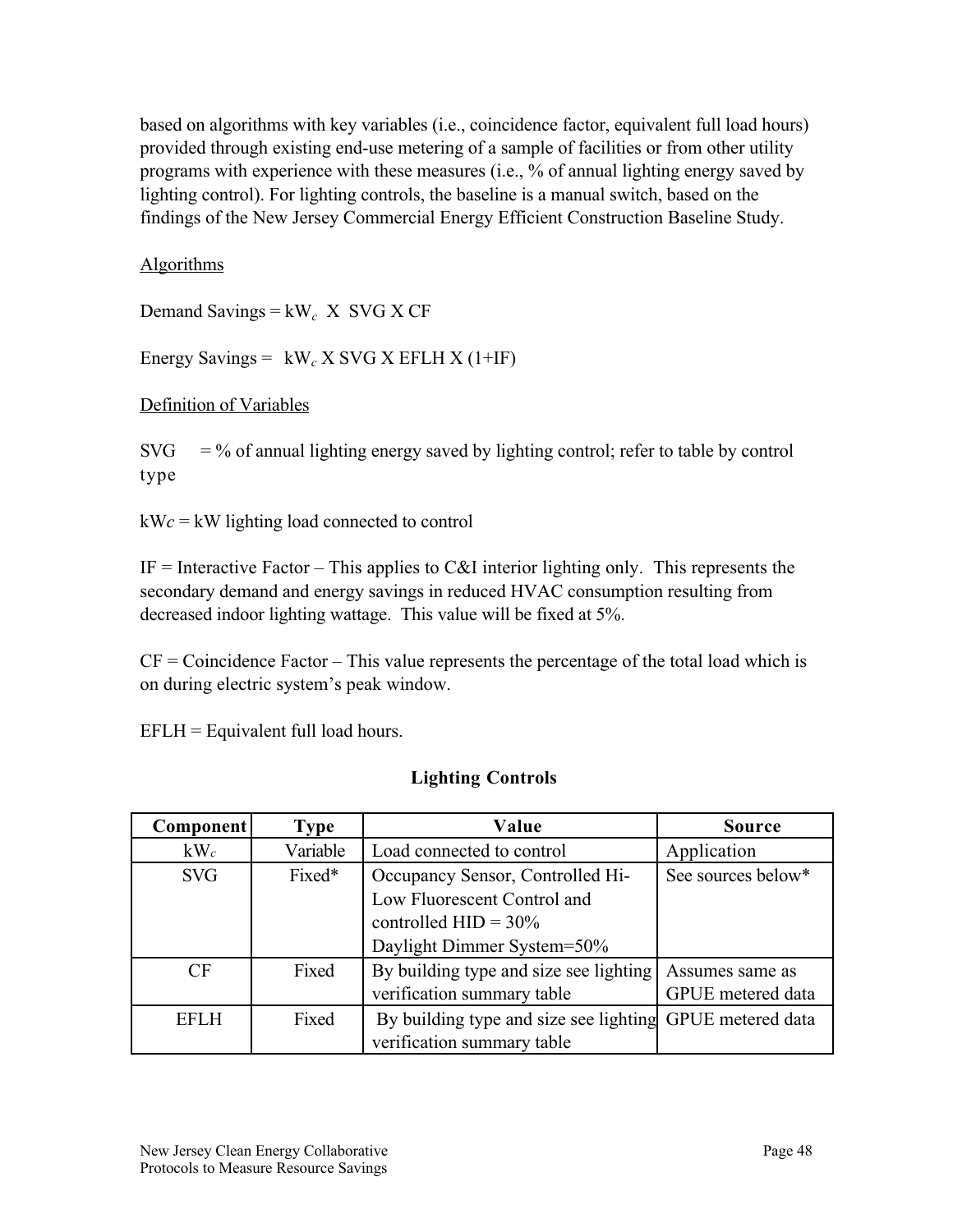| Component <b> </b> | <b>Type</b> | Value               | <b>Source</b> |
|--------------------|-------------|---------------------|---------------|
| Time Period        | Fixed       | Summer/On-Peak 26%  |               |
| Allocation         |             | Summer/Off-Peak 16% |               |
| <b>Factors</b>     |             | Winter/On-Peak 36%  |               |
|                    |             | Winter/Off-Peak 22% |               |

Sources:

- Northeast Utilities, *Determination of Energy Savings Document*, 1992
- Levine, M., Geller, H., Koomey, J., Nadel S., Price, L., "Electricity Energy Use Efficiency: Experience with Technologies, Markets and Policies" ACEEE, 1992
- Lighting control savings fractions consistent with current programs offered by National Grid, Northeast Utilities, Long Island Power Authority, NYSERDA, and Energy Efficient Vermont.

#### *Motors*

#### Algorithms

From application form calculate ∆kW where:

 $\Delta$ kW = HP\*0.7456 X (1/ $\eta_b$  – 1/ $\eta_q$ )

Demand Savings =  $(\Delta kW)$  X CF

Energy Savings =  $(\Delta kW)^*$ EFLH

#### **Motors**

| Component            | <b>Type</b> | Value                   | <b>Source</b>        |
|----------------------|-------------|-------------------------|----------------------|
| Motor kW             | Variable    | Based on horsepower and | Application          |
|                      |             | efficiency              |                      |
| <b>EFLH</b>          | Fixed       | Commercial 2,502        | GPUE metered data    |
|                      |             | Industrial<br>4,599     | and PSEG audit data  |
|                      |             |                         | for industrial       |
| Efficiency - EFF $b$ | Fixed       | Comparable EPACT Motor  | From EPACT directory |
| Efficiency - EFF $q$ | Variable    | Nameplate               | Application          |
| $\bigcirc$ F         | Fixed       | 35%                     | GPUE metered data    |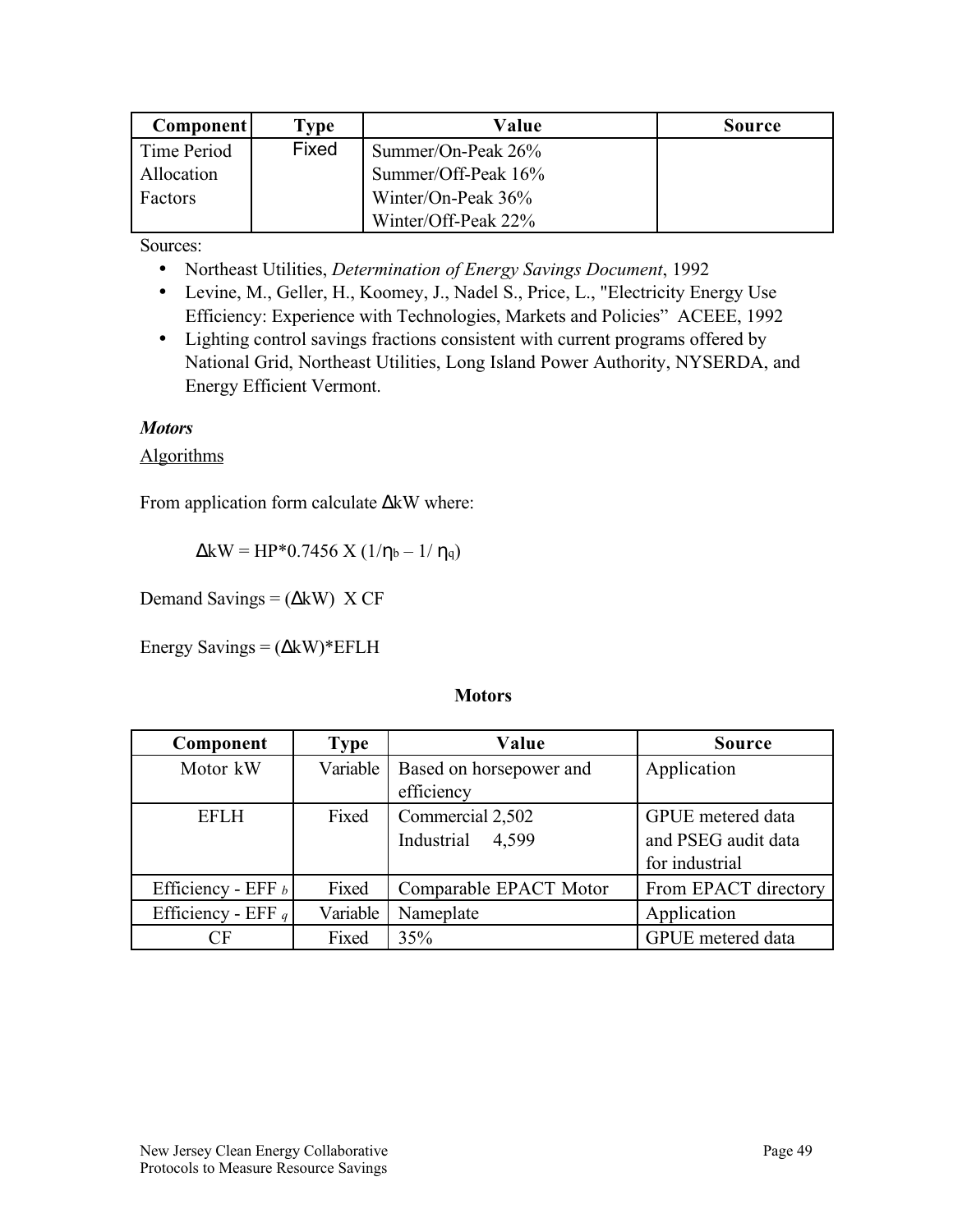| Component                 | Type  | Value               | <b>Source</b> |
|---------------------------|-------|---------------------|---------------|
| Time Period               | Fixed | Summer/On-Peak 25%  |               |
| <b>Allocation Factors</b> |       | Summer/Off-Peak 16% |               |
|                           |       | Winter/On-Peak 36%  |               |
|                           |       | Winter/Off-Peak 23% |               |

### *HVAC Systems*

The verification plan for C/I Efficient HVAC program for Room AC, Central AC, and air cooled DX is based on algorithms. (Includes split systems, air to air heat pumps, packaged terminal systems, water source heat pumps, central DX AC systems, ground water or ground source heat pumps)

#### Algorithms

Air Conditioning Algorithms:

Demand Savings = (BtuH/1000) X (1/EER*b*-1/EER*q*) X CF

Energy Savings = (BtuH/1000) X ( $1/EER_b-1/EER_q$ ) X EFLH

Heat Pump Algorithms

Energy Savings-Cooling = (BtuH*c*/1000) X (1/EER*b*-1/EER*q*) X EFLH*<sup>c</sup>*

Energy Savings-Heating = BtuH*h*/1000 X (1/EER*b*-1/EER*q* ) X EFLH*<sup>h</sup>*

Where *c* is for cooling and *h* is for heating.

#### Definition of Variables

BtuH = Cooling capacity in Btu/Hour – This value comes from ARI or AHAM rating or manufacturer data.

 $EER_b =$  Efficiency rating of the baseline unit. This data is found in the HVAC and Heat Pump verification summary table. For units < 65,000, SEER and HSPF should be used for cooling and heating savings, respectively.

 $EER_q =$  Efficiency rating of the High Efficiency unit – This value comes from the ARI or AHAM directories or manufacturer data. For units < 65,000, SEER and HSPF should be used for cooling and heating savings, respectively.

 $CF = Coincidence Factor - This value represents the percentage of the total load which is$ on during electric system's Peak Window. This value will be based on existing measured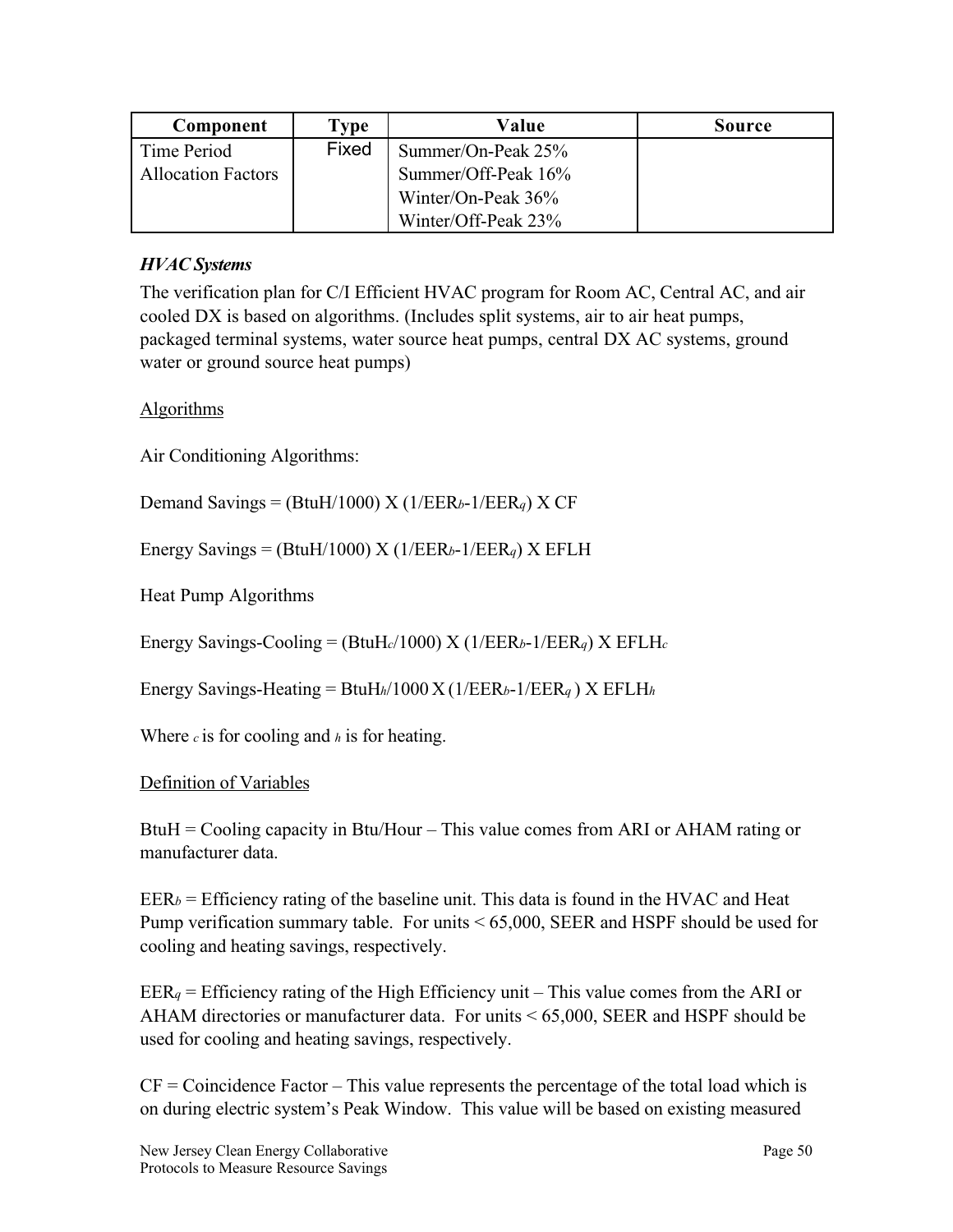usage and determined as the average number of operating hours during the peak window period.

EFLH = Equivalent Full Load Hours – This represents a measure of energy use by season during the on-peak and off peak periods. This value will be determined by existing measured data of kWh during the period divided by kW at design conditions.

| <b>Component</b>        | <b>Type</b> | Value                                                                                                                                                                                                                                                                                                                                                                                                                                                 | <b>Source</b>                                                                                      |                                                      |
|-------------------------|-------------|-------------------------------------------------------------------------------------------------------------------------------------------------------------------------------------------------------------------------------------------------------------------------------------------------------------------------------------------------------------------------------------------------------------------------------------------------------|----------------------------------------------------------------------------------------------------|------------------------------------------------------|
| BtuH                    | Variable    | ARI or AHAM or Manufacturer Data                                                                                                                                                                                                                                                                                                                                                                                                                      |                                                                                                    | Application                                          |
| <b>EER</b> <sub>b</sub> | Variable    | Unitary HVAC/Split Systems*<br>$\cdot$ <=5.4 tons:<br>$\cdot$ >5.4 to 11.25 tons 8.9 EER<br>$\cdot$ >11.25 to 30 tons 8.5 EER<br>Air-Air Heat Pump Systems*<br>$\cdot$ <=5.4 tons:<br>$\cdot$ >5.4 to 11.25 tons 8.9 EER<br>$\cdot$ >11.25 to 30 tons 8.5 EER<br>Package Terminal Systems 9 EER<br>Water Source Heat Pumps<br>$\leq$ =30 tons*<br>$>30$ tons<br>Central DX AC Systems<br>$\cdot$ >30 to 63 tons<br>$\cdot$ > 63 tons<br><b>GWSHPs</b> | 10 SEER<br>6.8 HSPF/10.0 SEER<br><b>10.5 EER</b><br><b>10.5 EER</b><br>8.5<br>8.5<br><b>11 EER</b> | Collaborative<br>agreement and C/I<br>baseline study |
| EERq                    | Variable    | ARI or AHAM Values                                                                                                                                                                                                                                                                                                                                                                                                                                    |                                                                                                    | Application                                          |
| CF                      | Fixed       | 67%                                                                                                                                                                                                                                                                                                                                                                                                                                                   |                                                                                                    | Engineering estimate                                 |

### **HVAC and Heat Pumps**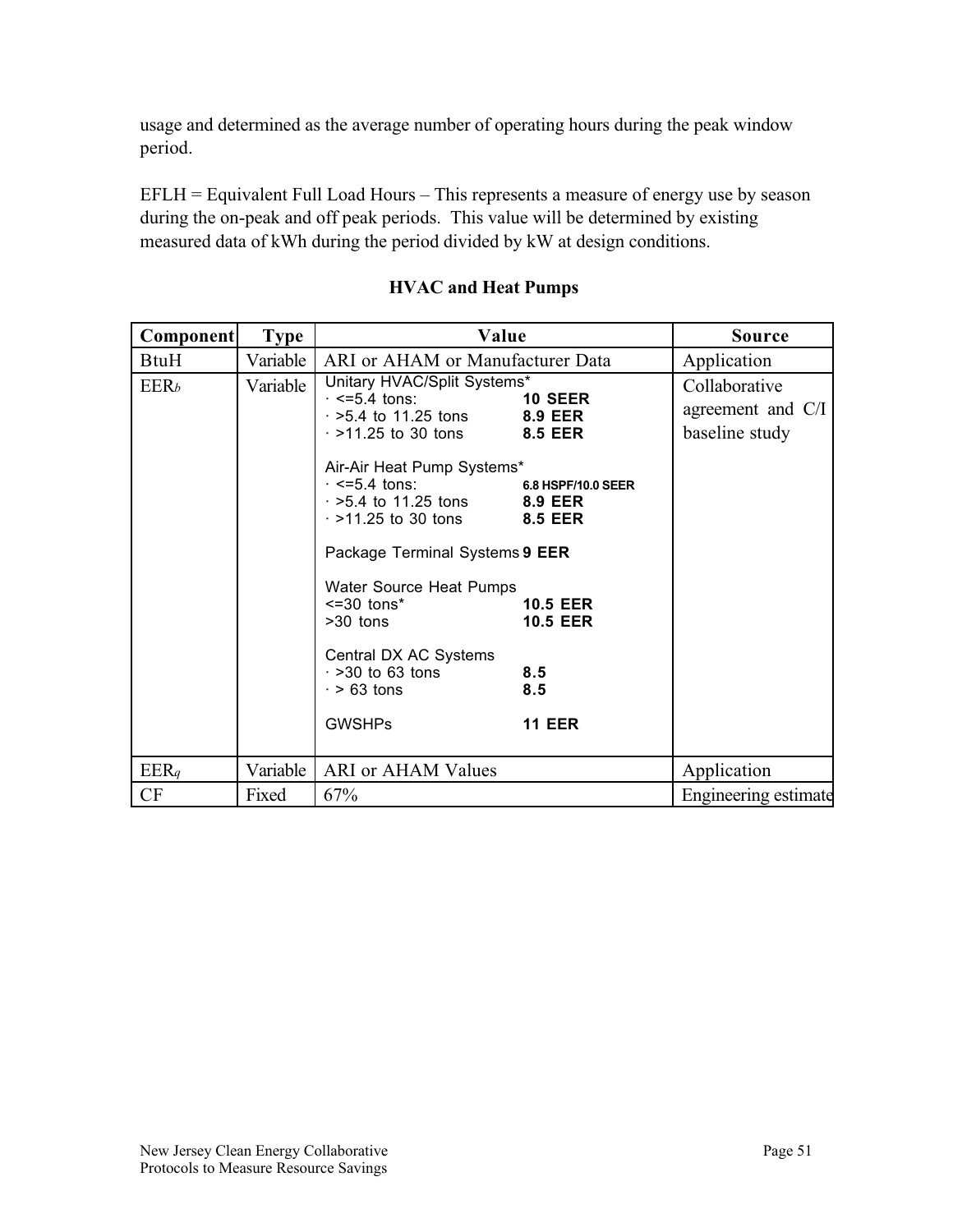| <b>Component</b> | <b>Type</b> | Value                 | <b>Source</b>            |
|------------------|-------------|-----------------------|--------------------------|
| <b>EFLH</b>      | Fixed       | HVAC 1,131            | <b>GPUE</b> metered data |
|                  |             | HP cooling 381        |                          |
|                  |             | HP heating 800        |                          |
| Time             | Fixed       | Summer/On-Peak 45%    |                          |
| Period           |             | Summer/Off-Peak 39%   |                          |
| Allocation       |             | Winter/On-Peak 7%     |                          |
| Factors          |             | Winter/Off-Peak 9%    |                          |
|                  |             |                       |                          |
| Time             | Fixed       | Summer/On-Peak $0\%$  |                          |
| Period           |             | Summer/Off-Peak 0%    |                          |
| Allocation       |             | Winter/On-Peak $41\%$ |                          |
| Factors          |             | Winter/Off-Peak 58%   |                          |
|                  |             |                       |                          |

### *Electric Chillers*

The verification plan for C/I Chillers program is based on algorithms with key variables (i.e., kW/ton, Coincidence Factor, Equivalent Full Load Hours) measured through existing end-use metering of a sample of facilities.

#### **Algorithms**

Demand Savings = Tons X ( $kW/ton_b - kW/ton_q$ ) X CF

Energy Savings = Tons X ( $kW/tonb - kW/tonq$ ) X EFLH

#### Definition of Variables

Tons = The capacity of the chiller (in tons) at site design conditions accepted by the program.

 $kW/ton_b =$ This data is the baseline and is found in the Chiller verification summary table.

 $kW/ton<sub>q</sub>$  = This is the manufacturer data and equipment ratings in accordance with ARI Standard 550/590 latest edition.

 $CF =$ Coincidence Factor – This value represents the percentage of the total load which is on during electric system's Peak Window derived from GPUE metered data.

EFLH = Equivalent Full Load Hours – This represents a measure of chiller use by season determined by measured kWh during the period divided by kW at design conditions from GPUE measurement data.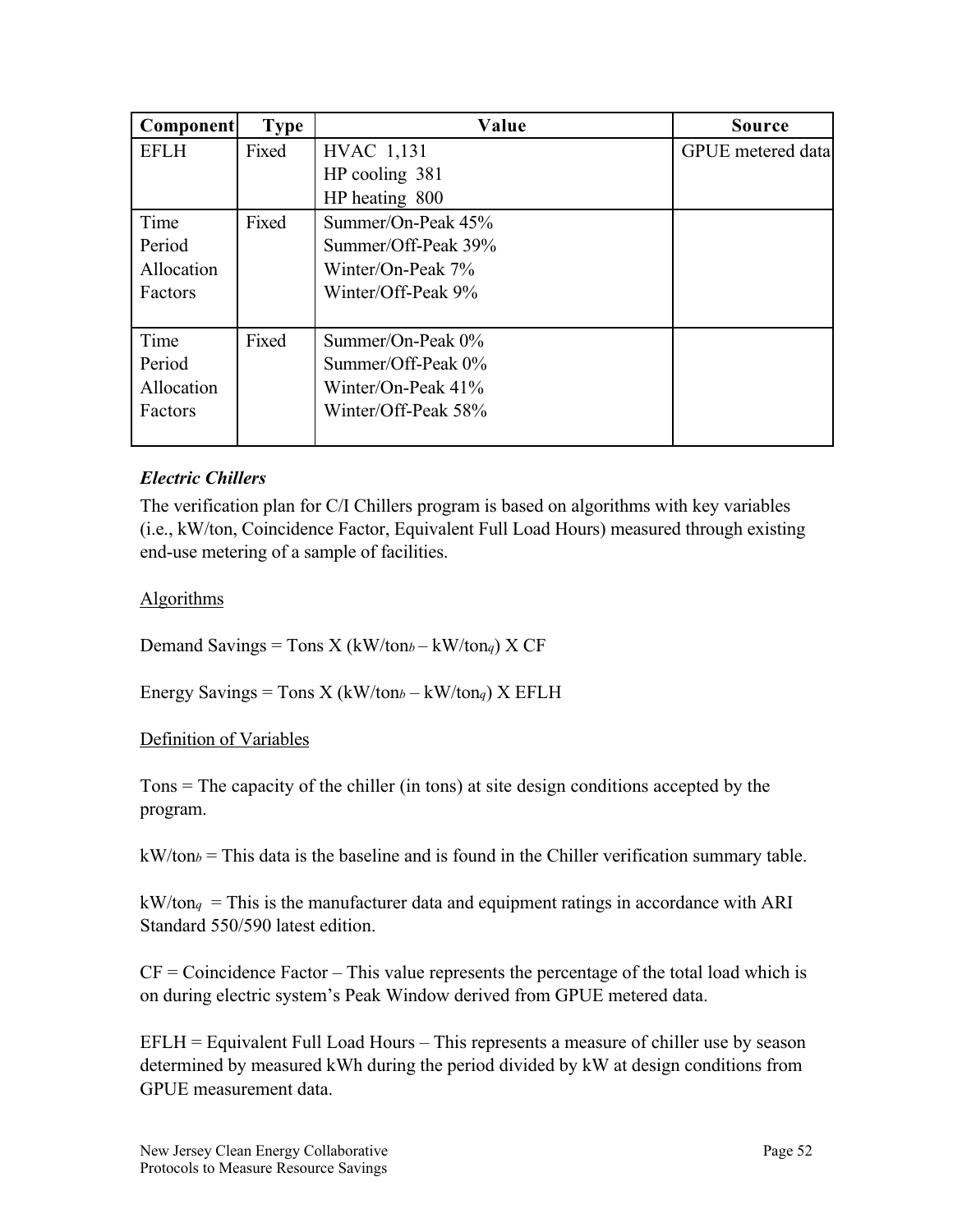### **Electric Chillers**

| Component   | <b>Type</b> | Value                                        | <b>Source</b>        |
|-------------|-------------|----------------------------------------------|----------------------|
| Tons        | Variable    | From Rebate Application                      |                      |
| kW/tonb     | Fixed       | <b>Water Cooled Chillers (&lt;70 tons)</b>   | Collaborative        |
|             |             | kW/Ton                                       | agreement and C/I    |
|             |             | <b>Baseline</b><br>0.93                      | baseline study       |
|             |             | Water Cooled Chillers (70 to <150<br>tons)   |                      |
|             |             | kW/Ton                                       |                      |
|             |             | <b>Baseline</b><br>0.86                      |                      |
|             |             | Water Cooled Chillers (150 to <300           |                      |
|             |             | tons)                                        |                      |
|             |             | kW/Ton                                       |                      |
|             |             | 0.72<br><b>Baseline</b>                      |                      |
|             |             | <b>Water Cooled Chillers (=&gt;300 tons)</b> |                      |
|             |             | kW/Ton                                       |                      |
|             |             | <b>Baseline</b><br>0.64                      |                      |
|             |             | Air Cooled Chillers (<150 tons)              |                      |
|             |             | kW/Ton<br><b>Baseline</b><br>1.30            |                      |
|             |             |                                              |                      |
|             |             | Air Cooled Chillers (+150 tons)              |                      |
|             |             | kW/Ton                                       |                      |
|             |             | <b>Baseline</b><br>1.30                      |                      |
| KW/tonq     | Variable    | ARI Standards 550/590-Latest edition         | Application          |
| CF          | Fixed       | 67%                                          | Engineering estimate |
| <b>EFLH</b> | Fixed       | 1,360                                        | GPUE metered data    |
| Time Period | Fixed       | Summer/On-Peak 45%                           |                      |
| Allocation  |             | Summer/Off-Peak 39%                          |                      |
| Factors     |             | Winter/On-Peak 7%                            |                      |
|             |             | Winter/Off-Peak 9%                           |                      |

For certain fixed components, studies and surveys developed by the utilities in the State or based on a review of manufacturer's data, other utilities, regulatory commissions or consultant's reports will be used to update the values for future filings.

#### *Variable Frequency Drives*

The verification plan for C/I Variable Frequency Drive for VFD applications is for HVAC fans and water pumps only. VFD applications for other than this use should follow the custom path.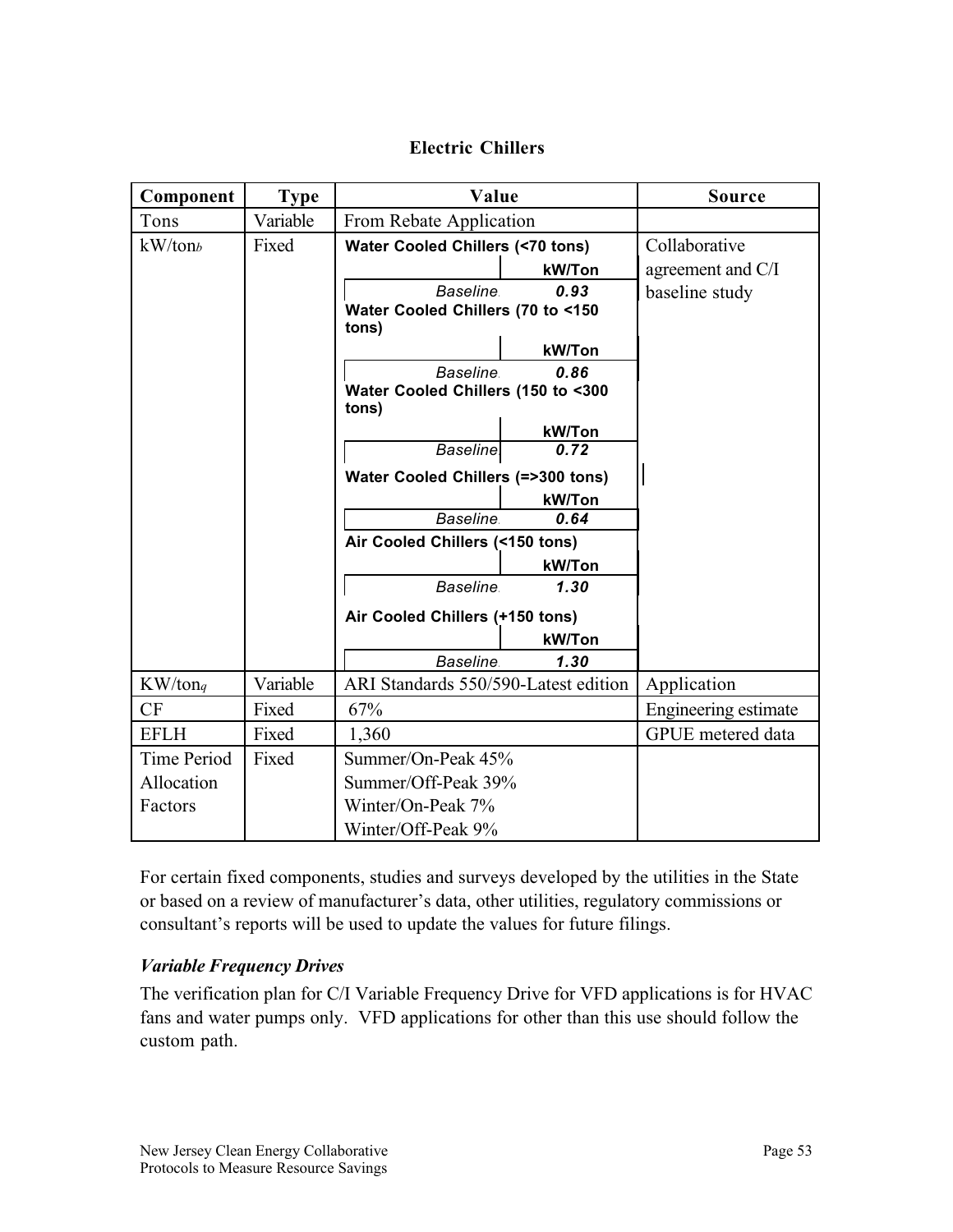### **Algorithms**

### Energy Savings = Motor HP X kWh/motor HP

There are no Demand Savings for VFD's

#### Definitions of Variables

Motor Horsepower – This value comes from the nameplate of the motor.

| Component                                | Type     | Value                                                                                         | <b>Source</b>         |
|------------------------------------------|----------|-----------------------------------------------------------------------------------------------|-----------------------|
| Motor Horsepower                         | Variable | Nameplate                                                                                     | Application           |
| kWh/motor HP                             | Fixed    | 1,653 for VAV air handler<br>systems. 1,360 for chilled   VFD's and chillers.<br>water pumps. | GPUE metered data for |
| Time Period<br><b>Allocation Factors</b> | Fixed    | Summer/On-Peak 22%<br>Summer/Off-Peak 10%<br>Winter/On-Peak 47%<br>Winter/Off-Peak 21%        |                       |

### **Variable Frequency Drives**

# **C&I Construction Gas Protocols**

#### *Gas Chillers*

The verification plan for C&I gas fired chillers and chiller heaters is based on algorithms with key variables (i.e., Equivalent Full Load Hours, Vacuum Boiler Efficiency, Input Rating, Coincidence Factor) provided by manufacturer data or measured through existing end-use metering of a sample of facilities.

#### Algorithms

Winter Gas Savings = (VBE*q* – BE*b*)/VBEq X IR X EFLH

Summer Electric Savings = Electric Demand Savings + Electric Energy Savings

Electric Demand Savings = Tons  $X$  (kW/Ton $b - kW/T$ ongc)  $X$  CF

Electric Energy Savings = Tons X (kW/Ton*b* – kW/Ton*gc*) X EFLH

Summer Gas Usage (MMBtu) = MMBtu Output Capacity / COP  $X$  EFLH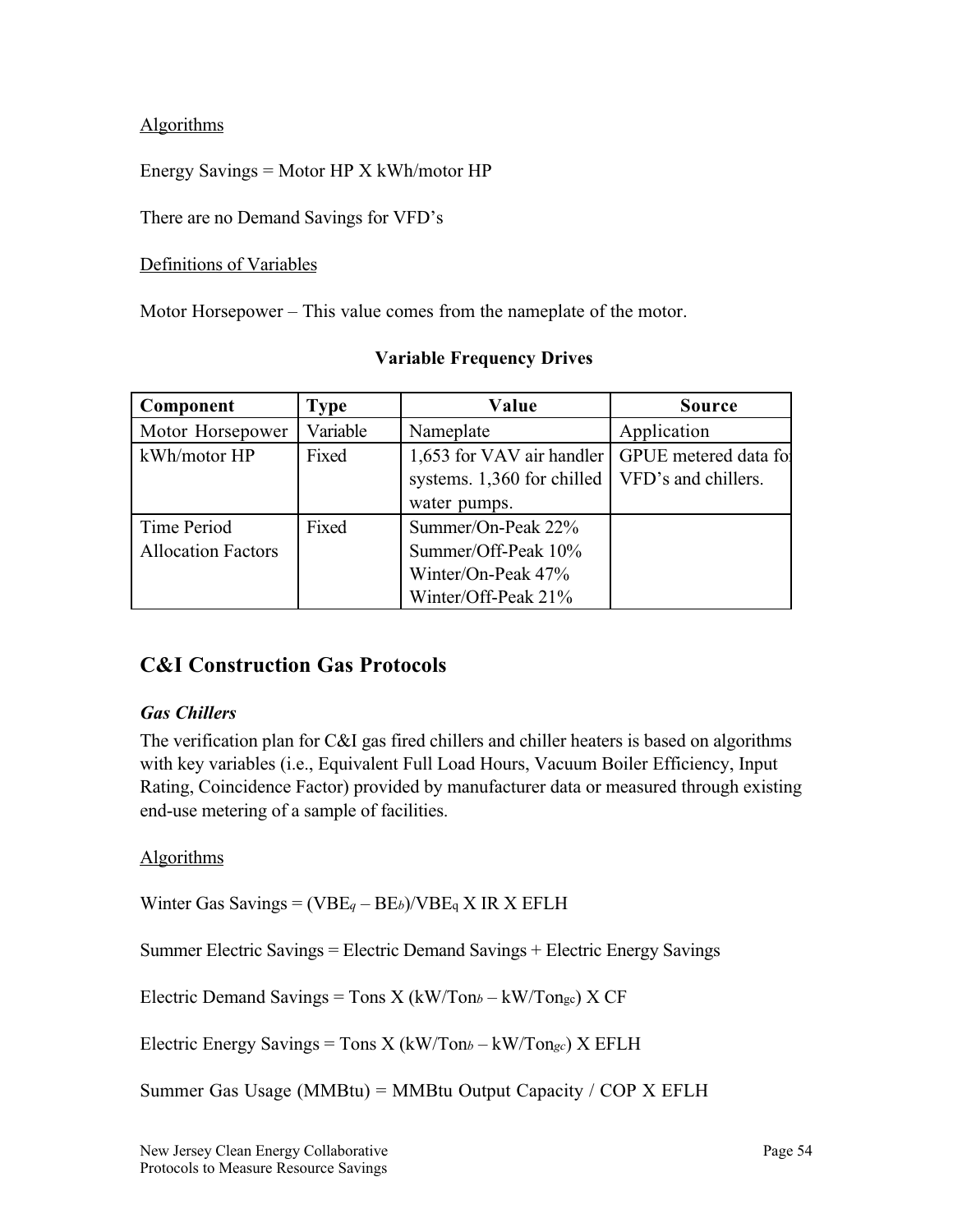Net Energy Savings = Electric Energy Savings + Winter Gas Savings – Summer Gas Usage

#### Definition of Terms

VBE*q* = Vacuum Boiler Efficiency

 $BE<sub>b</sub>$  = Efficiency of the baseline gas boiler

 $IR = Input Rating = Therms/hour$ 

Tons = The capacity of the chiller (in tons) at site design conditions accepted by the program.

kW/Ton*b* = The baseline efficiency for electric chillers, as shown in the Gas Chiller Verification Summary table below.

kW/Ton*gc* = Parasitic electrical requirement for gas chiller.

 $COP =$  Efficiency of the gas chiller

MMBtu Output Capacity = Cooling Capacity of gas chiller in MMBtu.

 $CF =$ Coincidence Factor. This value represents the percentage of the total load that is on during electric system peak.

EFLH = Equivalent Full Load Hours. This represents a measure of chiller use by season.

#### **Gas Chillers**

| Component       | <b>Type</b> | Value        | <b>Source</b>      |
|-----------------|-------------|--------------|--------------------|
| $VBE_q$         | Variable    |              | Rebate Application |
|                 |             |              | or Manufacturer    |
|                 |             |              | Data               |
| BE <sub>b</sub> | Fixed       | 75%          | <b>ASHRAE 90.1</b> |
| IR              | Variable    |              | Rebate Application |
|                 |             |              | or Manufacturer    |
|                 |             |              | Data               |
| Tons            | Variable    |              | Rebate Application |
| MMBtu           | Variable    |              | Rebate Application |
| kW/Tonb         | Fixed       | $<$ 100 tons | Collaborative      |
|                 |             | 1.30kW/Ton   | agreement and C/I  |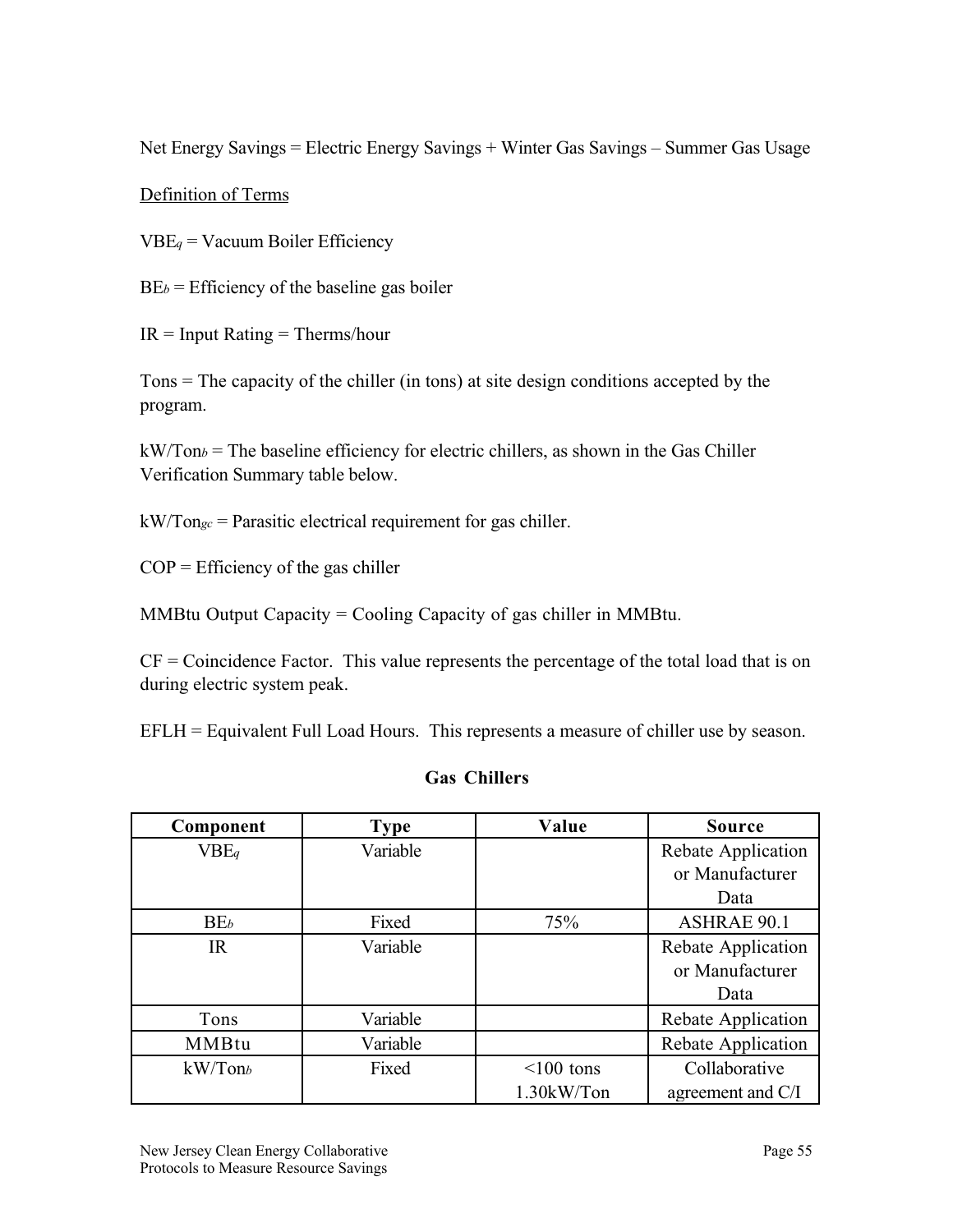| Component                 | <b>Type</b> | Value                   | <b>Source</b>        |
|---------------------------|-------------|-------------------------|----------------------|
|                           |             |                         | baseline study       |
|                           |             | 100 to 150 tons         |                      |
|                           |             | $0.86$ kW/ton           | Air cooled less than |
|                           |             |                         | $100$ tons;          |
|                           |             | 150 to $\leq$ 300 tons: | Water cooled greater |
|                           |             | $0.72$ kW/Ton           | than 100 tons        |
|                           |             |                         |                      |
|                           |             | $\approx$ =>300 tons:   |                      |
|                           |             | $0.64$ kW/ton           |                      |
|                           |             |                         |                      |
| $kW/T$ ongc               | Variable    |                         | Manufacturer Data    |
| <b>COP</b>                | Variable    |                         | Manufacturer Data    |
| CF                        | Fixed       | 67%                     | Engineering estimate |
| <b>EFLH</b>               | Fixed       | 1,360                   | <b>GPUE</b> Measured |
|                           |             |                         | data                 |
| Time Period               | Fixed       | $Summer = TBD$          | Cost-effectiveness   |
| <b>Allocation Factors</b> |             | $Winter = TBD$          |                      |

Variable data will be captured on the application form or from manufacturer's data sheets and collaborative/utility studies.

For certain fixed components, studies and surveys developed by the utilities in the State or based on a review of manufacturer's data, other utilities, regulatory commissions or consultants' reports will be used to update the values for future filings.

#### *Gas Fired Desiccants*

Protocols to be developed.

### *Gas Booster Water Heaters*

C&I gas booster water heaters are substitutes for electric water heaters. The verification plan is based on engineering algorithms with key variables (i.e., Input Rating Coincidence Factor, Equivalent Full Load Hours) provided by manufacturer data or measured through existing end-use metering of a sample of facilities.

### Algorithms

Demand Savings  $(kW) = IR X EF/3412 X CF$ 

Energy Savings (kWh) = IR X EF/3412 EFLH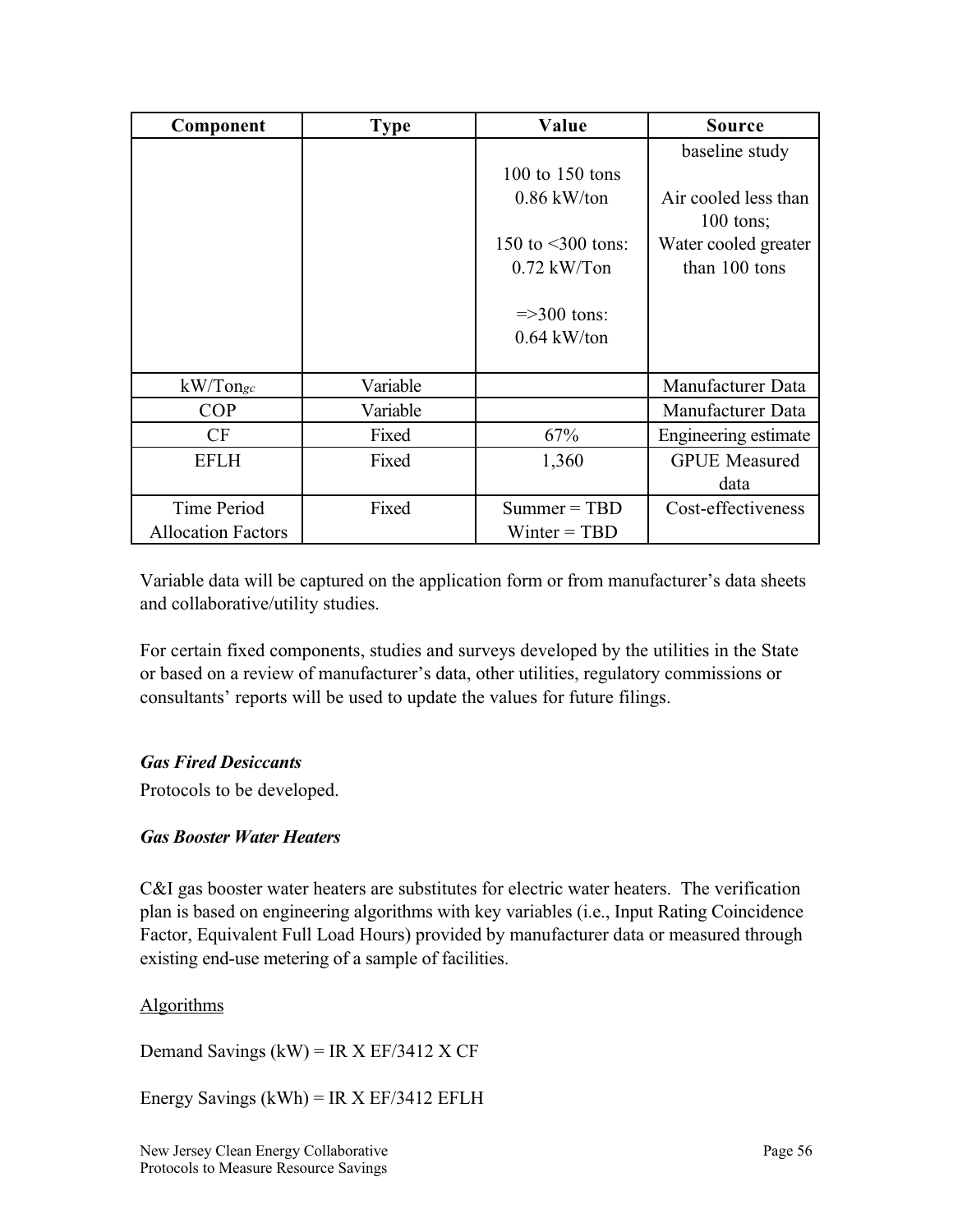Gas Usage Increase  $= IR X EFLH$ 

Net Energy Savings = Electric Energy Savings – Gas Usage Increase (Calculated in MMBtu)

Definition of Variables

 $IR = Input Rating in Btuh$ 

 $EF = Efficiency$ 

CF = Coincidence Factor

EFLH = Equivalent Full Load Hours

The 3412 used in the denominator is used convert Btus to kWh.

| Component                 | <b>Type</b> | Value          | <b>Source</b>       |
|---------------------------|-------------|----------------|---------------------|
| IR                        | Variable    |                | Application Form or |
|                           |             |                | Manufacturer Data   |
| CF                        | Fixed       | 50%            | <b>GPUE</b> Metered |
|                           |             |                | Data                |
| <b>EFLH</b>               | Fixed       | 1,000          | <b>PSE&amp;G</b>    |
| EF                        | Variable    |                | Application Form or |
|                           |             |                | Manufacturer Data   |
| Time Period               | Fixed       | $Summer = TBD$ | Cost-effectiveness  |
| <b>Allocation Factors</b> |             | Winter = $TBD$ |                     |

#### **Gas Booster Water Heaters**

#### *Water Heaters*

This prescriptive measure targets solely the use of smaller-scale domestic water heaters (50 gallons or less per unit) in all commercial facilities. Larger gas water heaters are treated under the custom measure path. The verification plan for C&I gas water heaters is based on algorithms with key variables (i.e., energy factor) provided by manufacturer data.

#### **Algorithms**

Gas Savings =  $((EF_q - EF_b)/EF_q)$  X Baseline Usage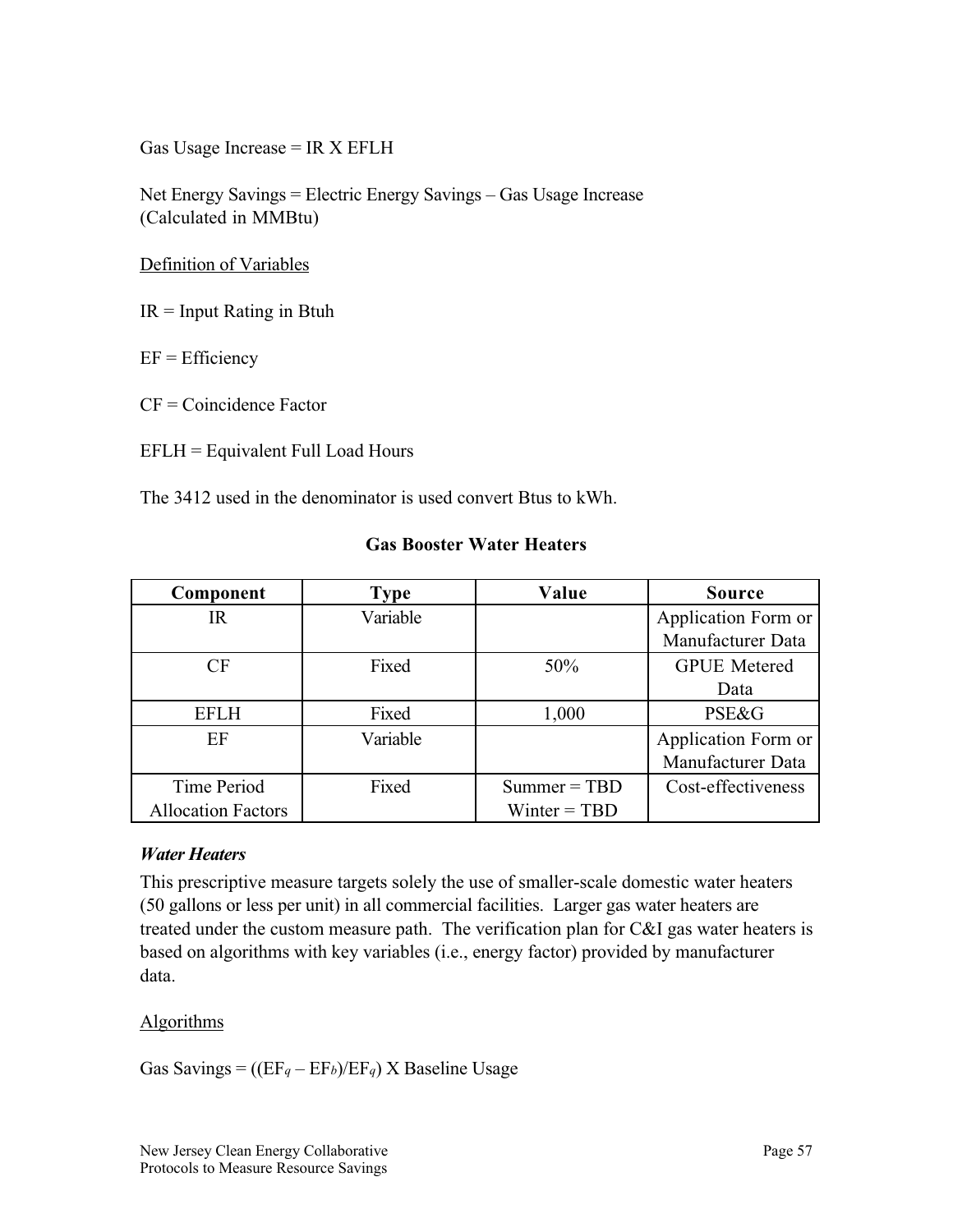### Definition of Variables

 $EF_q$  = Energy factor of the qualifying energy efficient water heater.

 $EF_b$  = Energy factor of the baseline water heater. Calculated as  $0.62 - (0.0019 \text{ X gallons})$ of capacity). Based on a 40 gallon water heater.

Baseline Usage = Annual usage of the baseline water heater, in therms.

| Component                 | <b>Type</b> | Value          | <b>Source</b>       |
|---------------------------|-------------|----------------|---------------------|
| $EF_q$                    | Variable    |                | Application Form or |
|                           |             |                | Manufacturer Data   |
| EF <sub>b</sub>           | Fixed       | .544           | Federal EPACT       |
|                           |             |                | <b>Standard</b>     |
| <b>Baseline Usage</b>     | Fixed       | 277            | DOE/FEMP            |
|                           |             |                | website             |
|                           |             |                | http://www.eren.doe |
|                           |             |                | .gov/femp/pro       |
| Time Period               | Fixed       | $Summer = TBD$ | Cost-effectiveness  |
| <b>Allocation Factors</b> |             | Winter $=$ TBD |                     |

#### **Water Heaters**

#### *Furnaces and Boilers*

This prescriptive measure targets the use of smaller-scale boilers (less than or equal to 1500 MBH) and furnaces (no size limitation) in all commercial facilities. Larger sized boilers are treated under the custom measure path. The verification plan for C&I gas fired furnaces and boilers is based on algorithms with key variables (i.e. Annual Fuel Utilization Efficiency, capacity of the furnace, EFLH) provided by manufacturer data or utility data.

#### Algorithms

Gas Savings = ((AFUE*q* – AFUE*b*)/AFUE*q*) X CAPY X EFLH

#### Definition of Variables

AFUE*q* = Annual Fuel Utilization Efficiency of the qualifying energy efficient furnace or boiler

 $A FUE<sub>b</sub>$  = Annual Fuel Utilization Efficiency of the baseline furnace or boiler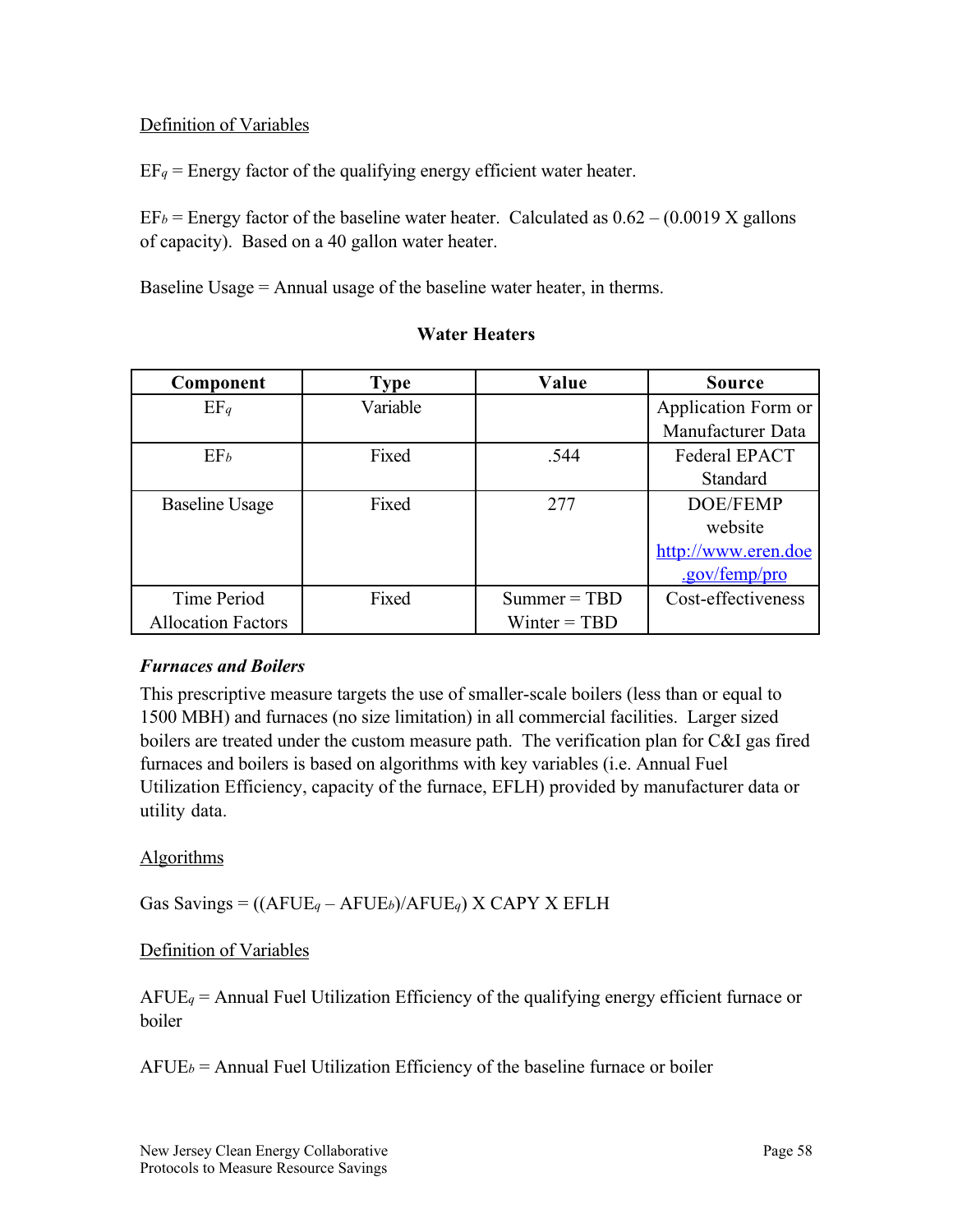## CAPY = Capacity of the furnace or boiler in therms/hour

### EFLH = Equivalent full load heating hours

#### **Furnaces and Boilers**

| Component                 | <b>Type</b> | Value          | <b>Source</b>         |
|---------------------------|-------------|----------------|-----------------------|
| A FUE                     | Variable    |                | Application Form or   |
|                           |             |                | Manufacturer Data     |
| A FUE <sub>b</sub>        | Fixed       | Furnaces: 78%  | <b>EPACT</b> Standard |
|                           |             | Boilers: 80%   | for furnaces and      |
|                           |             |                | boilers               |
| <b>CAPY</b>               | Variable    |                | Application Form or   |
|                           |             |                | Manufacturer Data     |
| <b>EFLH</b>               | Fixed       | 900            | <b>PSE&amp;G</b>      |
|                           |             |                |                       |
| Time Period               | Fixed       | $Summer = TBD$ | Cost-effectiveness    |
| <b>Allocation Factors</b> |             | Winter $=$ TBD |                       |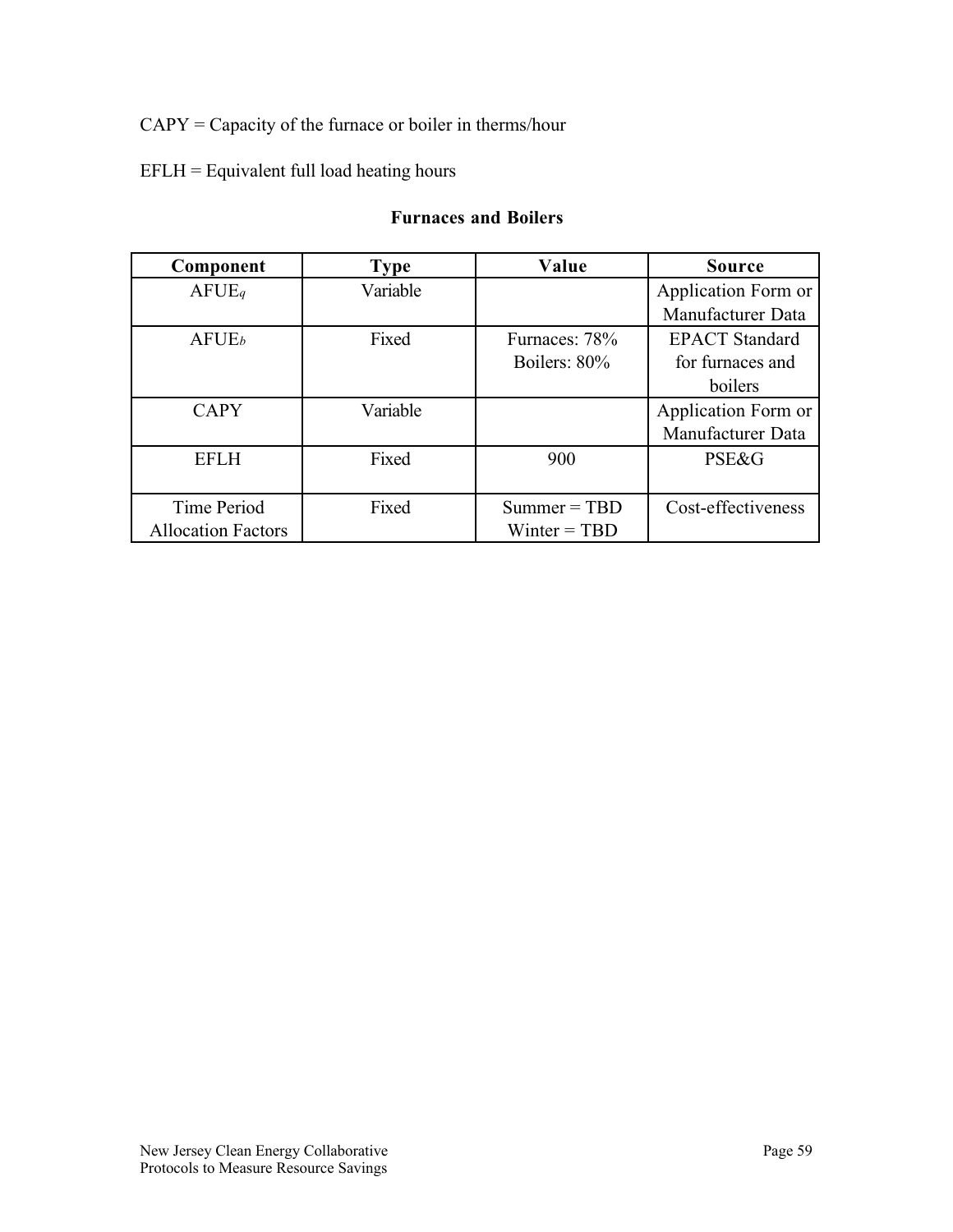# **Commercial and Industrial Building Operation & Maintenance Program**

# **Overview**

The goal of this program is to create sustainable, market-driven improvements in the resource efficiency of operation and maintenance practices in existing commercial buildings and industrial facilities served by New Jersey utilities. The objectives of the Program are to build market awareness and demand for resource efficient building O&M practices, build the capability for the implementation of such practices, and increase the use of resource efficient O&M in buildings.

Market barriers which this Program addresses include: 1) limited customer awareness of the benefits of resource-efficient  $O&M$ , 2) limited customer data to track energy costs, 3) limited customer management attention to these issues, 4) absence of efficiency in most O&M service contracts 5) lack of clear standards for O&M-related products and services which improve efficiency, 6) internal structural and financial issues within customer organizations, and 7) the immature developmental state of some products to help achieve building O&M.

The Program initially employs three key strategies to address these barriers:

- 1. Conduct expanded baseline research for and on-going tracking of O&M activity in New Jersey's commercial sector.
- 2. Depending on the findings of ongoing research, develop and establish an ongoing Program for building operator training and certification in resource efficient O&M practices.
- 3. Test market intervention initiatives that help customers increase the resource efficiency of their O&M activities in buildings.

## **Protocols**

The measurement plan for the building O&M program is based on saving a fixed percent of a building electric and gas load through the performance of various O&M improvement activities. It will be necessary to collect a facilities prior year electric and gas usage for input to the equations.

The following is an explanation of the algorithms used and the nature and source of all required input data.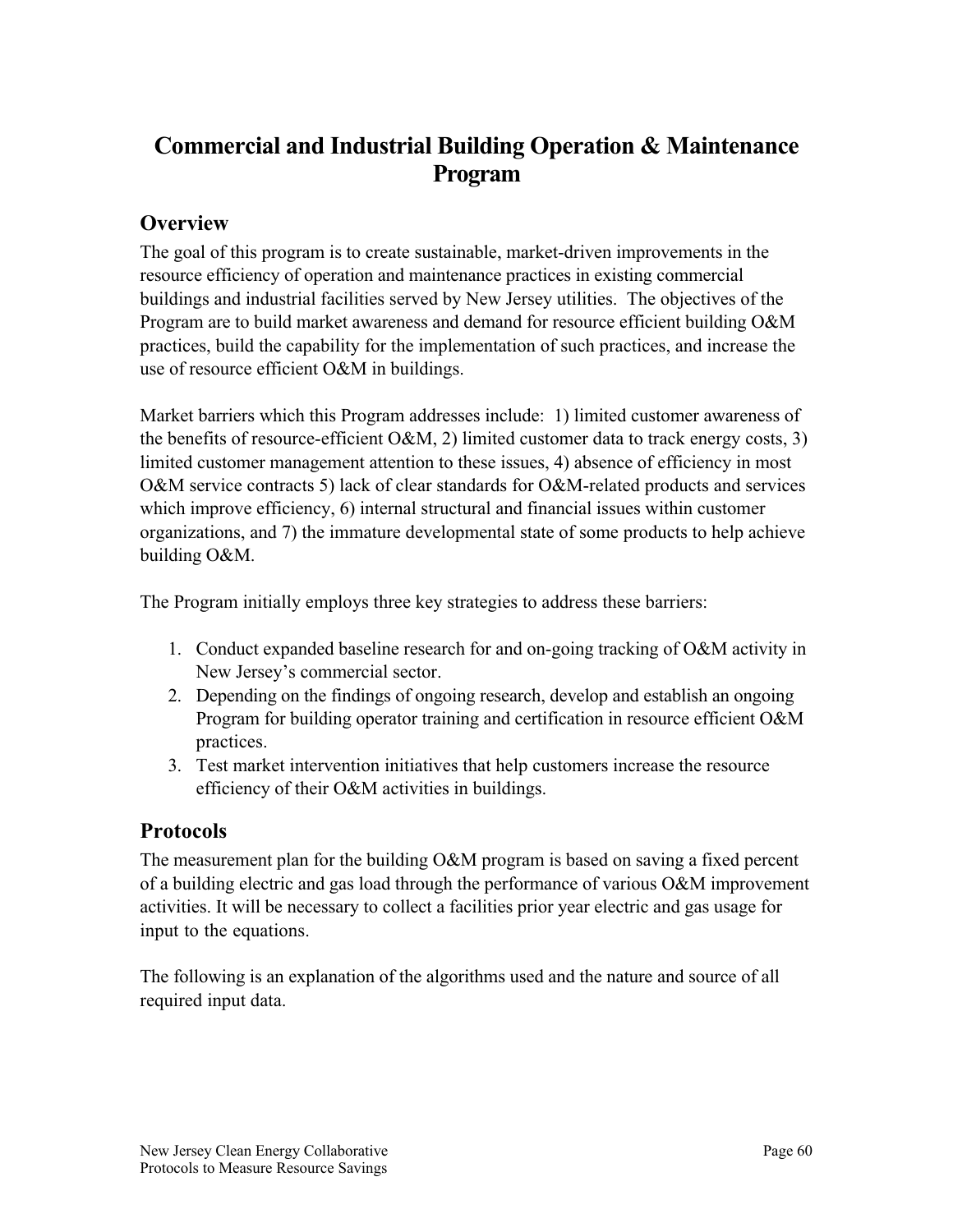#### **Algorithms**

*Electric Savings* Energy Impact  $(kWh) = PYEL \times ESF$ 

Peak Demand Impact  $(kW) = (Energy Impact / EFLH) X CF$ 

# *Gas Savings* Energy Savings (Therms) = PYGL X GSF

#### Definition of Variables

PYEL = Participants previous years electric energy use.

 $PYGL = Participants$  previous years gas energy use.

 $EFLH = The equivalent full load hours of operation for the average commercial or$ industrial establishment in New Jersey.

 $CF = The coincidence factor for the average commercial or industrial establishment in$ New Jersey.

 $ESF = Electric \, savings \, factor \, as \, a \, % \, of \, facility \, load \, prior \, to \, program \, participation.$ 

 $GSF = Gas$  savings factor as a % of facility load prior to program participation.

A summary of the data sources and fixed values follows:

#### **C&I Building O&M**

| Component   | Type     | Value | <b>Sources</b> |
|-------------|----------|-------|----------------|
| <b>PYEL</b> | Variable |       | Customer       |
|             |          |       | Application    |
| <b>PYGL</b> | Variable |       | Customer       |
|             |          |       | Application    |
| <b>EFLH</b> | Fixed    | 3900  |                |
| <b>CF</b>   | Fixed    | 0.875 | 2              |
| <b>ESF</b>  | Fixed    | 10%   | 3              |
| <b>GSF</b>  | Fixed    | $7\%$ | 4              |

Source Notes:

<sup>1.</sup> EFLH: Equivalent Full Load Hours of 3900 is based on a typical NJ load profile from the NJ 2000 Forecast.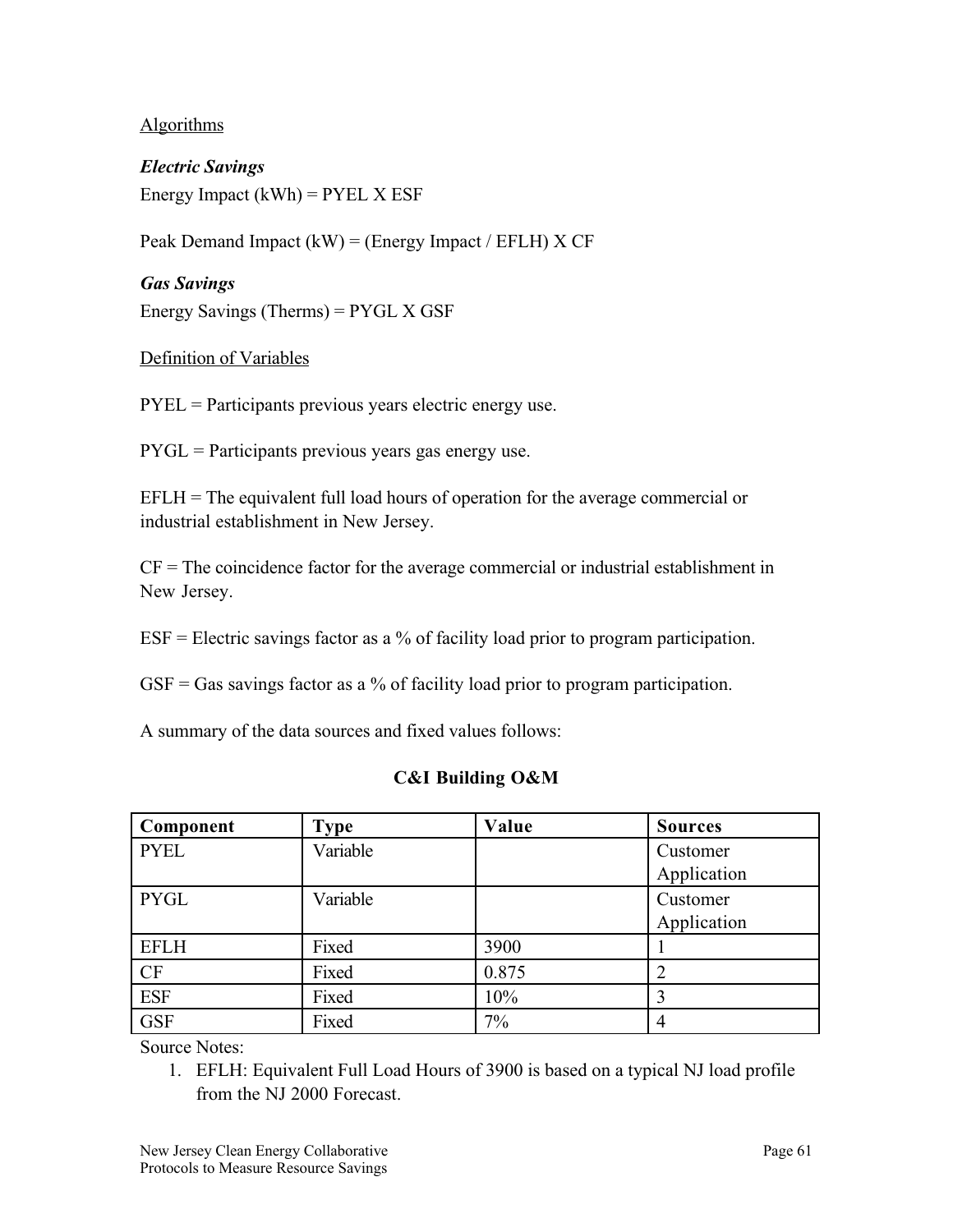- 2. CF: Coincidence Factor of 0.875 is based on the average of 85% for commercial customers and 90% for industrial customers.
- 3. ESF: Electric Savings Factor of 10% of pre-participation facility load is based on a review of multiple O&M improvement programs.
- 4. GSF: Gas Savings Factor of 7% of pre-participation facility load is based on a review of multiple O&M improvement programs.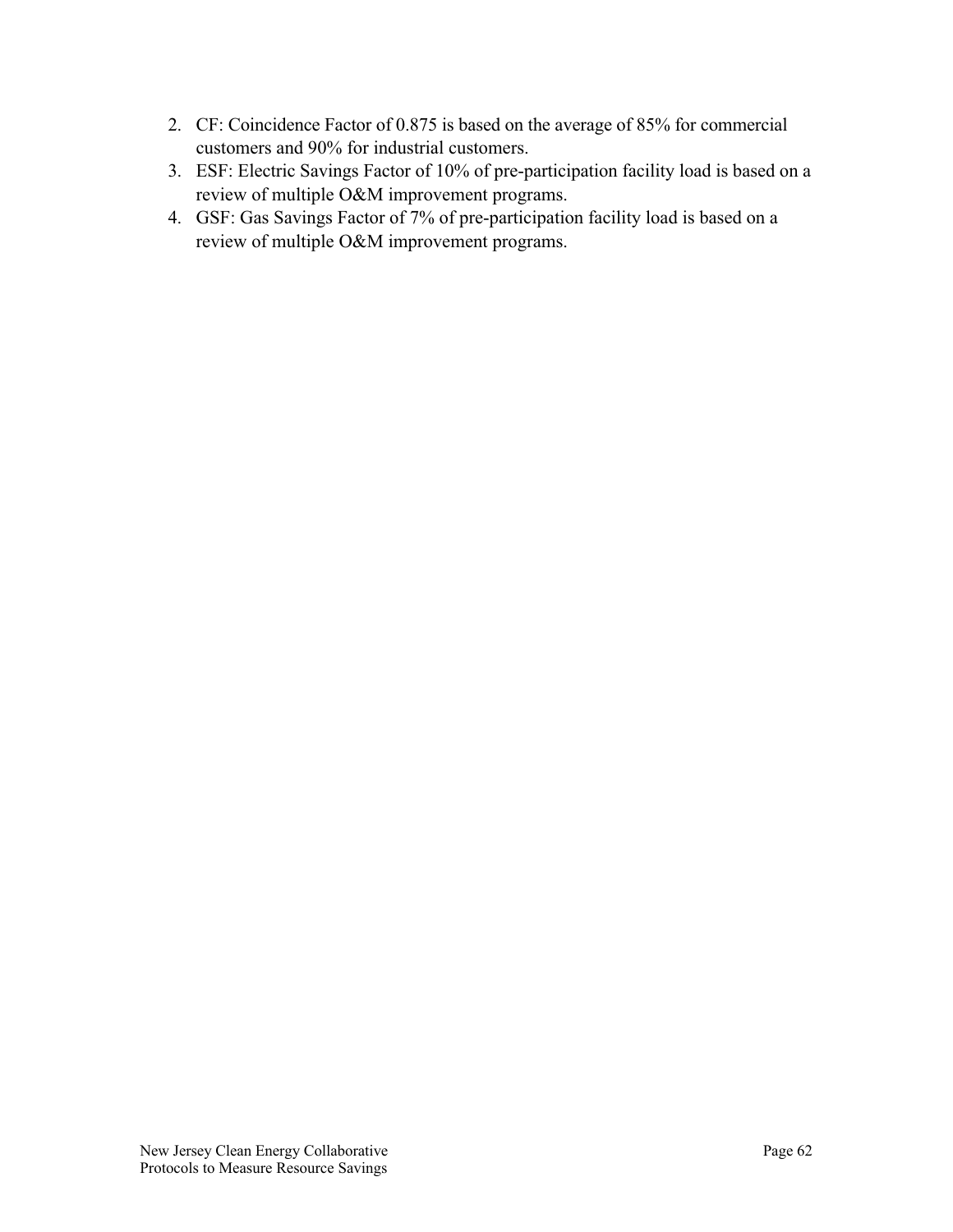# **Compressed Air System Optimization Program**

# **Overview**

The goals of this program are to 1) capture significant energy savings from compressed air system optimization in industrial facilities, and 2) progressively create market conditions whereby independent businesses can build a sustainable market to address these opportunities. The expectation is that the market can be transformed to the point where utility incentives are not necessary for optimization of systems over 300 HP within a four year period. Market transformation for smaller systems, and the ability to discontinue utility technical assistance, is a less certain outcome.

Market barriers include 1) limited customer awareness of compressed air costs, opportunities for savings, and production related benefits, 2) lack of management focus on compressed air, 3) significant front-end study costs, 4) a limited number of vendors who promote system efficiency, and 5) limited credibility of vendors and approaches for system optimization. However, the return on investment and ancillary benefits from system improvements are very attractive.

- 1. The utilities conducted customer and contractor Compressed Air Challenge training last year. Based on this experience, additional training will be continued in 2001; however, a wider a variety of training models, including Compressed Air Challenge and vendor-conducted workshops, will be pursued.
- 2. As the pool of trained customers expands, the Program will shift its emphasis from training to engaging these customers in follow-through with compressed air audits and actual projects. Therefore, the 2001 Program will focus on developing potential studies, leading to projects.
- 3. PSE&G completed a market assessment of compressed air optimization potential in its service territory last year and will focus its efforts on audits and actual projects in 2001.
- 4. For GPU, audit goals are predicated on the results of an assessment of compressed air Program potential in their service territory. Based on the results of this study, the Market Transformation Plan will be revised accordingly.
- 5. The results of this early experience will be shared with Conectiv and RECo (each of which is assumed to have very small compressed air potential, due to the demographics of their service territories) so that the Program can grow out to a seamless statewide offering in 2002.
- 6. Case studies of compressed air optimization, emphasizing bottom-line impacts of energy and non-energy benefits, will be developed by the utilities.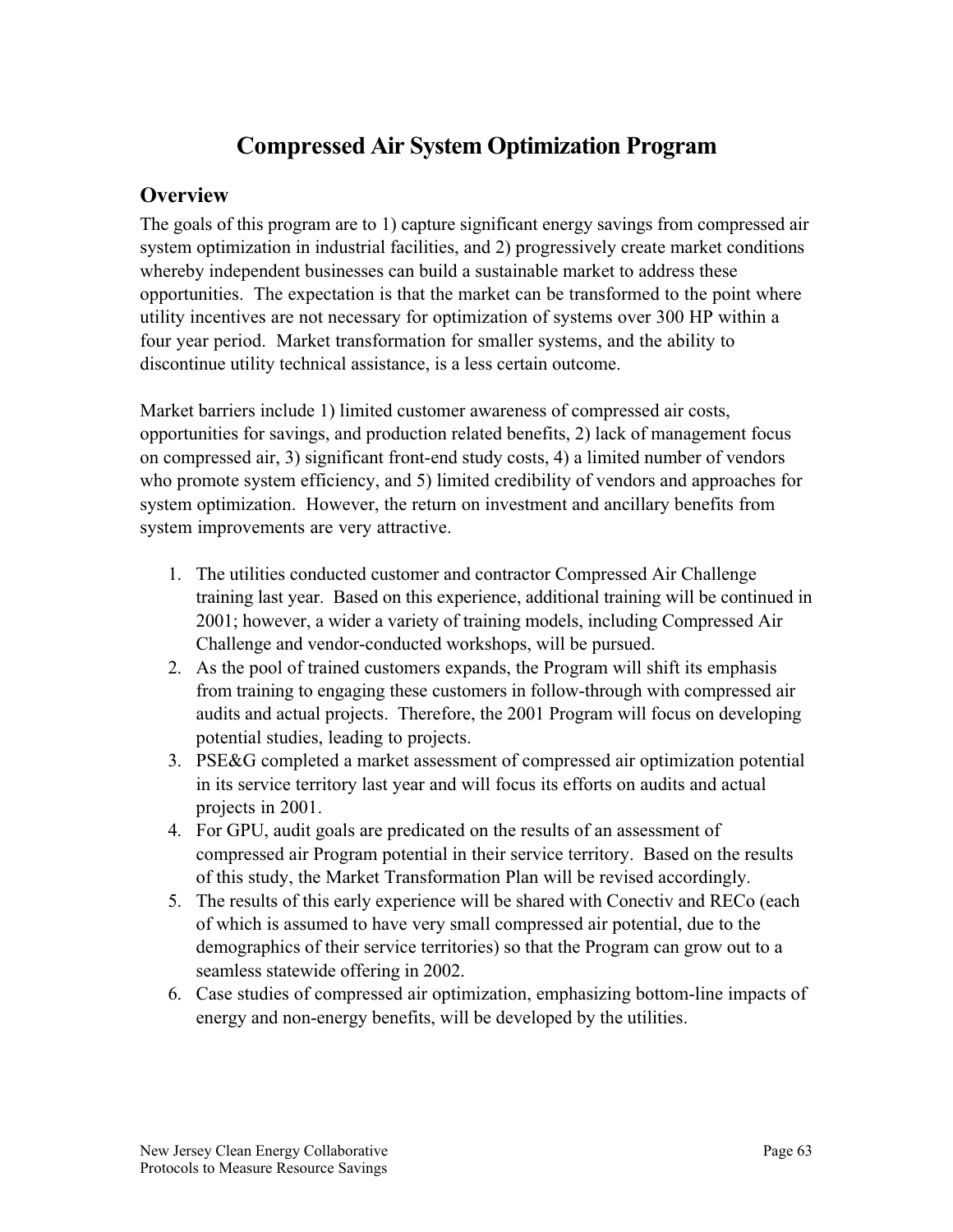# **Protocols**

### *Compressed Air Systems*

The energy and peak demand savings due to the Compressed Air Optimization Program will be based on a site-specific engineering analysis completed for each participating site. The engineering analysis will determine what increase in efficiency will be realized through program participation. This will be compared to the current baseline condition to estimate savings.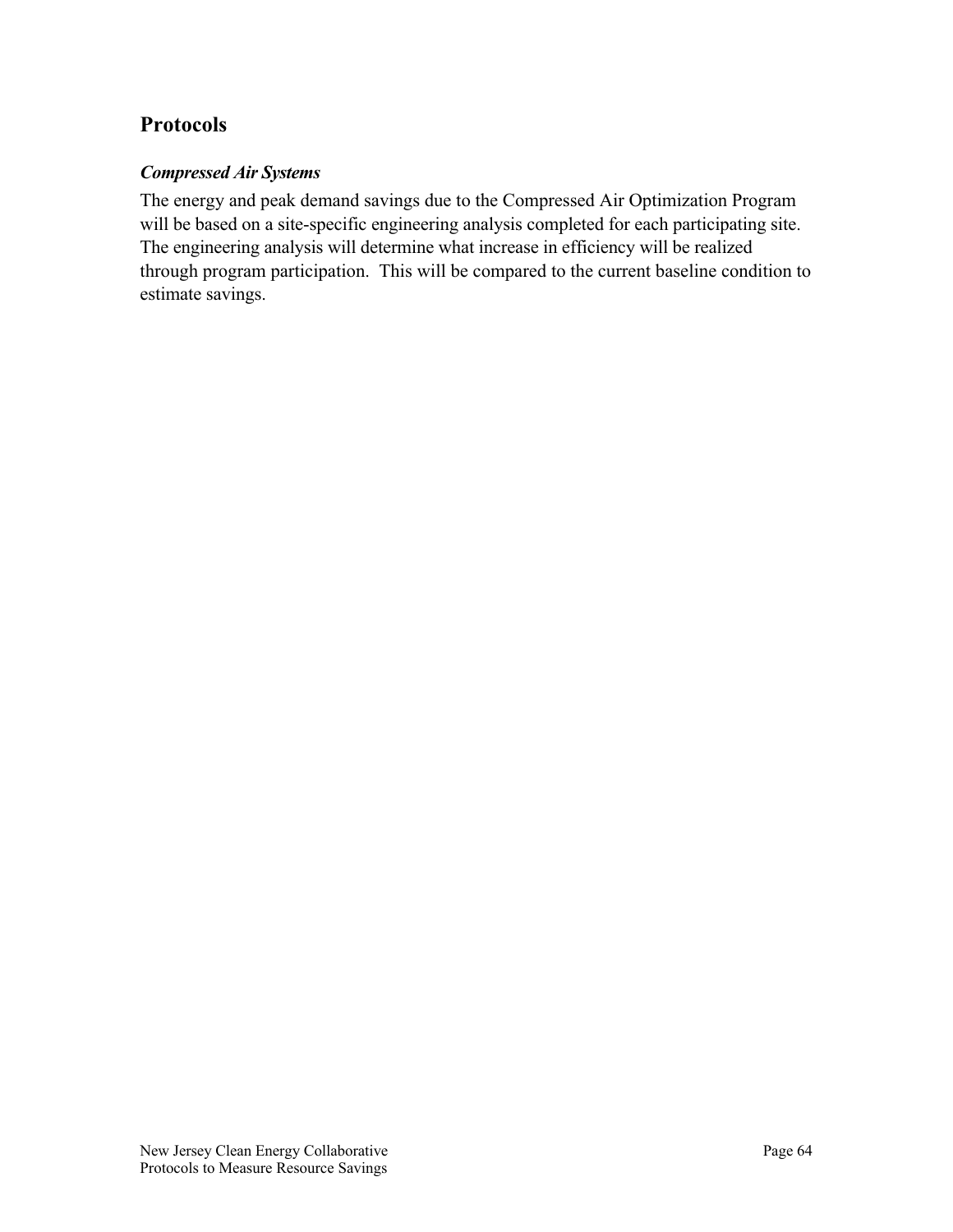# **Residential Air Conditioning Cycling Load Control Program**

## **Overview**

Through the Residential Air Conditioning Cycling Load Control Program, certain utilities (i.e., GPU Energy, PSE&G, and Conectiv) will continue to use air conditioner cycling strategies to provide capacity relief on days of system peak. By using radio-activated relays, system operators will selectively cycle air conditioning equipment through a variety of operating strategies, which are designed to optimize system load and lower the peak demand while minimizing the impact on the customer. The short duration of such load cycling periods (generally fifteen (15) minutes of each half-hour when activated) minimizes the impact of the cycling on the customer's comfort.

In the PSE&G program, radio receiver switches have been installed on more than 141,315 central air conditioners, heat pumps (or in the thermostats which control them), and qualifying water heaters (when accompanied by a central air conditioner or heat pump).

GPU Energy has been offering this service to eligible customers since 1992 and to date has over 66,000 outdoor units installed and over 18,600 thermostat load control receivers installed under DSM programs.

Conectiv has over 24,000 active participants in the program and has installed radio receiver switches on more than 33,000 central air conditioners, heat pumps, and water heaters.

The utilities agree that load control programs are not to be expanded under the SBC.

## **Protocols**

Each company has individually assessed the peak reductions of this program utilizing methodologies acceptable for PJM contractual and reporting purposes. Those same impacts will be used to report the peak savings for this program.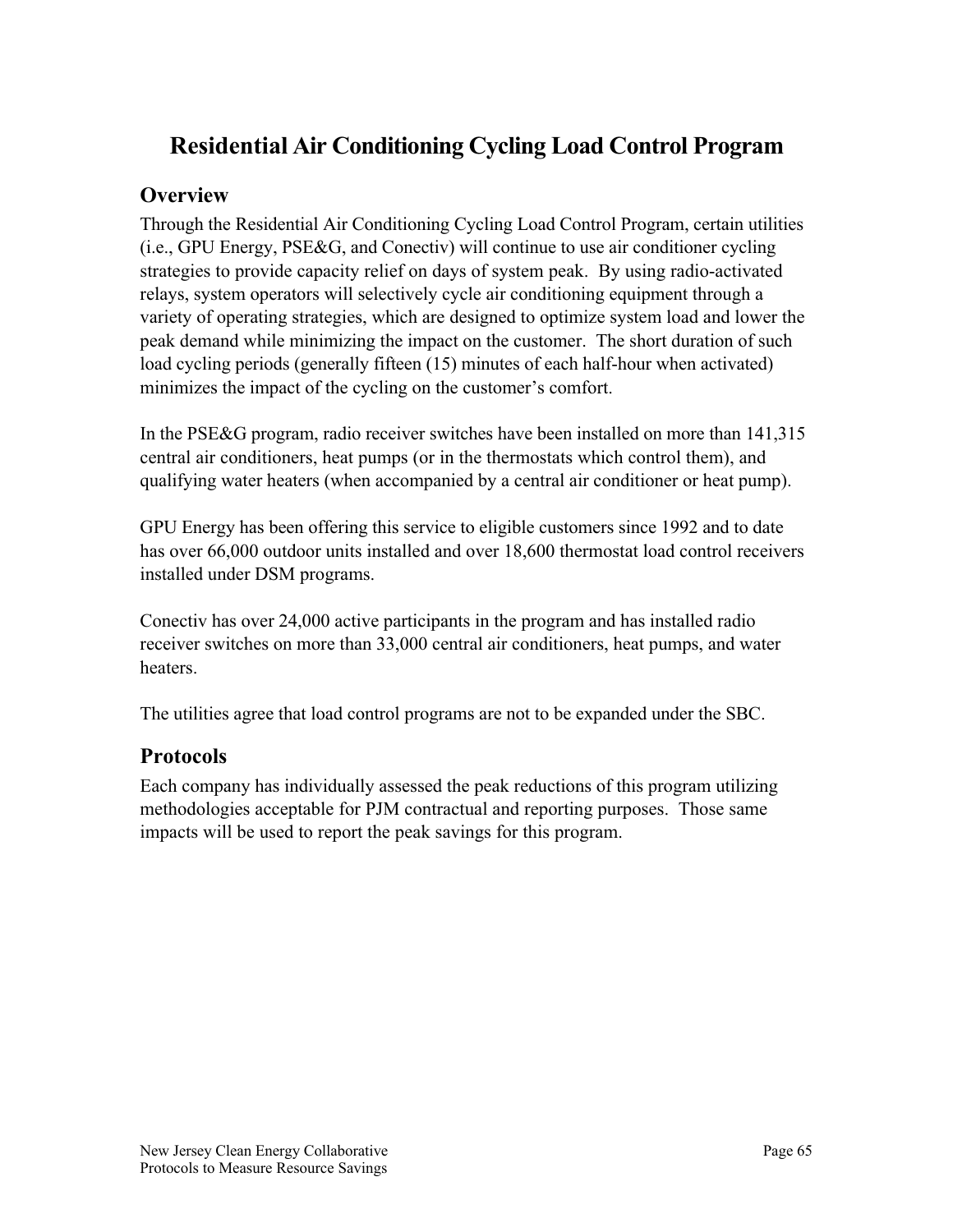# **School Energy Efficiency and Renewable Energy Education Program**

## **Overview**

Through the School Energy Efficiency & Renewable Education Program, certain utilities (i.e., GPU Energy and PSE&G) will make available to learning institutions select resources and support for energy efficiency and renewable education initiatives (e.g., grants, materials, curriculum content, teacher instruction and services). These initiatives will instill values and awareness in students - the next generation of consumers and suppliers - and increase their families' awareness through homework and "what kids bring home".

By making the School Energy Efficiency & Renewable initiatives available to learning institutions, supported programs will help to minimize future market barriers and help address current awareness barriers in students' families related to energy efficiency and renewable options specifically by:

- 1. Introducing new technologies, services, or behaviors;
- 2. Increasing exposure to existing efficient technologies, services, or behaviors;
- 3. Discouraging use of inefficient technologies, and services; and
- 4. Encouraging good conservation habits.

### **Protocols**

No protocol was developed to measure energy savings for this program, because the program purpose is to instill values and awareness as students that will inform their decisions about energy use as the next generation of consumers and buyers. A secondary purpose is to increase their families' awareness through homework and family involvement in helping the children. Isolating the energy savings as a result of this program would require tracking behavior of these young participants ten or more years in the future. Actions that children's parents take as a result of this program are likely to be reflected in measure installations or market effects that are covered in other CRA programs. These savings are captured in the measured savings for those programs. The savings produced by this program that are not captured in other CRA programs would be difficult to isolate and relatively expensive to measure.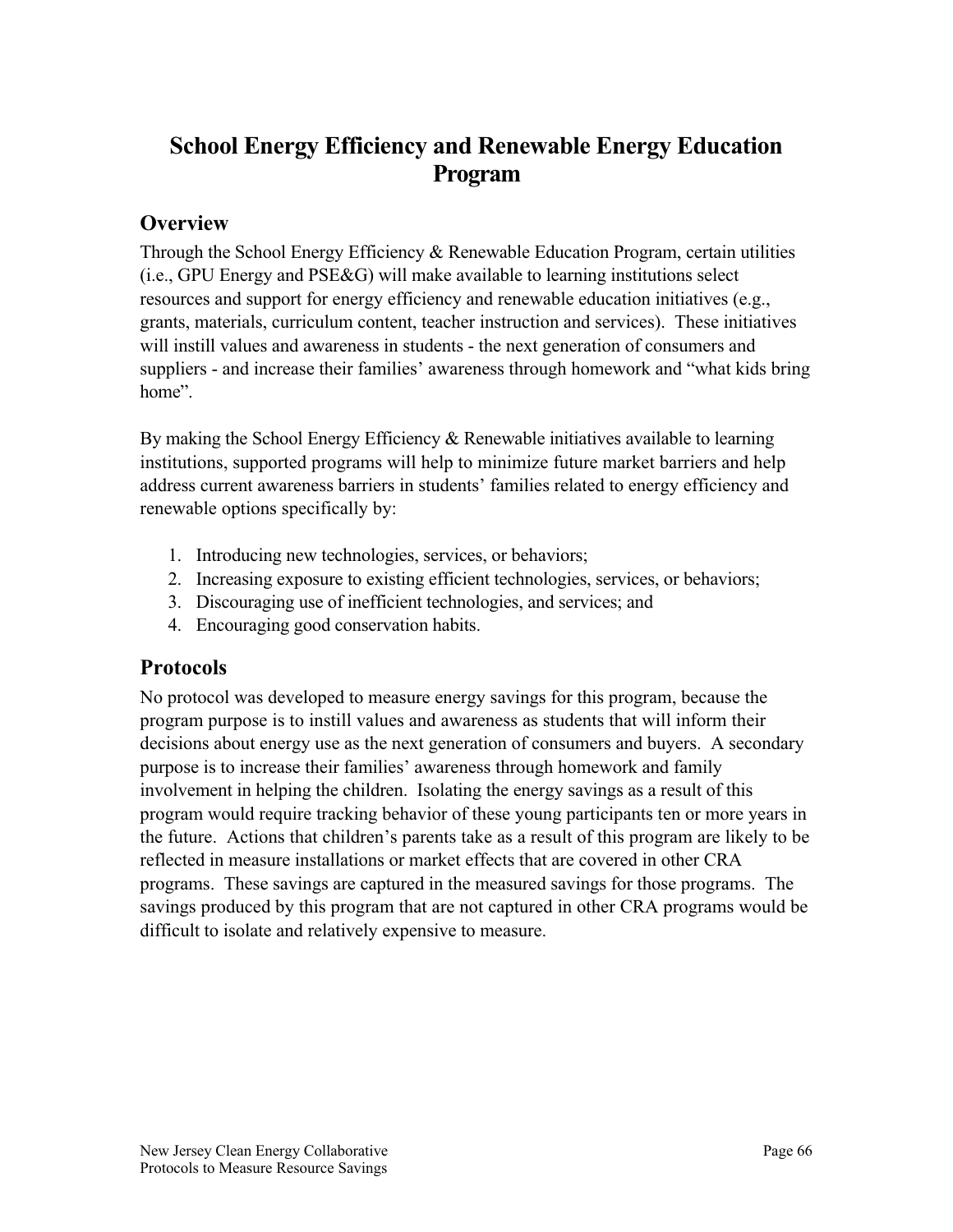# **Customer-Sited Clean Generation**

# **Overview**

The Customer-Sited Clean Generation (CSCG) Program addresses new markets, technologies and paradigms for electric power generation. Key elements of the program include: 1) direct incentives, 2) consumer education and marketing, 3) streamlining of interconnection requirements, 4) infrastructure development (e.g. training and certification for system installers), and 5) support for the development (as needed) of consumerfriendly financing for CSCG technologies.

# **Protocols**

The measurement plan for customer sited clean generation systems is based on algorithms that estimate each system's annual energy production and coincident peak capacity production. Input data is based on fixed assumptions, engineering estimates and data supplied from the program's technical worksheets and rebate application forms. An industry standard calculation tool (PVWATTS from the National Renewable Energy Laboratory) will be used for estimating PV system annual outputs.

For wind installations estimated annual energy output is calculated using industry data table and inputs on average wind speed at hub height, rotor diameter and typical system efficiencies for wind speed/rotor diameter combinations.

For fuel cell and sustainable biomass projects the protocols include recommended formats but the estimated energy and peak capacity for each project will be estimated on a case by case basis. This level of flexibility allows for the use of more detailed case specific engineering data in the protocol reporting.

All of the CSCG protocols report the gross energy production from the customer sited clean generation system. The protocols for fuel cell installations account for estimated natural gas consumption. Sustainable biomass projects account for estimated consumption of the applicable biomass fuel.

In support of the protocol estimates, we will install sub-metering to measure the gross output of the clean energy generating systems, using metering equipment recording 15 minute intervals, and for a minimum of 12 months.

Sub-Metering Samples Size by technology:

- 50% of first 30 installations
- $\bullet$  10% above 30 Installations
- Not to exceed 100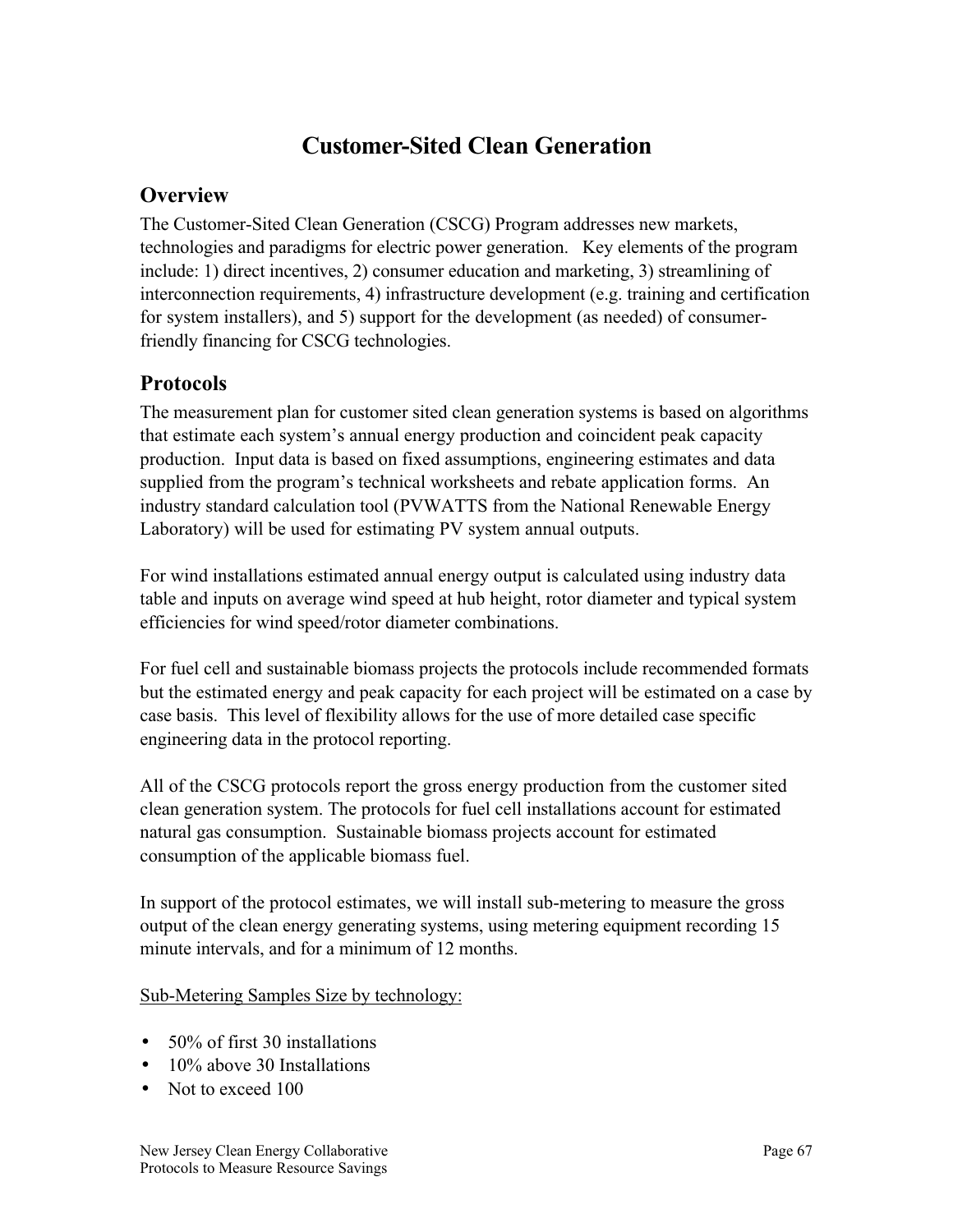following is an explanation of the algorithms used and the nature and source of all required input data.

### Algorithms

#### *Photovoltaic Systems*

To estimate the energy generated by photovoltaic systems we will use PVWatts. PVWatts was developed and is available through the Renewable Resource Data Center (RReDC). The RReDC is supported by the National Center for Photovoltaics (NCPV) and managed by the Department of Energy's Office of Energy Efficiency and Renewable Energy. The RReDC is maintained by the Distributed Energy Resources Center of the National Renewable Energy Laboratory. The subroutines used to calculate the energy generation are based on information developed by Sandia National Laboratories. PV Watt is available through the RReDC website,

http://rredc.nrel.gov/solar/codes\_algs/PVWATTS/.

The following input values are used by PVWATTS to estimate average annual energy production, and are collected for each PV project on the PV technical worksheet and rebate application.

Annual Energy Production (kWh) calculated by PVWATTS is a function of:

System Rated Output (AC output at Standard Rating Conditions), Fixed, Single or Double Axis Tracking, Array Tilt angle (for fixed axis only), Array Azimuth (for fixed axis only), Weather data (based on City and State)

Peak Demand Impact for photovoltaic systems is estimated separately from the annual energy output. Summer and winter peak impacts are based on research conducted by Richard Perez, of SUNY Albany, (http://www.nrel.gov/ncpv/documents/pv\_util.html). The estimated summer effective load carrying capacity (ELCC) for New Jersey is 60% to 70%. A value of 65% is adopted for these protocols.

Summer Peak Impact (kW) = System Rated Output \* Summer Effective Load Carrying Capacity (ELCC).

Winter Peak Impact (kW) = System Rated Output \* Winter Effective Load Carrying Capacity (WELCC).

A summary of the input values and their data sources follows: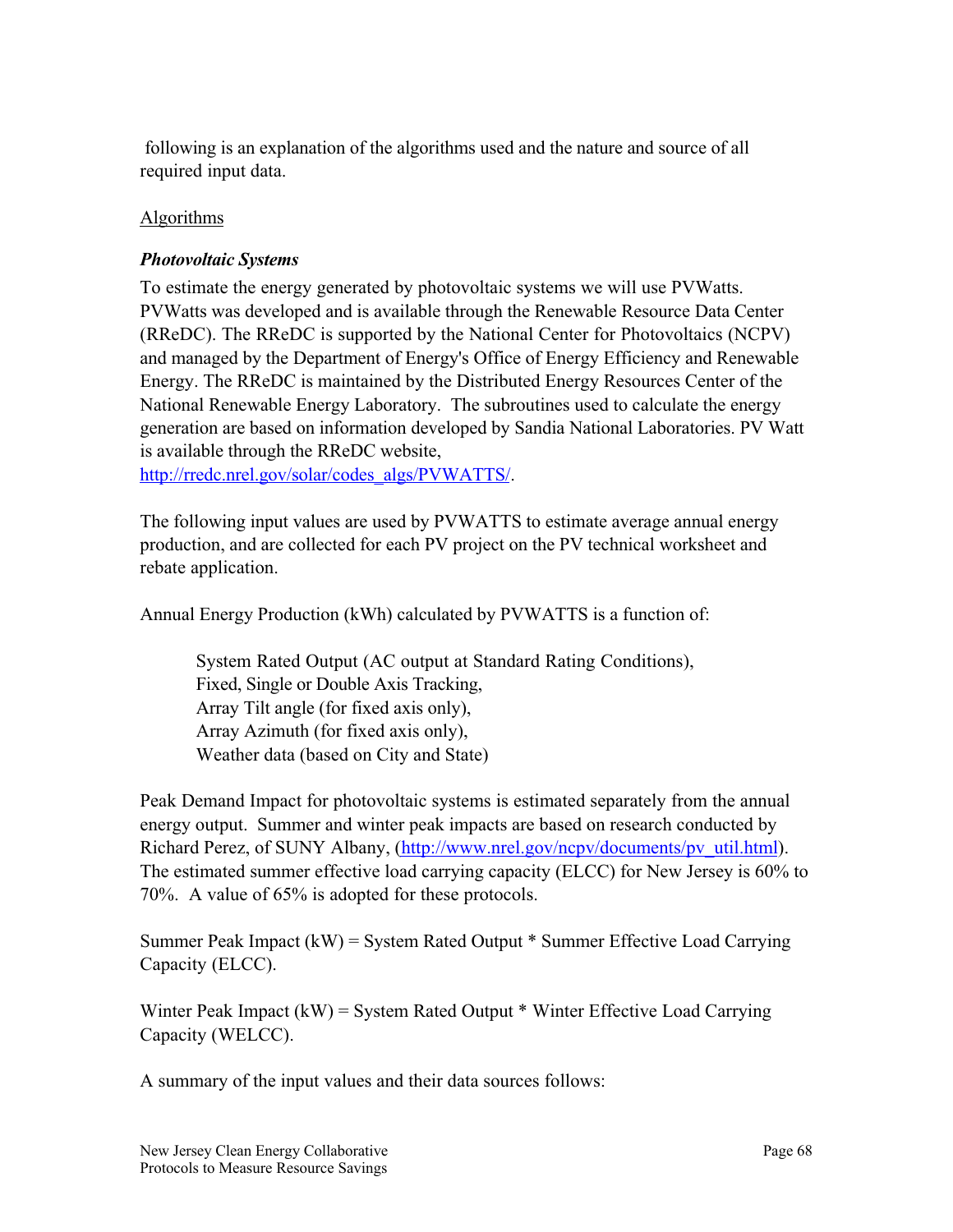#### **Photovoltaic Systems**

| Component            | <b>Type</b> | Value                                                                                                                         | <b>Sources</b>                                               |
|----------------------|-------------|-------------------------------------------------------------------------------------------------------------------------------|--------------------------------------------------------------|
| <b>System Rated</b>  | Variable    |                                                                                                                               | <b>Application Technical</b>                                 |
| Output (SRO)         |             |                                                                                                                               | Worksheet                                                    |
| Fixed, Single,       | Variable    |                                                                                                                               | <b>Application Technical</b>                                 |
| Double Axis          |             |                                                                                                                               | Worksheet                                                    |
| tracking             |             |                                                                                                                               |                                                              |
| Array Tilt           | Variable    |                                                                                                                               | <b>Application Technical</b>                                 |
|                      |             |                                                                                                                               | Worksheet                                                    |
| <b>Azimuth Angle</b> | Variable    |                                                                                                                               | <b>Application Technical</b>                                 |
|                      |             |                                                                                                                               | Worksheet                                                    |
| <b>Weather Data</b>  | Variable    | City, State $-$ four<br>sites will be used<br>(Wilkes Barre PA,<br>Newark NJ,<br>Philadelphia PA,<br>and Atlantic City,<br>NJ | <b>Application Technical</b><br>Worksheet                    |
| <b>ELCC</b>          | Fixed       | 65%                                                                                                                           | (http://www.nrel.gov/ncpv<br><u>/documents/pv util.html)</u> |
| WELCC                | Fixed       | 8%                                                                                                                            | Monitored system data<br>from White Plains NY                |

#### *Wind Systems*

Estimated annual energy output for wind systems will be based on an industry data table. Currently we lack data on the peak impact of small wind systems in New Jersey and an estimate of 0% will be used. This value will be updated if supporting data are identified.

Annual Energy Output (kWh) is a function of:

Average annual wind speed at hub height, Rotor diameter, Total system efficiency

The Estimated Annual Energy Output data table is drawn from Gipe, Paul (1993), Wind Power for Home and Business, Chelsea Green Publishing Company. A spreadsheet with the values in this table is attached.

Data summary of the input values and their data sources follows: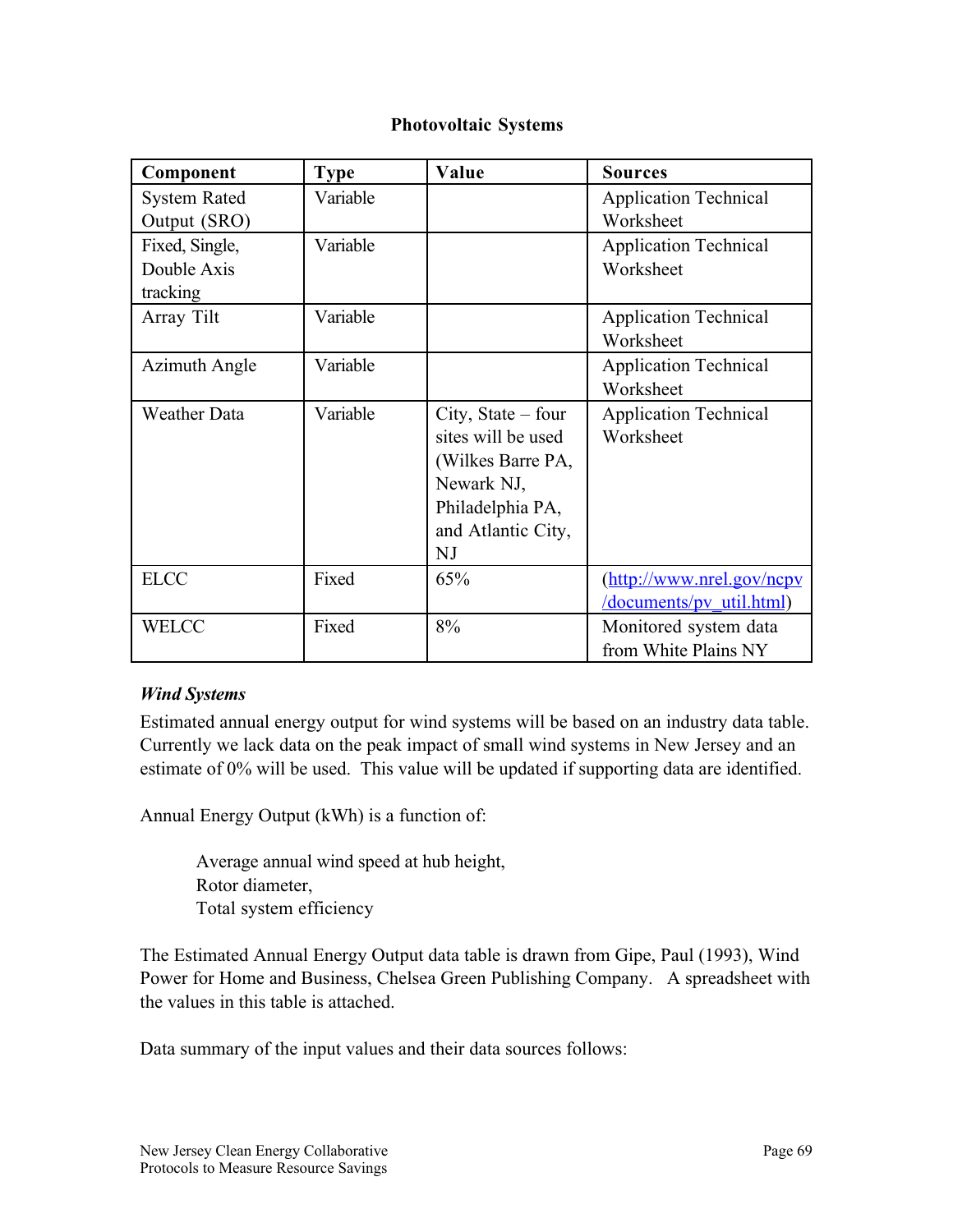## **Wind Systems**

| Component             | <b>Type</b>    | Value           | <b>Sources</b>               |
|-----------------------|----------------|-----------------|------------------------------|
| Average annual wind   | Variable       |                 | <b>Application Technical</b> |
| speed at hub height   |                |                 | Worksheet                    |
| $(m/s)$ or $(mph)$    |                |                 |                              |
| Rotor diameter in     | Variable       |                 | <b>Application Technical</b> |
| meters or feet        |                |                 | Worksheet                    |
| <b>Typical System</b> | Fixed for each | Ranges from 12% | Gipe, (1993). Appendix       |
| Efficiency            | wind speed /   | to $30\%$       | E-1 Table on Estimate        |
|                       | rotor          |                 | Annual Energy Output.        |
|                       | diameter       |                 | Efficiencies based on        |
|                       | combination    |                 | published data.              |
| <b>Summer Peak</b>    | Fixed          | $0\%$           | Data on peak impact not      |
| Impact                |                |                 | available at this time       |
| Winter Peak Impact    | Fixed          | $0\%$           | Data on peak impact not      |
|                       |                |                 | available at this time       |

## *Fuel Cells*

Estimated annual energy output and peak impacts for fuel cell systems will be based on case specific engineering estimates and manufacturer data.

Total Annual Energy = Average Electric Output + Average Thermal Energy Recovered

Data collected for the protocol estimation for each fuel cell project will include the following.

| Component               | <b>Type</b> | Value | <b>Sources</b>               |
|-------------------------|-------------|-------|------------------------------|
| <b>Rated Continuous</b> | Variable    |       | Manufacturer                 |
| Peak Output (AC)        |             |       | $Specifications -$           |
|                         |             |       | <b>Application Technical</b> |
|                         |             |       | Worksheet                    |
| Rated Fuel Input at     | Variable    |       | Manufacturer                 |
| Peak Output             |             |       | $Specifications -$           |
| (MMBTU/hr)              |             |       | <b>Application Technical</b> |
|                         |             |       | Worksheet                    |
| Average annual          | Variable    |       | Project specific based on    |
| Electric Output         |             |       | estimated duty cycle         |
| Average annual          | Variable    |       | Project specific based on    |
| thermal energy          |             |       | estimated duty cycle         |

## **Fuel Cells**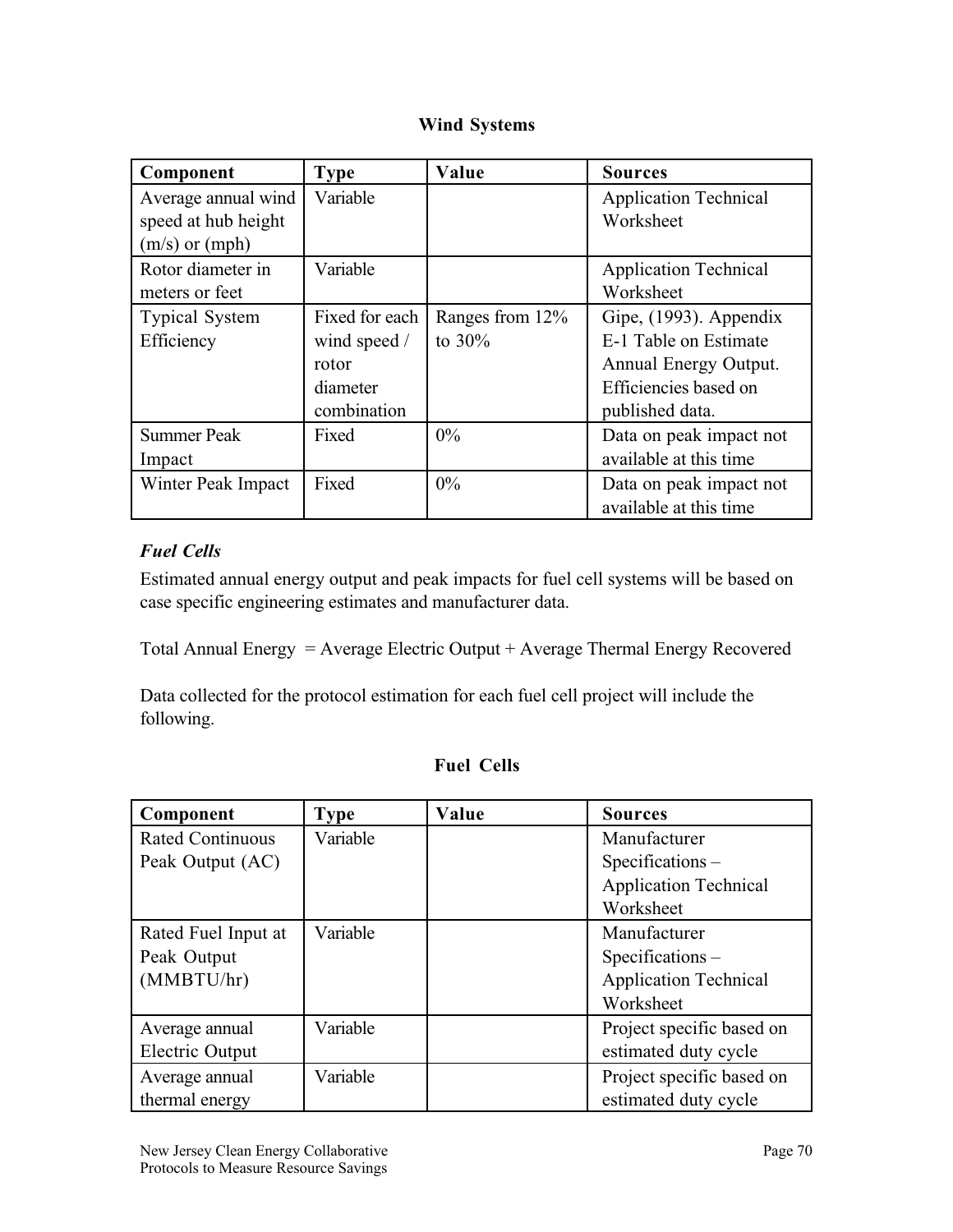| Component                             | <b>Type</b> | Value | <b>Sources</b>                                                                                        |
|---------------------------------------|-------------|-------|-------------------------------------------------------------------------------------------------------|
| recovery                              |             |       |                                                                                                       |
| Annual fuel<br>consumption<br>(MMBTU) | Variable    |       | Project specific based on<br>estimated duty cycle                                                     |
| Average total<br>system efficiency    | Variable    |       | Project specific based on<br>manufacturer<br>specifications and<br>estimated operating<br>parameters. |
| <b>Summer Peak</b><br>Impact          | Variable    |       | Project specific based on<br>estimated duty cycle.                                                    |
| Winter Peak Impact                    | Variable    |       | Project specific based on<br>estimated duty cycle.                                                    |

## *Sustainable Biomass*

Estimated annual energy output and peak impacts for sustainable biomass systems will be based on case specific engineering estimates and manufacturer data.